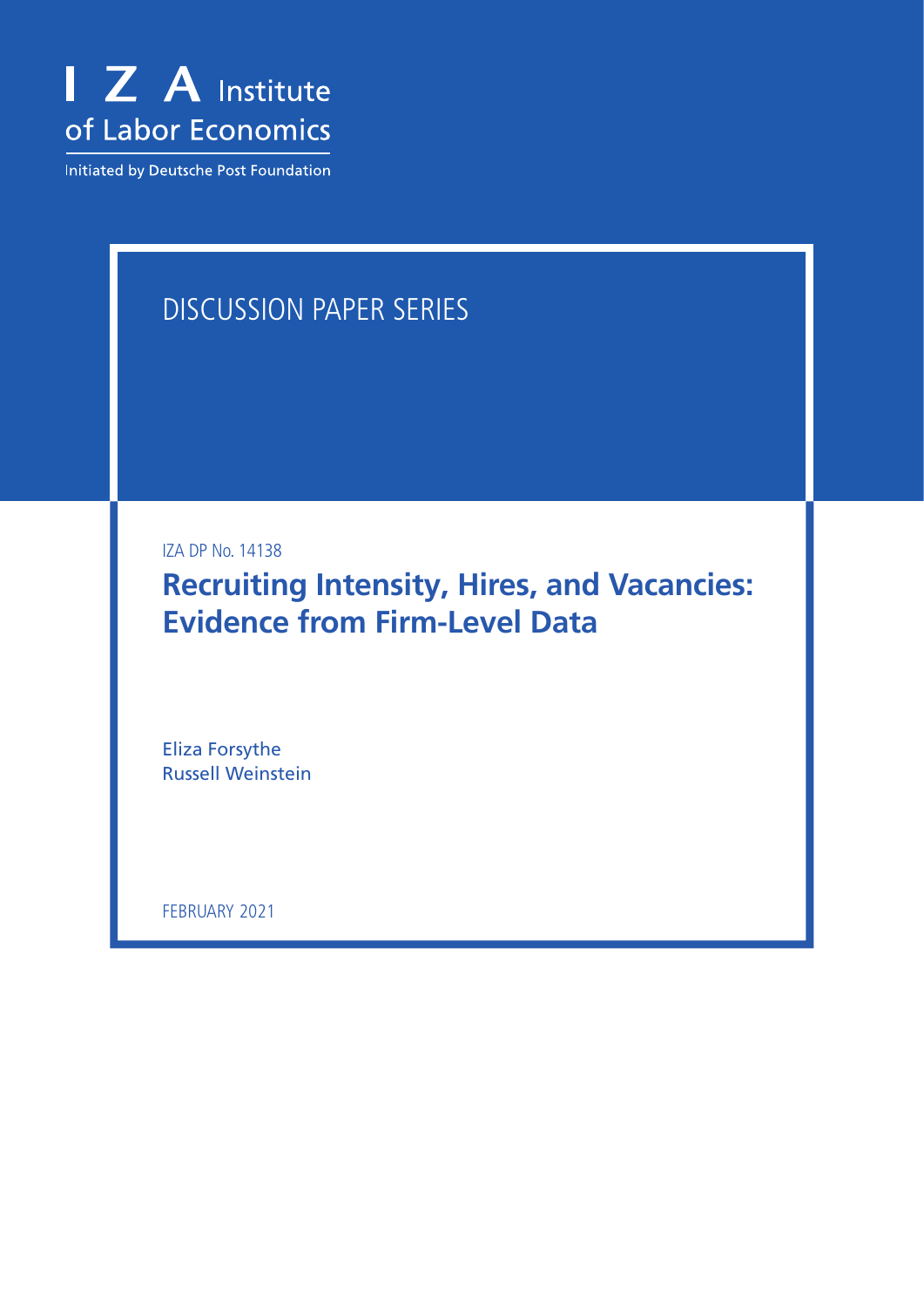

Initiated by Deutsche Post Foundation

### DISCUSSION PAPER SERIES

IZA DP No. 14138

### **Recruiting Intensity, Hires, and Vacancies: Evidence from Firm-Level Data**

**Eliza Forsythe** *University of Illinois*

**Russell Weinstein** *University of Illinois and IZA*

FEBRUARY 2021

Any opinions expressed in this paper are those of the author(s) and not those of IZA. Research published in this series may include views on policy, but IZA takes no institutional policy positions. The IZA research network is committed to the IZA Guiding Principles of Research Integrity.

The IZA Institute of Labor Economics is an independent economic research institute that conducts research in labor economics and offers evidence-based policy advice on labor market issues. Supported by the Deutsche Post Foundation, IZA runs the world's largest network of economists, whose research aims to provide answers to the global labor market challenges of our time. Our key objective is to build bridges between academic research, policymakers and society.

IZA Discussion Papers often represent preliminary work and are circulated to encourage discussion. Citation of such a paper should account for its provisional character. A revised version may be available directly from the author.

ISSN: 2365-9793

**IZA – Institute of Labor Economics**

| Schaumburg-Lippe-Straße 5-9 | Phone: +49-228-3894-0       |             |
|-----------------------------|-----------------------------|-------------|
| 53113 Bonn, Germany         | Email: publications@iza.org | www.iza.org |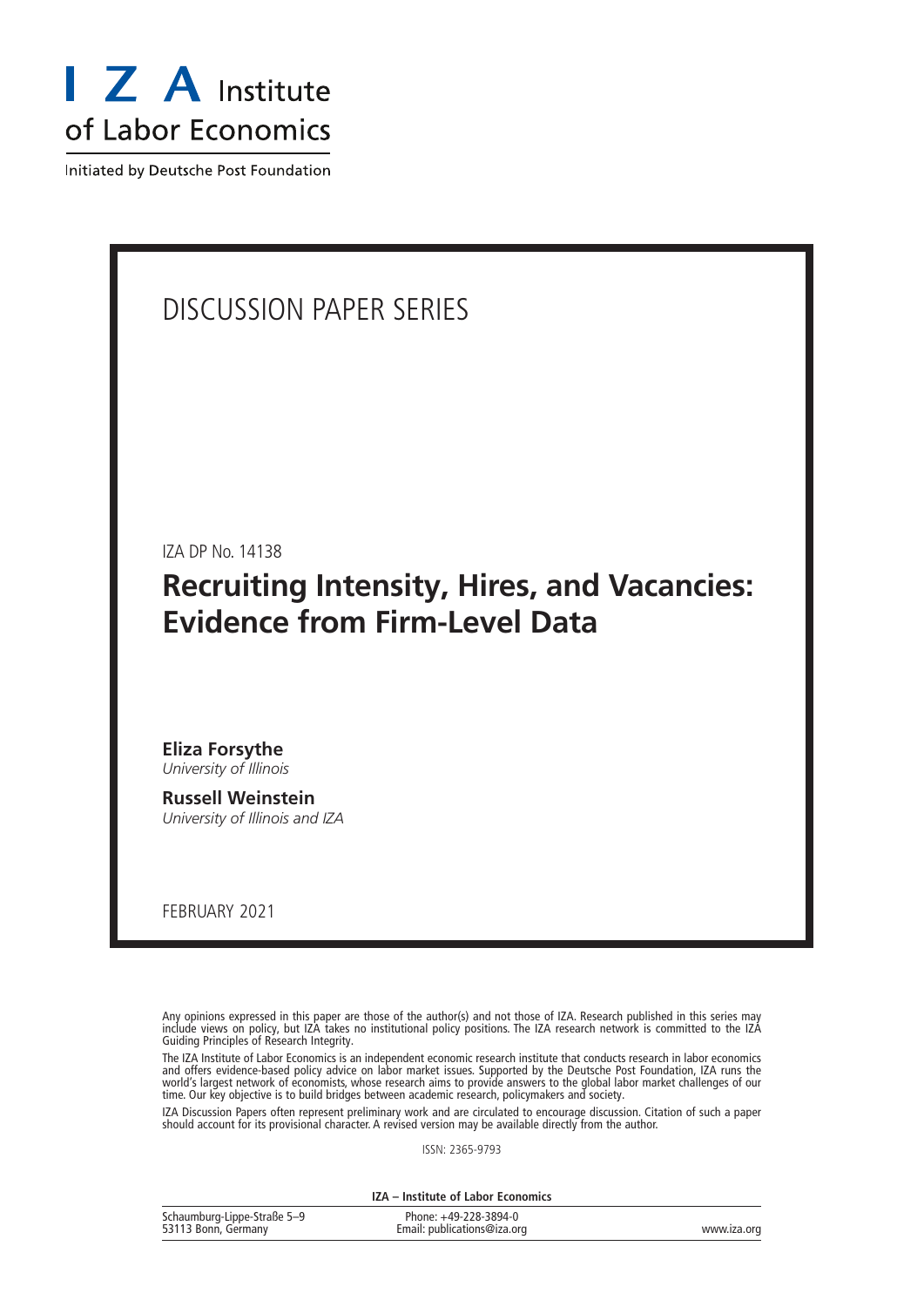# ABSTRACT

# **Recruiting Intensity, Hires, and Vacancies: Evidence from Firm-Level Data\***

We investigate employer recruiting behavior, using detailed firm-level data from a national survey of employers hiring recent college graduates. We show employers adjust recruiting effort, hiring standards, and compensation with the business cycle, beliefs about tightness, and their own hiring plans. We then show that firms expending greater recruiting effort hire more individuals per vacancy. The results suggest that when firms want to increase hires they adjust vacancies and recruiting intensity per vacancy, which may help explain the breakdown in the standard matching function during the Great Recession. Our measure of recruiting effort explains roughly 16% of the residual elasticity of the vacancy yield with respect to hires.

| <b>JEL Classification:</b> | J63, D20, E24                                                |
|----------------------------|--------------------------------------------------------------|
| Keywords:                  | recruiting intensity, vacancy yield, labor market search and |
|                            | matching, recent college graduates                           |

#### **Corresponding author:**

Russell Weinstein University of Illinois at Urbana-Champaign School of Labor and Employment Relations Department of Economics 504 E. Armory Avenue Champaign, IL 61820 USA E-mail: weinst@illinois.edu

<sup>\*</sup> We are grateful to seminar participants at the LERA@ASSA Meetings and the University of Illinois, and to our discussant Jason Faberman, for helpful comments. We thank Ed Koc at NACE for assistance with the data. We thank Anahid Bauer, Juan Muñoz, Noelia Romero, and Yuhao Yang for excellent research assistance. A previous version of this paper circulated with the title "Recruiting Intensity Over the Business Cycle".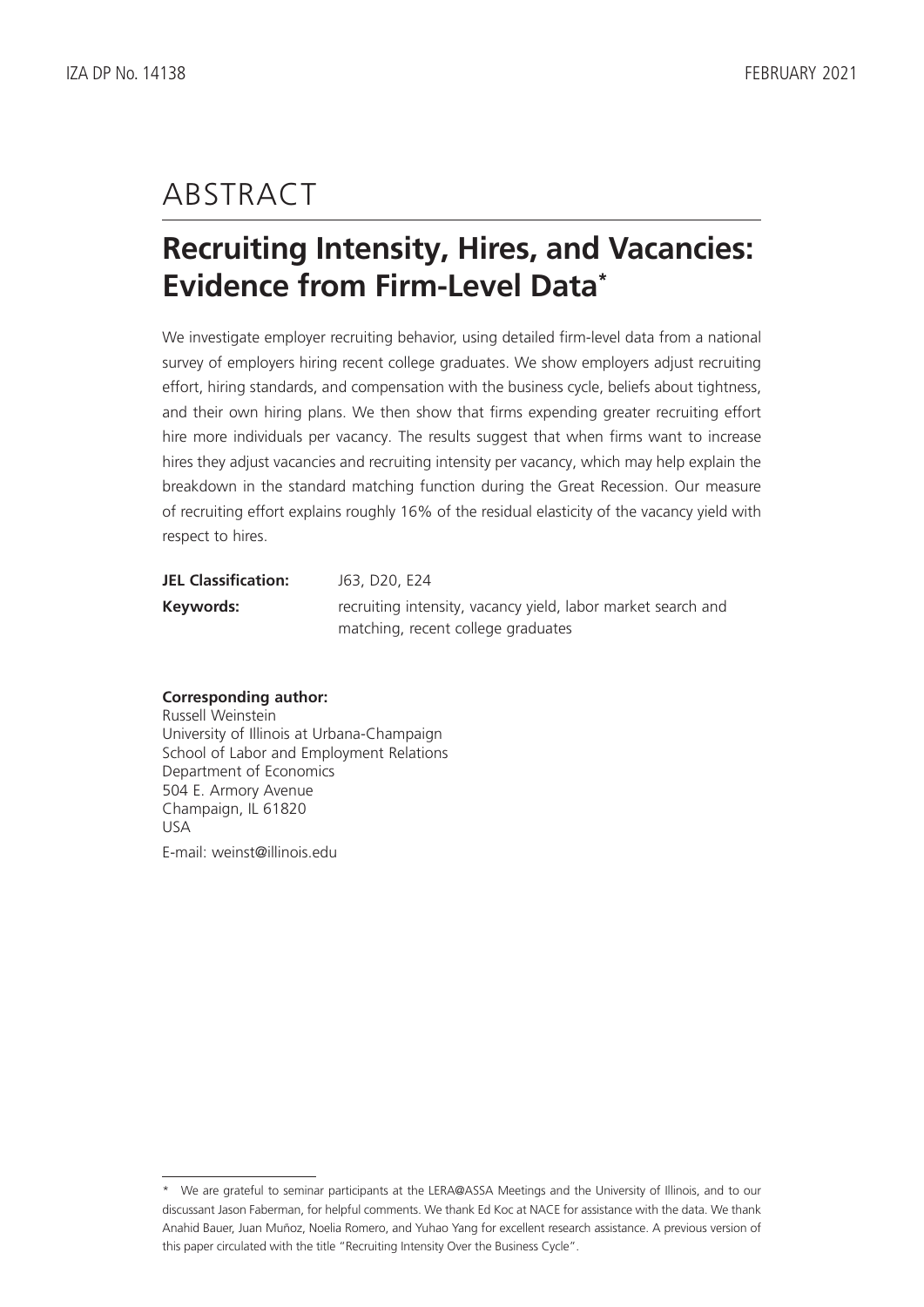#### 1 Introduction

In the aftermath of the Great Recession, the core relationship between vacancies, unemployment, and hires broke down [\(Elsby, Michaels, & Ratner,](#page-31-0) [2015\)](#page-31-0). Despite many job seekers per vacancy, the hiring rate did not increase as much as standard theory would predict, suggesting a disruption in the process of matching job seekers to open positions. Using establishment-level hiring and vacancy data, [Davis, Faberman, and Haltiwanger](#page-31-1) [\(2013\)](#page-31-1) presented novel cross-sectional evidence that when firms increase hires, they also fill a greater proportion of their vacancies. This stands in marked contrast to the standard matching model's prediction that hires are proportional to vacancies, conditional on market tightness. Their result suggests that when firms want to increase hires they adjust vacancies, but conditional on vacancies they also adjust along other dimensions, such as recruiting intensity, to increase hires.

If firms decrease recruiting intensity per vacancy during recessions, this implies standard matching models using vacancies as an input will overestimate the number of hires in recessions. [Davis et al.](#page-31-1) [\(2013\)](#page-31-1) found indirect evidence that firms reduced recruiting intensity during and after the Great Recession, and show this behavior can partially explain the slow recovery from the recession.

Given the breakdown in the standard matching function, and following [Davis et al.](#page-31-1) [\(2013\)](#page-31-1), a growing literature focuses on the role of employer recruiting intensity, and its relationship to aggregate outcomes. Several papers, including [Davis et al.](#page-31-1) [\(2013\)](#page-31-1), have constructed measures of recruiting intensity using micro-level data on hires and vacancies. However, there is limited evidence using firm-level data directly measuring the use of specific recruiting strategies, how and when firms adjust these strategies, and their impact on the firm's hires.

Using survey data with detailed firm-level recruiting measures, for very large U.S. employers recruiting new college graduates from 2006 to 2016, we focus on two questions. First, we study how employers adjust recruiting effort, compensation, and standards in response to the business cycle, perceived labor market tightness, and hiring objectives. Second, we investigate whether changes in recruiting affect the number of hires per job opening (vacancy yield), conditional on market tightness. If recruiting effort is correlated with the firm's vacancy yield this suggests that firms adjust hires not only by adjusting vacancies, but additionally through recruiting intensity per vacancy. This change could partly explain why the standard matching function using vacancies as an input overpredicted the number of hires during the Great Recession, as hypothesized by [Davis et al.](#page-31-1) [\(2013\)](#page-31-1).

A key contribution of our paper derives from the richness of our data, which allows us to study various ways in which employers can adjust recruiting intensity, including compensa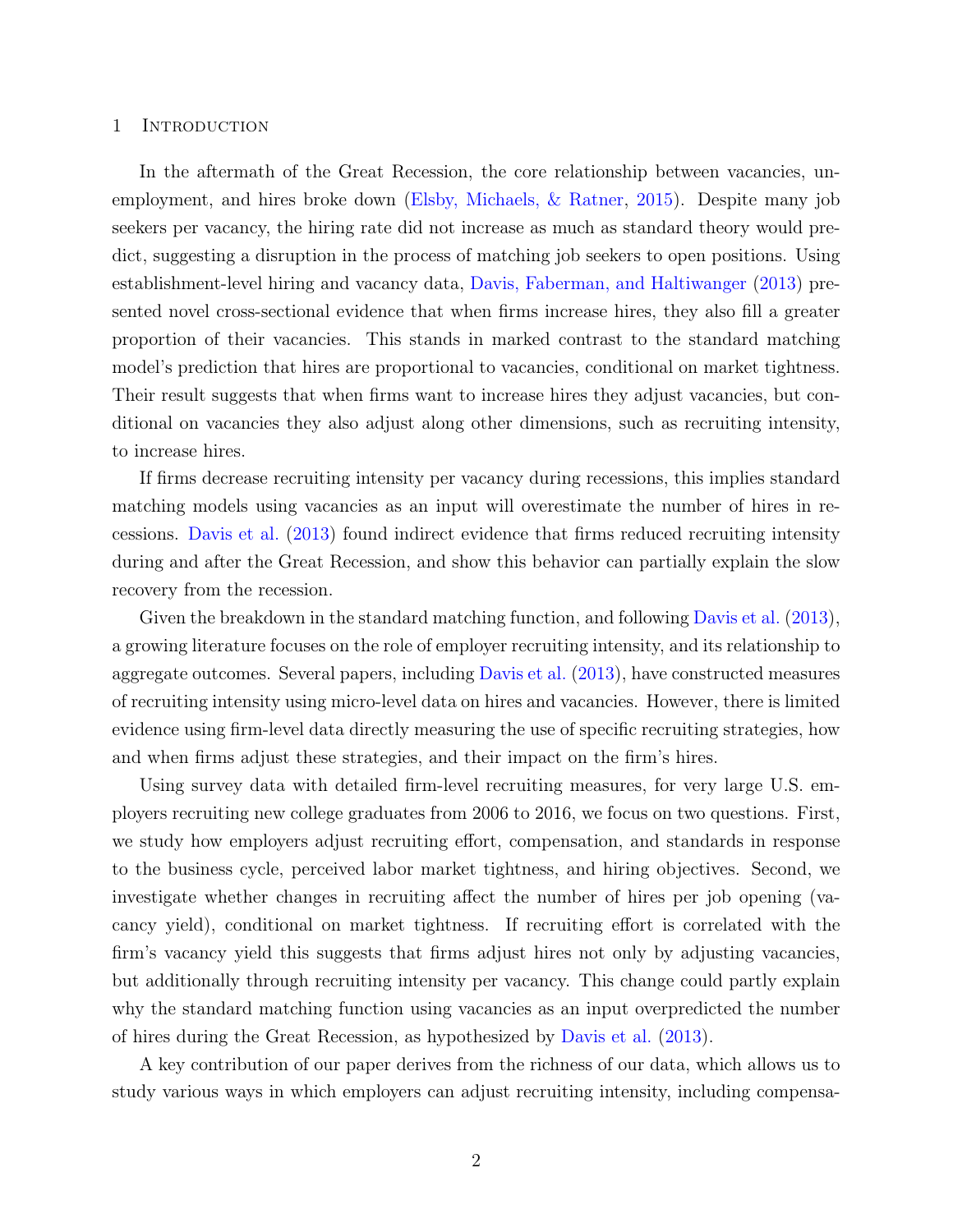tion generosity, firm search effort, and screening selectivity.<sup>[1](#page-4-0)</sup> More generous compensation may encourage applicants to apply to and accept positions, increasing vacancy yields. Search effort encompasses recruiter time and financial investments in recruiting activities. These activities may make the firm more visible or attractive, implying potentially more applicants, greater acceptance likelihood, and thus higher vacancy yields. Finally, if employers are very selective in recruiting and screening applicants, this effectively decreases the size of the applicant pool and the intensity with which the firm is recruiting, reducing the vacancy yield. We have multiple detailed measures of employer effort and standards, allowing us to construct indices of this recruiting behavior.

We find that recruiting methods are responsive to the business cycle, perceived labor market tightness, and hiring objectives. Employers increase recruiting effort and compensation generosity when they plan to hire more individuals and decrease along these dimensions when they plan to hire fewer, conditional on beliefs about labor market tightness. This provides important initial evidence that when employers want to increase hires they adjust on dimensions other than vacancies, which the standard matching model does not incorporate. Employers also increase recruiting effort and compensation generosity with their beliefs about market tightness. Further, we show employers reduced recruiting effort and compensation generosity in the early years of the Great Recession, and increased recruiting through the recovery. We also see adjustments in recruiting selectivity, though our evidence is only suggestive given lower levels of precision.

Together, this evidence is consistent with employers decreasing recruiting intensity to decrease hires, and this being more prevalent during recessionary periods. If employers decrease recruiting effort and compensation conditional on posted vacancies, and this has an effect on hires, this would lead the standard matching model to overpredict hires during the Great Recession.

We investigate this by testing whether adjustments in recruiting are correlated with the proportion of the firm's vacancies that are filled (e.g. the vacancy yield). If adjustments in recruiting are simply scaling with vacancies, then the proportion of vacancies filled would remain unchanged. However, if firms are adjusting recruiting per vacancy, then recruiting adjustments would affect the likelihood of filling vacancies, with implications for aggregate hires. We find that a one standard deviation decrease in the recruiting effort index is associated with a 3.7% decrease in the firm's vacancy yield, conditional on labor market tightness. This provides direct evidence that firm recruiting behavior affects vacancy yields.

<span id="page-4-0"></span><sup>1</sup>These aspects of recruiting intensity are similar to the taxonomy offered in [Carrillo-Tudela, Gartner,](#page-31-2) [and Kaas](#page-31-2) [\(2020\)](#page-31-2). [Gavazza, Mongey, and Violante](#page-32-0) [\(2018\)](#page-32-0) also suggest firm recruiting decisions can make the firm more visible, more attractive, or allow the firm to screen more candidates per unit of time. [Davis et al.](#page-31-1) [\(2013\)](#page-31-1) also identify similar dimensions of recruiting intensity.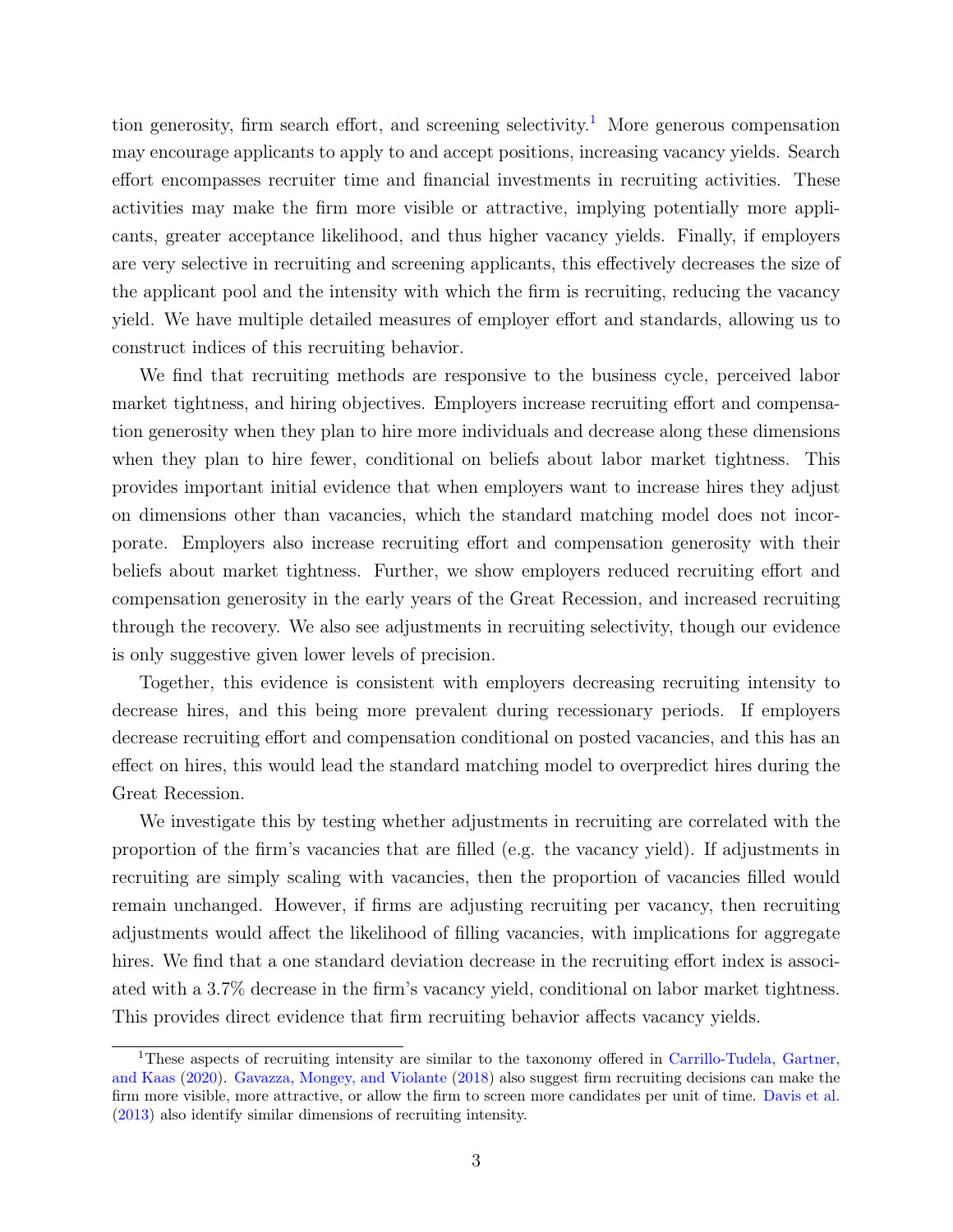Our results are consistent with the [Davis et al.](#page-31-1) [\(2013\)](#page-31-1) hypothesis that when employers are less interested in hiring they adjust vacancies and recruiting intensity per vacancy, dampening hires relative to what would be expected based on vacancies. We believe we are the first paper to document these relationships using firm-level recruiting data. While we find a strong relationship between recruiting effort and vacancy yields, our other measures of recruiting intensity (compensation generosity and our recruiting standards index) do not have a statistically significant relationship with vacancy yields. Thus, in our setting, recruiting effort is the main lever that employers adjust to influence the vacancy yield.

To quantify the importance of recruiting intensity, [Davis et al.](#page-31-1) [\(2013\)](#page-31-1) focus on the elasticity of the firm's vacancy yield with respect to hires, the novel result suggesting firms adjust recruiting in addition to vacancies. Although [Davis et al.](#page-31-1) [\(2013\)](#page-31-1) do not have data on firm recruiting behavior, they propose a decomposition method to estimate the residual of the elasticity, arguing this is likely driven by recruiting intensity. Adapting their decomposition method for our setting, we find that our measure of recruiting effort can account for 16% of the residual elasticity. Thus, much of the variation in vacancy yields with respect to hires remains unexplained. This could be due to employers adjusting other recruiting measures that are not in our dataset, or there may be additional factors beyond recruiting intensity and vacancies that influence the relationship between the vacancy yield and hires, such as mismatch between job applicants and openings.

There is a growing theoretical literature on how recruiting intensity enriches standard search and matching models. [Wolthoff](#page-33-0) [\(2017\)](#page-33-0) develops a search model to study employer recruiting decisions; calibrating the model shows employer hiring standards increase during recessions while recruiting intensity decreases. [Gavazza et al.](#page-32-0) [\(2018\)](#page-32-0) show that under equilibrium random search with recruiting intensity, employers meet hiring goals by adjusting recruiting intensity. [Leduc and Liu](#page-32-1) [\(2020\)](#page-32-1) estimate a dynamic stochastic general equilibrium model and show employers adjust both recruiting intensity and the number of vacancies. [Mongey and Violante](#page-32-2) [\(2019\)](#page-32-2) develop a method to derive aggregate recruiting intensity from aggregate data.

The micro-level evidence on recruitment behavior is primarily an older literature that has recently experienced a resurgence. Somewhat paradoxically, [Faberman and Menzio](#page-32-3) [\(2018\)](#page-32-3) find that higher wages are associated with longer vacancy duration, likely because higher wages are associated with stricter standards and tighter markets. [Hershbein and Kahn](#page-32-4) [\(2018\)](#page-32-4) found that during the Great Recession employers increased hiring standards, which may have contributed to the slow recovery.<sup>[2](#page-5-0)</sup>

<span id="page-5-0"></span><sup>&</sup>lt;sup>2</sup>[Weinstein](#page-33-1) [\(2020\)](#page-33-1) finds that firms adjust recruiting when opening new offices, and they start to recruit at nearby universities.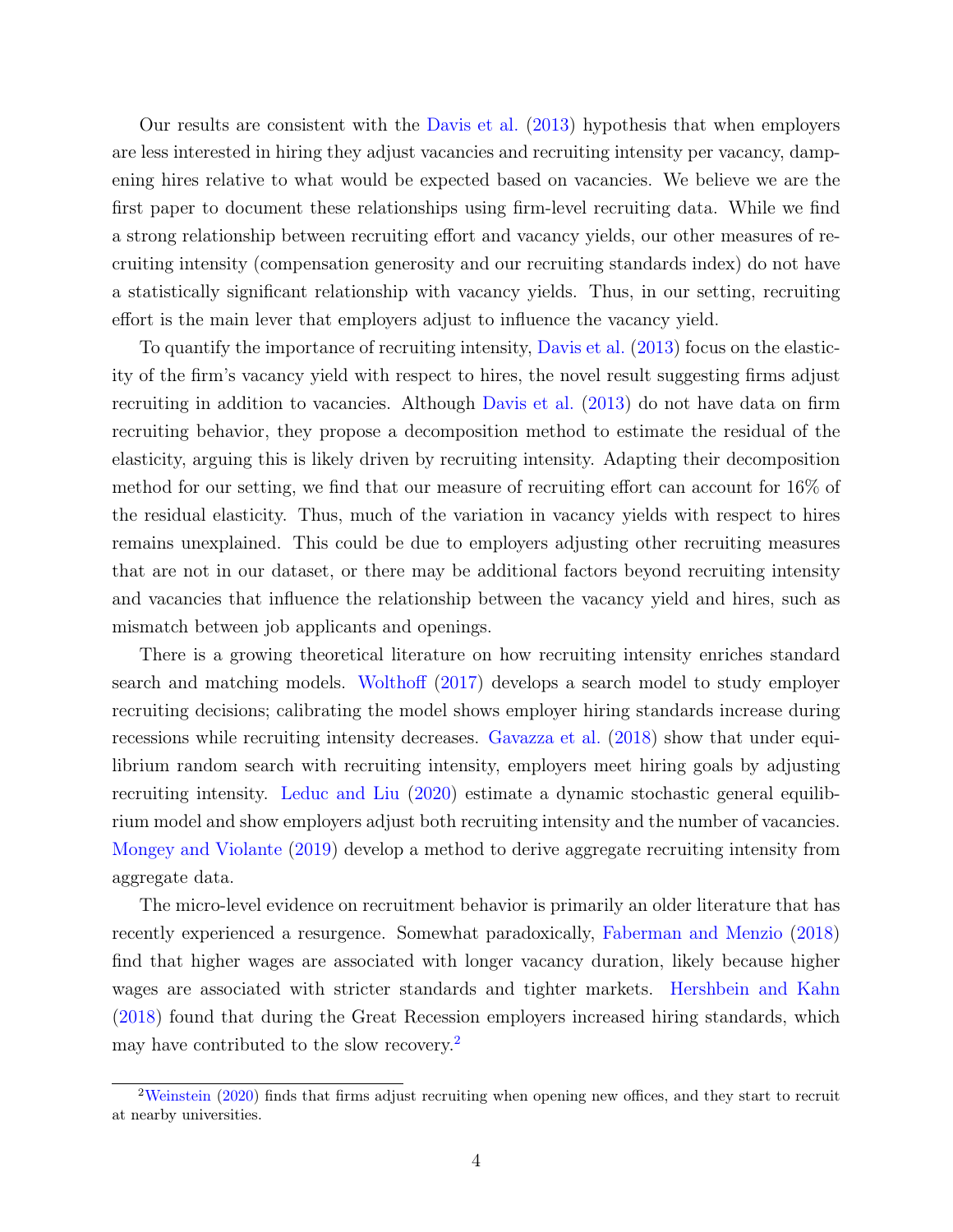The most closely related paper to ours is [Carrillo-Tudela et al.](#page-31-2) [\(2020\)](#page-31-2), who use German firm-level recruiting measures to link average recruiting intensity in the local labor market to labor-market-level vacancy yields. They find that labor markets in which firms on average used more search methods and relaxed hiring standards have higher vacancy yields. At the employer level, they show relationships between recruiting intensity and the number of hires relative to employment, though they do not show the relationship to the firm's vacancy yield. In addition, they calibrate a model and show the effect of aggregate recruiting intensity on aggregate match efficiency.

Our primary contribution is that we provide the first evidence of the relationship between firm-level recruiting measures and firm-level vacancy yields. To understand the role of recruiting intensity as a separate channel of affecting hires, it is necessary to control for vacancies. Thus, our evidence documenting the relationship between recruiting and the vacancy yield represents an important contribution to this literature. We further contribute through our more detailed measures of firm-level recruiting effort, such as the number of career fairs or days between interview and offer. Other data sources typically have much cruder measures of effort, such as the number of search methods used [\(Roper,](#page-32-5) [1988;](#page-32-5) [Carrillo-Tudela](#page-31-2) [et al.,](#page-31-2) [2020\)](#page-31-2) or number of hours spent on search [\(Barron, Bishop, & Dunkelberg,](#page-31-3) [1985\)](#page-31-3). We also have unique data on employer hiring plans and beliefs about labor market tightness, which we show correspond to decisions about recruiting intensity.

Our paper concentrates on the labor market for recent college graduates, and this focus has several advantages. First, it is an important labor market. Among the firms in our sample, approximately 55% of full-time entry-level professional hires were new college graduates, across the years from 2011 through  $2016<sup>3</sup>$  $2016<sup>3</sup>$  $2016<sup>3</sup>$  While this is a selected sample of firms who respond to a survey from the National Association of Colleges and Employers, it is also a sample of very large firms in the economy.

Second, this is often a fairly structured labor market, with recruiting activity concentrated in the fall and spring of each year as students prepare to graduate. This implies there is a natural period over which to measure vacancies and hires, and also a natural period over which to measure recruiting intensity.

Third, recruitment often involves reaching applicants on their college campuses, presenting a number of natural dimensions over which to measure recruiting intensity. Colleges play an important role in facilitating the market, including through sponsoring career fairs, providing technological platforms for job postings and applications, providing space for in-

<span id="page-6-0"></span><sup>&</sup>lt;sup>3</sup>In each year except 2008, firms report the percent of full-time entry-level professional hires who were new college graduates. In 2008, firms report the percent of full-time entry-level hires who were new college graduates, but it appears firms interpreted the question the same in 2008 and in later years since there is little within-firm change in the response.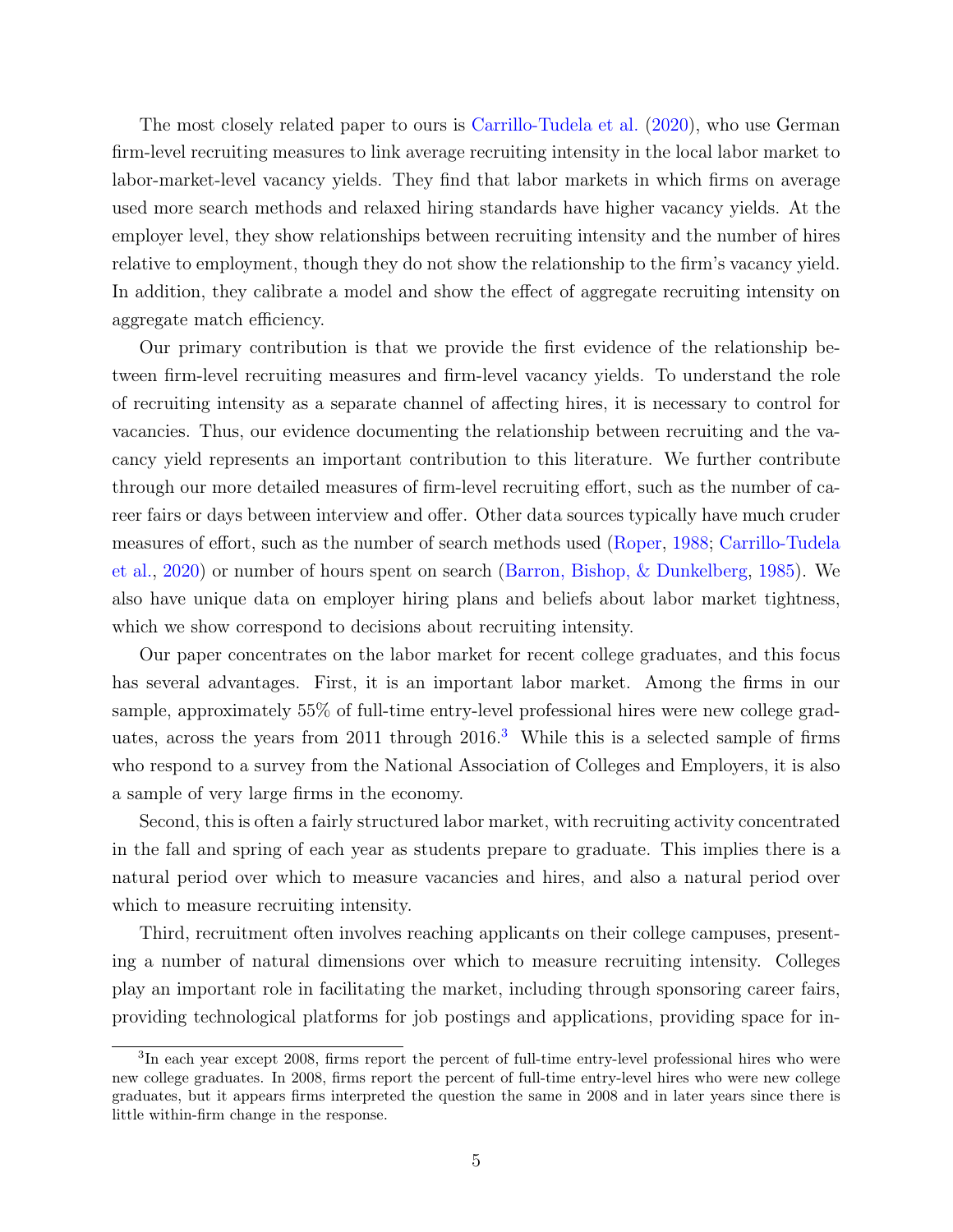formation sessions and on-campus interviews, and helping employers to reach students with potential interests in the firm, including through advertising opportunities. Further reflecting the importance of this market, many firms have university relations and recruiting departments. Of the firms in our sample in 2011-2013, roughly 75% had a department whose main responsibility was university relations and recruiting.[4](#page-7-0)

Despite the importance of this market, it remains a largely unexplored area of research. [Weinstein](#page-33-2) [\(2018\)](#page-33-2) and [Weinstein](#page-33-1) [\(2020\)](#page-33-1) study the firm's choice of which campuses to target for recruiting using data from up to 70 prestigious finance and consulting firms. [Oyer and](#page-32-6) [Schaefer](#page-32-6) [\(2016\)](#page-32-6) study the relationship between law schools and law firms.<sup>[5](#page-7-1)</sup>

Finally, although our data is restricted to the recruitment of recent college graduates, the employers in our sample represent very large employers with frequent and robust hiring needs. If these employers behave similarly when they hire beyond the entry-level college market, our results may hold more generally. In this case, procyclical recruiting intensity serves to dampen the forces of the standard matching function over the business cycle, helping to explain the slow recovery from the Great Recession.

#### 2 DATA

We use data from two firm-level surveys from the National Association of Colleges and Employers (NACE), an organization focusing on the development and employment of collegeeducated individuals. Its members include over 8000 college career services professionals from over 2000 colleges and universities in the United States, and over 3000 university relations and recruiting professionals from over 900 employers. To provide information to its members and other interested groups, NACE conducts multiple surveys of its members each year. We use data from the Recruiting Benchmarks (2008-2016) and Job Outlook (2006-2016) surveys to study recruiting intensity. Both of these surveys are sent to members who recruit new college graduates for entry-level jobs at their employer.

The Recruiting Benchmarks survey is administered each year between May and July. The survey focuses on the firm's recruiting activity over the past academic year. The Job Outlook survey is administered each year between August and September, and recruiting professionals describe hiring plans for the coming academic year, as well as hiring outcomes in the past academic year.

<span id="page-7-1"></span><span id="page-7-0"></span><sup>4</sup>This information was not collected post-2013.

 ${}^{5}$ [Rivera](#page-32-8) [\(2011\)](#page-32-7) and Rivera [\(2012\)](#page-32-8) study screening and hiring at professional services firms recruiting on campus, using interviews and observation of a hiring committee. [Kuhnen and Oyer](#page-32-9) [\(2016\)](#page-32-9), [Kuhnen](#page-32-10) [\(2011\)](#page-32-10), and [Laschever and Weinstein](#page-32-11) [\(2020\)](#page-32-11) study job search and hiring in the market for professional master's degree students.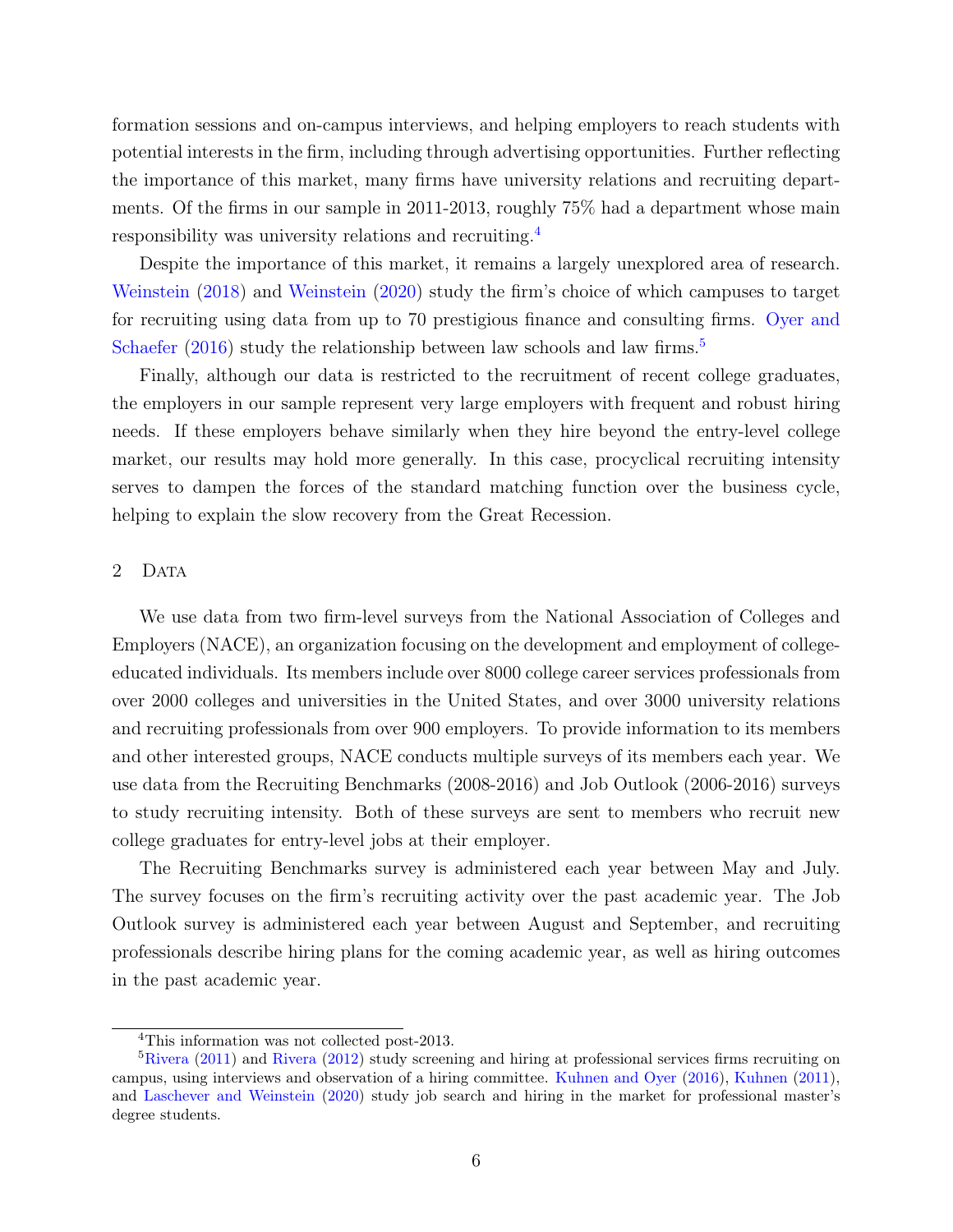To analyze the relationship between hiring plans, beliefs about market tightness, and recruiting intensity, we use multiple waves of the Job Outlook survey. We call this our forward-looking sample. To analyze the relationship between recruiting intensity and vacancy yield, we merge the two surveys. The Job Outlook survey has information on hires and vacancies in the past year, while the Recruiting Benchmarks survey has information on recruiting activity that year. We call this our backward-looking sample.

We first create a consistent name variable, in order to include firm fixed effects and to merge the surveys. Employer names in the data are not standardized over time or across surveys. We take a fairly conservative approach in creating this consistent measure. We benefit from a NACE ID given to the specific person filling out the survey.

We group companies for which the names are almost identical or there is a reason to think they are the same (i.e. a documented name change), and there is at least one instance in which they share the same ID, state, region, and industry. We separate companies for which the employer names and IDs were the same, but location and industry were different. This raises the possibility the individual is reporting based on a different unit or division. We also separate companies for which there was more than one ID for that company within a survey within a year. Other than these changes, we use the reported names.<sup>[6](#page-8-0)</sup>

Table [1](#page-9-0) shows firm characteristics for our two main samples. The backward-looking sample has 405 observations, from 269 different firms. Roughly 34% of the observations are from manufacturing firms, 11% from Finance and Insurance, and over 21% from professional and technical services.<sup>[7](#page-8-1)</sup> Given this last category is quite diverse, ranging from accounting and advertising to engineering services, we split this two-digit NAICS code into four-digit codes. The data predominantly consist of very large firms. Approximately 25% of observations are from firms with more than 20,000 employees, 38% from firms with more than 10,000 employees, and  $89\%$  $89\%$  are from firms with more than 500 employees.<sup>8</sup> Sample composition is very similar for the forward-looking sample (column 2), which contains 709 observations from 250 firms.

The two surveys contain a variety of questions about recruiting behavior. Due to differences between the two surveys, we construct two sets of recruiting measures: the Job Outlook Survey asks detailed questions about plans for the coming year, which we label

<span id="page-8-0"></span><sup>&</sup>lt;sup>6</sup>In our backward-looking regression sample, 88% of firms have the same ID associated with all observations of the firm. Further, 97% of the firms in our sample would not be matched to a different "parent" firm if we did not separate firms for the reasons given above. In the forward-looking sample, these numbers are 56% and 98%, respectively.

<span id="page-8-2"></span><span id="page-8-1"></span><sup>7</sup> Industries are defined using two-digit NAICS codes, based on the six-digit NAICS codes in the data.

<sup>8</sup>This is clearly different from the firm size distribution in the US economy. In 2006, roughly .3% of U.S. firms had over 500 employees, though they employed roughly 50% of workers in the economy [\(Statistics of](#page-32-12) [U.S. Business](#page-32-12) [\(2009\)](#page-32-12)).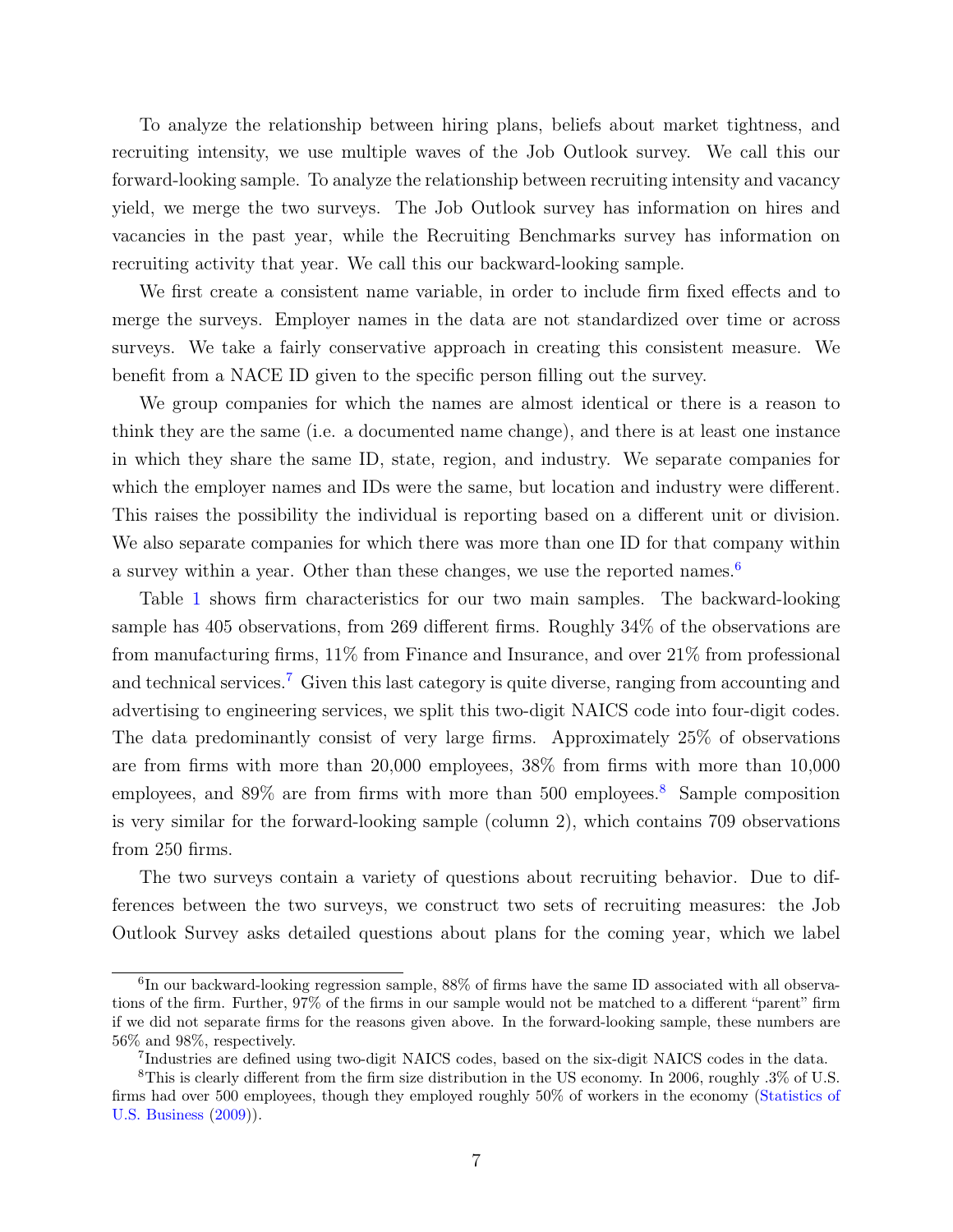<span id="page-9-0"></span>

| $%$ by Industry:                    | Backward-Looking Sample | Forward-Looking Sample |
|-------------------------------------|-------------------------|------------------------|
| Manufacturing                       | 0.34                    | 0.34                   |
| Finance & Insurance                 | 0.11                    | 0.11                   |
| Mgmt, Sci., and Tech. Consulting    | 0.08                    | 0.06                   |
| Retail                              | 0.07                    | 0.06                   |
| Construction                        | 0.05                    | 0.06                   |
| Engineering                         | 0.03                    | 0.05                   |
| All Other                           | 0.31                    | 0.33                   |
| $\%$ by Company Size (# Employees): |                         |                        |
| > 10,000                            | 0.38                    | 0.34                   |
| 5,001-10,000                        | 0.14                    | 0.14                   |
| 2,501-5,000                         | 0.16                    | 0.13                   |
| 1,001-2,500                         | 0.14                    | 0.13                   |
| 501-1,000                           | 0.07                    | 0.10                   |
| $\leq 500$                          | 0.11                    | 0.16                   |
| Firms                               | 269                     | 250                    |
| Observations                        | 405                     | 709                    |

Table 1: Employer Characteristics

Notes: Column 1 presents summary statistics for the backward-looking regression sample and Column 2 presents summary statistics for the Forward-Looking sample. The forwardlooking sample is restricted to firms with at least two observations. The size categories slightly differ in the two surveys. The largest category in the forward-looking sample is > 10000, whereas in the backward-looking sample we use data from the Recruiting Benchmarks survey in which there are separate categories for 10001-20000 and  $> 20000$ . For the purposes of this table, we combine the two largest categories for the backward-looking sample.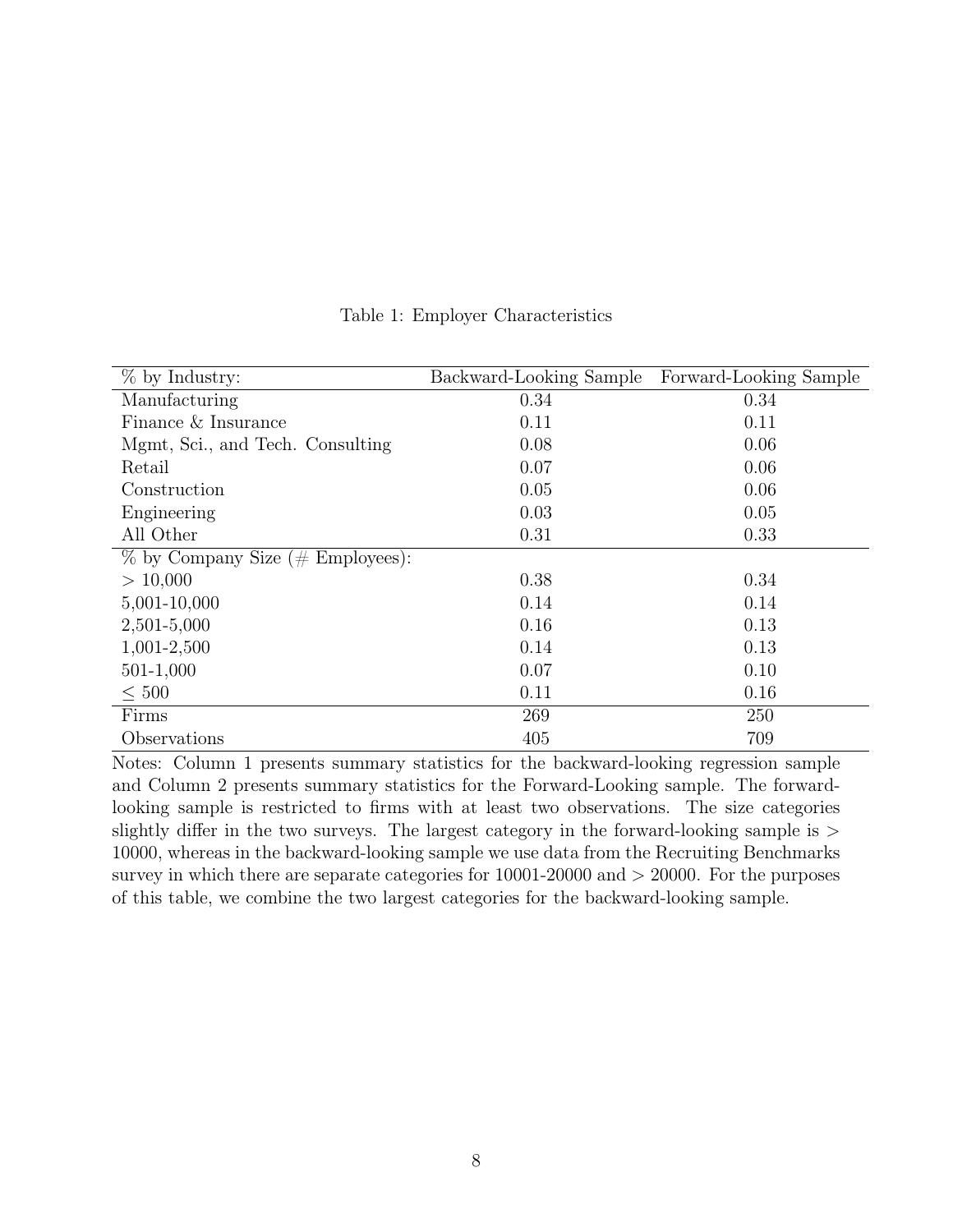'Forward-Looking' measures. The Recruiting Benchmark instead asks questions about recruiting activities in the past year, which we identify as 'Backward-Looking' measures.

#### <span id="page-10-2"></span>Forward-Looking Measures

The Job Outlook survey includes several questions about recruiting plans in the coming year, however not all questions are asked each year. To maximize the sample, we use five key questions in which employers are asked about changes in their recruiting effort for the upcoming year: (1) Do you plan to increase career fairs? (2) Do you plan to travel more for recruiting? (3) Do you plan to use more technology in recruiting? (4) Do you plan to use more social networks in recruiting? (5) Do you plan to change your branding in recruiting?<sup>[9](#page-10-0)</sup>

<span id="page-10-1"></span>

| In Coming Year's Recruiting               | Mean   | <b>SD</b> |
|-------------------------------------------|--------|-----------|
| Plan Increase Hires                       | 0.44   | 0.50      |
| Plan Decrease Hires                       | 0.15   | 0.36      |
| Believe Labor Market is Tight             | 0.84   | 0.36      |
| Recruiting Effort                         |        |           |
| Forward-Looking Effort Index              | 0.00   | 1         |
| More Career Fairs                         | 0.30   | 0.46      |
| More Travel                               | 0.18   | 0.38      |
| Change Brand                              | 0.33   | 0.47      |
| More Technology                           | 0.51   | 0.50      |
| More Social Networks                      | 0.48   | 0.50      |
| Recruiting Standards                      |        |           |
| Plan to Hire Associate's Degree Graduate  | .16    | .37       |
| Plan to Hire Int'l Students for U.S. Jobs | .28    | .45       |
| Compensation Generosity                   |        |           |
| % Chg. In Real Starting Salary            | 0.24   | 2.85      |
| Real Signing Bonus                        | \$4639 | \$3646    |

Table 2: Summary Statistics: Forward-Looking Measures

Notes: The Forward-Looking Index ranges from -1.2 to 2.3. The Percent Change in real salary ranges from -2.2 to 23.20. The real signing bonus ranges from 0 to \$25,518. Sample Size for the main forward-looking sample is 709. However, sample size is smaller (460) for the percent change in real starting salary since it is only reported by employers who plan on increasing the starting salary. Similarly for the signing bonus, where the sample size is 248.

To reduce the dimensionality of the recruiting effort variables, we perform principal component analysis and keep the component with the largest eigenvalue. We then normalize

<span id="page-10-0"></span><sup>&</sup>lt;sup>9</sup>Branding refers to the employer's brand on campus, which might be developed through a variety of techniques, including the materials, the events, and the relationships through which the firm advertises their vacancies.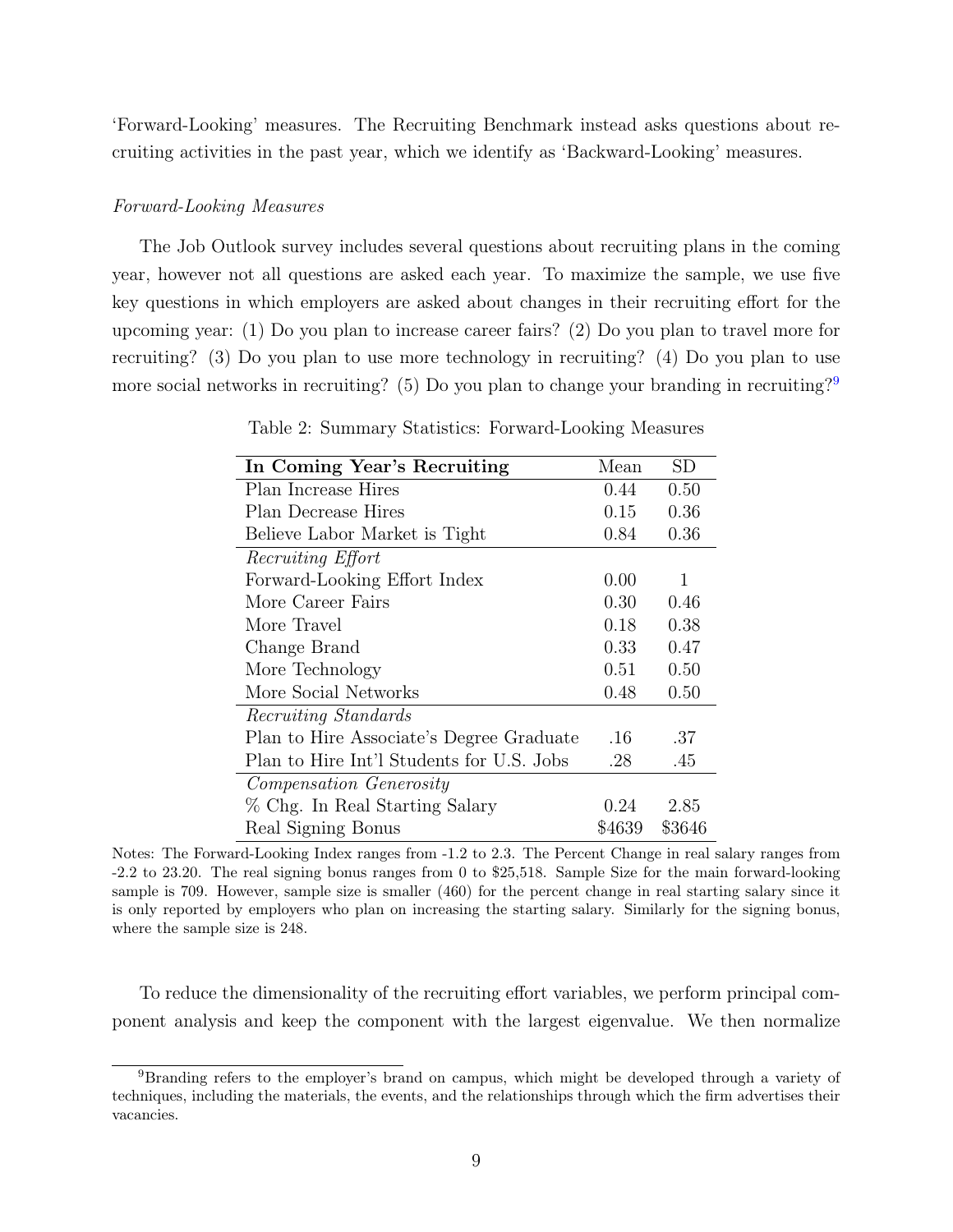<span id="page-11-0"></span>this measure to have mean zero and standard deviation one, and refer to it as the Forward-Looking Recruiting Effort Index. Our analysis is limited to data collected in 2011 to 2016, which refers to hiring plans in the 2011-2012 through the 2016-2017 academic years. Table [3](#page-11-0) shows how each binary variable is weighted in the index before standardization. As expected each of these variables has positive loadings, making it intuitive to interpret this as a recruiting effort index.

| In Coming Year's Recruiting | Eigenvector |
|-----------------------------|-------------|
| More Career Fairs           | 0.48        |
| More Travel                 | 0.47        |
| More Social Networks        | 0.46        |
| More Technology             | 0.41        |
| Change Brand                | 0.40        |
|                             |             |
| Eigenvalue                  | 1.74        |
| Fraction of Variance        | 34.8%       |
| N                           |             |

Table 3: Forward-Looking Recruiting Effort Index

Notes: Eigenvectors associated with the first principal component of these variables.

We investigate two additional variables that capture compensation generosity: the real percent increase in starting salary that firms plan to offer, and the real log signing bonus offer. The survey instrument asks firms only for percent increases in starting salaries, thus while the real value could be negative (if the salary increase is smaller than inflation), we are censored at a zero nominal increase. For both the starting salary increase and log signing bonus, the sample is restricted to employers who report a nominal salary increase or positive bonus, respectively. In addition, we have two measures of screening and hiring selectivity: whether the firm plans to hire international students for U.S. jobs, and whether the firm plans to hire individuals with an associate's degree. These measures serve to expand the applicant pool. Summary statistics of all variables are reported in Table [2,](#page-10-1) restricted to the firms with more than one observation in the sample, as our analysis will include firm fixed effects.

#### <span id="page-11-1"></span>Backward-Looking Recruiting Measures

The second set of recruiting measures are derived from the Recruiting Benchmark Survey, and are based on realized recruiting activities in the prior year. We call these measures backward-looking to distinguish from the forward-looking recruiting plans from Section [2.1.](#page-10-2) We use principal component analysis to construct indices for recruiting effort and hiring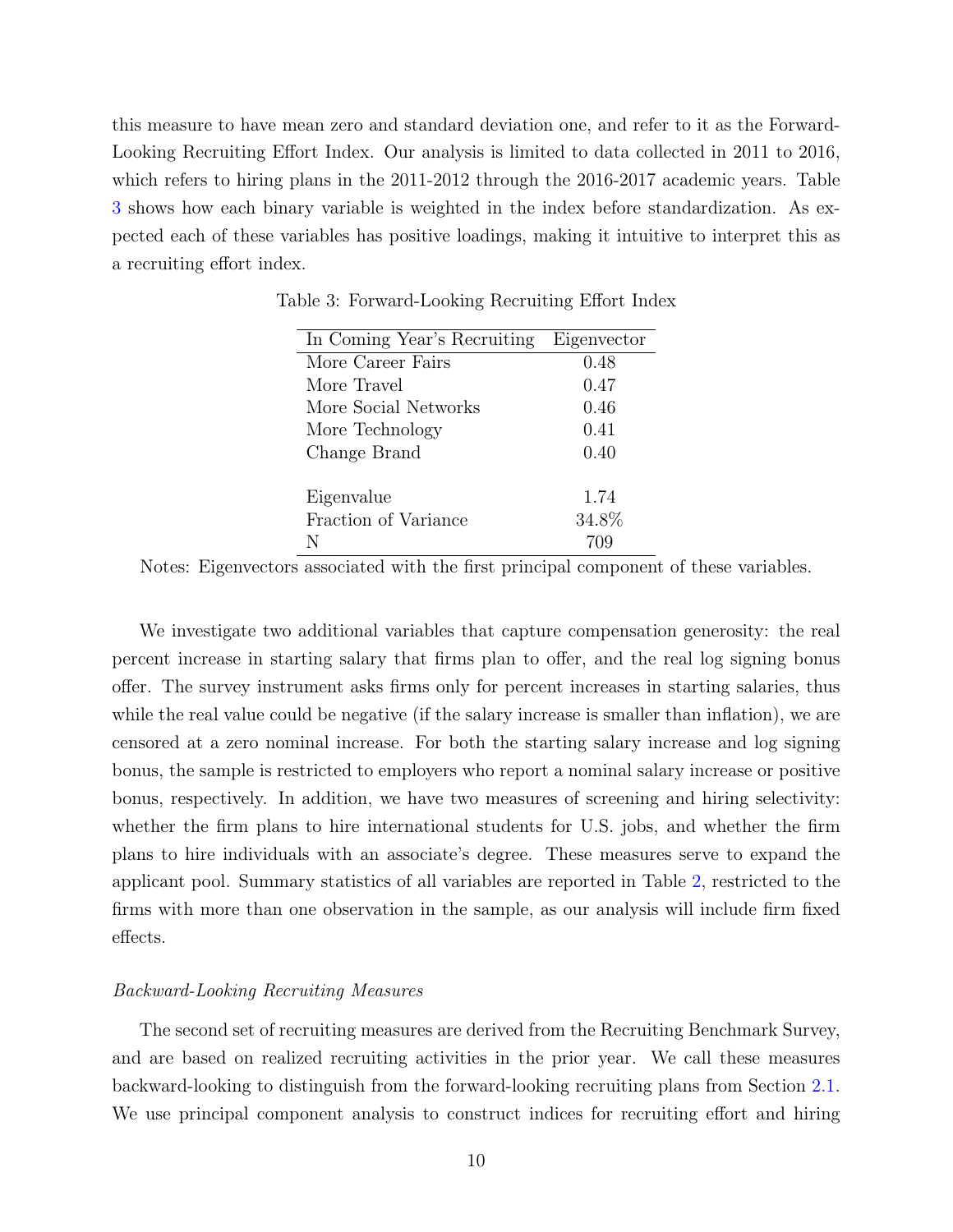standards, and in addition will use an indicator for offering signing bonuses to measure compensation generosity.

Our index of recruiting effort is constructed using four variables that describe employer actions during the recruiting process. These include an indicator for whether the firm participates in on-campus recruiting, the number of career fairs attended, the elapsed time between interviewing a candidate and making an offer (or notifying that an offer will not be extended), and the amount of time candidates are given to decide on an offer.

Intuitively participating in on-campus recruiting, attending more career fairs, and making offers more expediently can be seen as increases in recruiting effort. Conditional on labor market tightness, extending the offer acceptance deadline decreases the likelihood that applicants reject the offer in anticipation of future offers from other firms. While extending the deadline may increase the likelihood the applicant receives another offer, the firm would also have the opportunity to match these alternative offers. As a result, we interpret longer deadlines as consistent with greater effort and as another benefit to the applicant.

<span id="page-12-0"></span>

| Variable                                     | Mean | SD     |
|----------------------------------------------|------|--------|
| Hires Last Year                              | 188  | 627    |
| Vacancies Last Year                          | 201  | 690    |
| Recruiting Effort                            |      |        |
| Participate in On-Campus Recruiting          | 0.84 | 0.37   |
| Days from Interview to Offer                 | 23   | 20     |
| Days from Offer to Deadline                  | 15   | 13     |
| Career Fairs Attended                        | 37   | 48     |
| <i>Recruiting Standards</i>                  |      |        |
| Screen on GPA                                | 0.75 | 0.43   |
| Recruited from non-Four Yr. Public/NFP Univ. | 0.17 | 0.37   |
| Prefer Relevant Experience                   | 0.68 | 0.47   |
| <i>Compensation Generosity</i>               |      |        |
| Gave Signing Bonus                           | 0.54 | (0.50) |

Table 4: Summary Statistics: Backward-Looking Measures

Our index of recruiting standards is constructed using three measures: whether the firm screens on GPA, whether the firm recruits from universities other than four year public or not-for-profit (for example, whether they recruit at two-year colleges, for-profit universities, and online universities), and whether the firm prefers candidates with relevant experience when hiring a new college graduate for an entry-level position. Other choices were preference for any experience, regardless of relevance; and experience does not factor into the decision when hiring a new college graduate.

If firms are adjusting standards to increase the likelihood of filling the vacancy, we would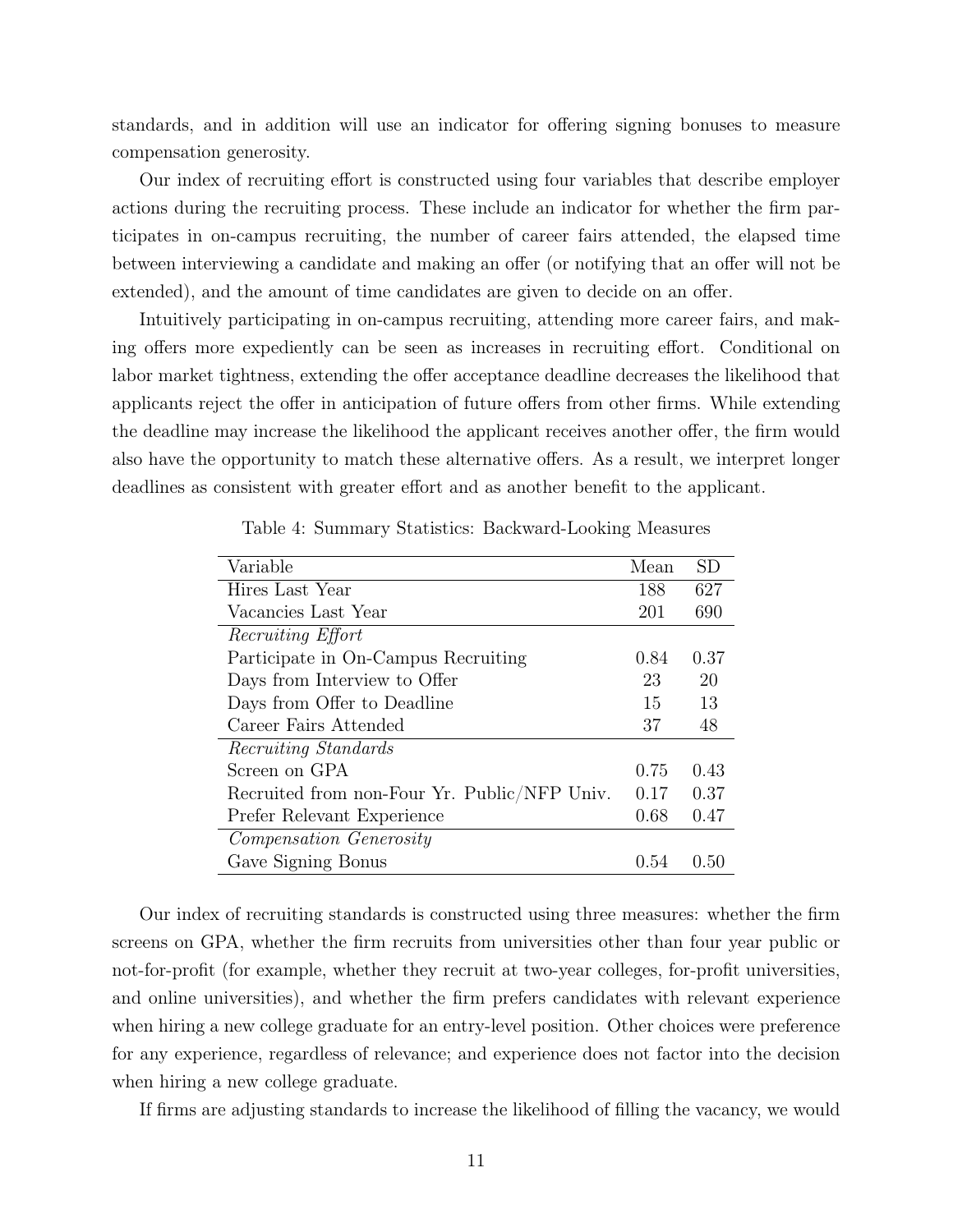expect them to be less likely to screen on GPA, more likely to recruit from a wider range of universities, and less likely to prefer relevant experience. This would widen the pool of applicants. Finally, our measure of compensation generosity is whether the firm offered a signing bonus last year.

We note these surveys have many other variables that capture recruiting intensity, but we do not use them as they are asked inconsistently over time. Further for some of these questions the response rate is low. These additional variables include number of HR staff involved in university recruiting, total recruiting budget, and whether the firm is using video interviewing, online advertising, or pre-employment assessment tests.

All of our analysis using the merged Recruiting Benchmark-Job Outlook data, including the construction of the index using principal components, restrict to observations for which the ratio of hires to vacancies is not more than  $2.5<sup>10</sup>$  $2.5<sup>10</sup>$  $2.5<sup>10</sup>$  We use alternative sample restrictions for robustness, as we will discuss.

We construct the indices using the observations that are not missing values for any of the variables in any of the indices, and that are in our main regression sample. As we will be taking logs of the recruiting effort and standards index, and it has mean zero, we first shift the mean by ten, and then take the log. We then standardize, so the log index is mean zero and standard deviation one, to make the results easier to interpret. Results are similar when shifting the mean of the index by five or shifting the mean by 15, instead of by ten.

|                              | Eigenvector |
|------------------------------|-------------|
| On-Campus Recruiting         | 0.684       |
| Days from Offer to Deadline  | 0.5191      |
| Career Fairs Attended        | 0.4448      |
| Days from Interview to Offer | $-0.2547$   |
|                              |             |
| Eigenvalue                   | 1.24        |
| Fraction of Variance         | 30.9%       |
|                              |             |

<span id="page-13-1"></span>Table 5: Backward-Looking Recruiting Effort Index

Notes: Eigenvectors associated with the first principal component of these variables.

Table [4](#page-12-0) shows summary statistics for the recruiting measures, as well as hires and vacan-

<span id="page-13-0"></span><sup>&</sup>lt;sup>10</sup>This is the 98.6th percentile of the merged sample with nonmissing hires, vacancies, and career fairs data. Career fairs are one of our measures of recruiting, as well as a variable in the principal components analysis. Dropping instead the 99th percentile and above would imply keeping an additional two observations for which the ratio is 5 and 6.9. Given these are so much larger than 2.5, they appear closer to outliers and so we exclude those as well. We drop observations at the first percentile and below of the hires to vacancies ratio (roughly .27). We discuss several additional refinements in the appendix.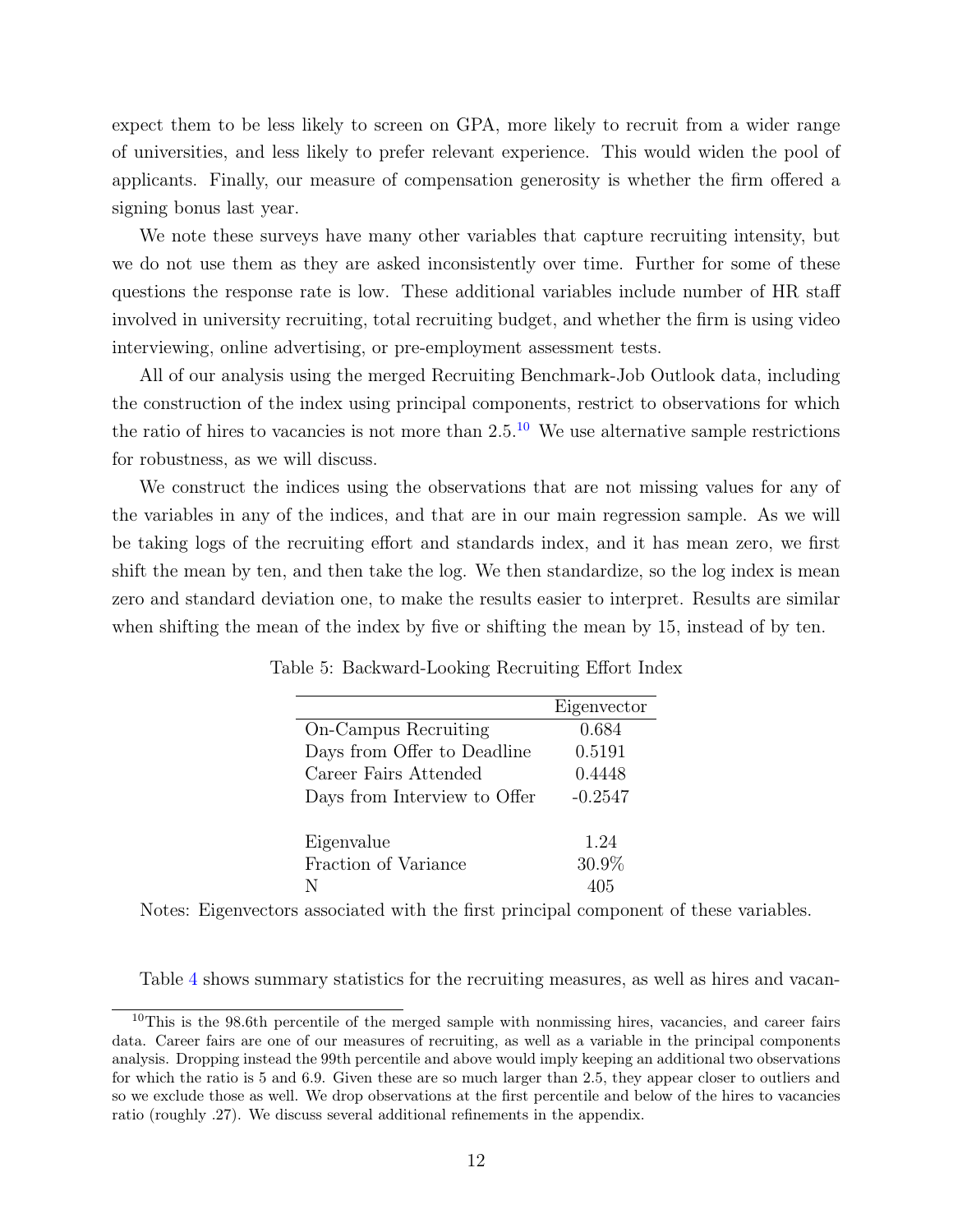$cies.<sup>11</sup>$  $cies.<sup>11</sup>$  $cies.<sup>11</sup>$ 

Table [5](#page-13-1) shows the eigenvectors for the first principal component from our analysis of effort variables. This component quite intuitively measures recruiting effort. It has positive loading on whether the firm participates in on-campus recruiting, negative loading on the time between interview and offer, positive loading on career fairs attended, and on time to offer deadline. This component explains roughly 31% of the overall variance.

<span id="page-14-1"></span>

|                                      | Eigenvector |
|--------------------------------------|-------------|
| Screen on GPA                        | 0.6315      |
| Prefer Relevant Experience           | 0.5532      |
| Recruit from non-Four Yr. Public/NFP | $-0.5434$   |
| Eigenvalue                           | 1.19        |
| Fraction of Variance                 | 39.7%       |
|                                      | 405         |

Table 6: Backward-Looking Recruiting Standards Index

Notes: Eigenvectors associated with the first principal component of these variables.

Table [6](#page-14-1) shows the eigenvectors for the first component from our analysis of the recruiting standards variables. This component quite intuitively measures standards. There are positive loadings on GPA screening, preference for experience, and negative loading on recruiting at a wider range of universities. Thus, a more positive value of this index is associated with higher recruiting standards and less intensity. This component explains roughly 40% of the overall variance.

#### <span id="page-14-2"></span>3 Recruiting Intensity, Hiring Plans, Hires, and Beliefs about Tightness

To analyze the effect of recruiting intensity on the vacancy yield, we begin by introducing some simple notation. Consider the following basic matching relationship from the standard Diamond-Mortensen-Pissarides (DMP) search and matching model:

<span id="page-14-3"></span>
$$
f_t \equiv \mu(v_t, u_t)
$$

where  $f_t$  is the fill rate, and is determined by the matching function  $\mu$  and the two arguments: aggregate vacancies  $(v_t)$  and job seekers  $(u_t)$  at time t. This yields total hires for employer e

$$
h_{et} = f_t v_{et} \tag{1}
$$

<span id="page-14-0"></span> $11$ Appendix Figure [A.3](#page-41-0) shows the distribution of hires per vacancy in the backward-looking regression sample.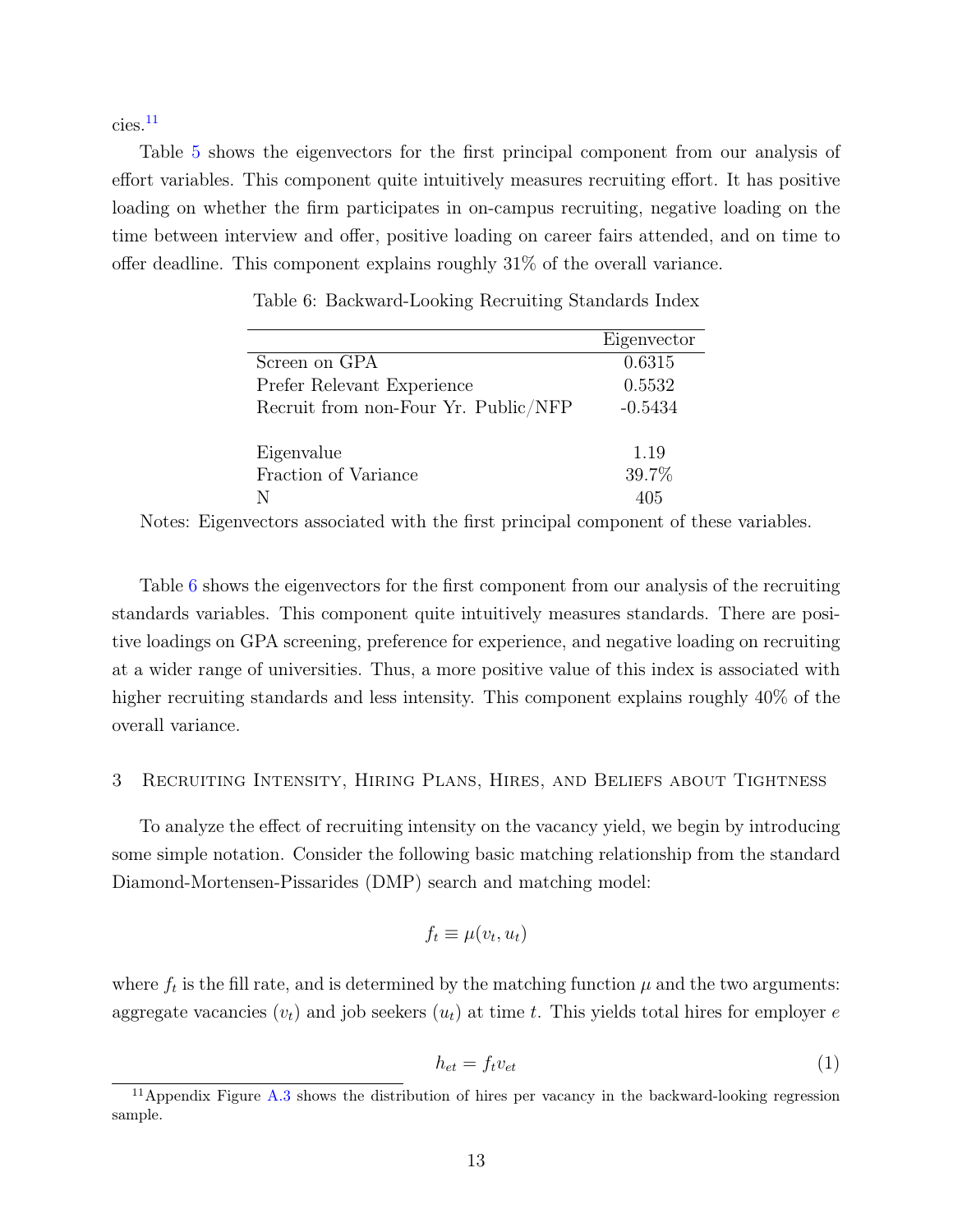Thus, the number of workers a firm hires depends on two factors: how many vacancies the firm posts and aggregate labor market tightness.

In this classic framework, all firms face the same job filling rate  $f_t$ , thus the only way an employer can increase the number of hires is to increase the number of vacancies. To enrich this model, we follow [Davis et al.](#page-31-1) [\(2013\)](#page-31-1), by allowing firms to take actions to influence the likelihood that a vacancy is filled. For instance, the firm can advertise the vacancy in more places, change the skill requirements to be less selective, or increase the wage. Thus, if a firm wants to increase the number of hires, it can increase the number of job postings as well as increase recruiting intensity.

Formally, we can generalize this framework by defining  $q(v_{et}, x_{et})$  to be the effective vacancies posted by employer e. This is a function of the number of vacancies, as well as other recruiting actions  $(x_{et})$  that can be taken by the employer to influence the number of hires. In particular, we will focus on three dimensions of recruiting intensity: effort  $(x_{f_{et}})$ , hiring standards  $(x_{s_{et}})$ , and compensation generosity  $(x_{c_{et}})$ . Thus, we can write

<span id="page-15-0"></span>
$$
h_{et} = f_t q(v_{et}, x_{f_{et}}, x_{s_{et}}, x_{c_{et}})
$$
\n
$$
\tag{2}
$$

Equation [2](#page-15-0) shows two things. First, the number of hires continues to depend on the aggregate state of the labor market  $(f_t)$ . Holding vacancies and recruiting intensity fixed, if the labor market is tight, the aggregate fill rate will fall, and thus hires will fall. Second, conditional on labor market tightness, increases in vacancies or to any of the three dimensions of recruiting intensity will lead to an increase in hires. Thus, if an employer has a targeted number of hires, the employer can adjust recruiting intensity and vacancies to reach that target, given aggregate labor market tightness. This also suggests that a decline in vacancies may under-predict the decline in hires, if employers also reduce recruiting intensity per vacancy.

In this section, we investigate how firms adjust recruiting intensity in conjunction with the firm's hiring plans, realized hires, as well as their beliefs about labor market tightness. In addition, we investigate whether firms changed their recruiting intensity during the Great Recession, though our data are more limited in this time period. In doing so, we provide direct evidence whether firms are operating along the margin of recruiting intensity, which has only recently begun to receive considerable attention in the literature, and with limited direct evidence.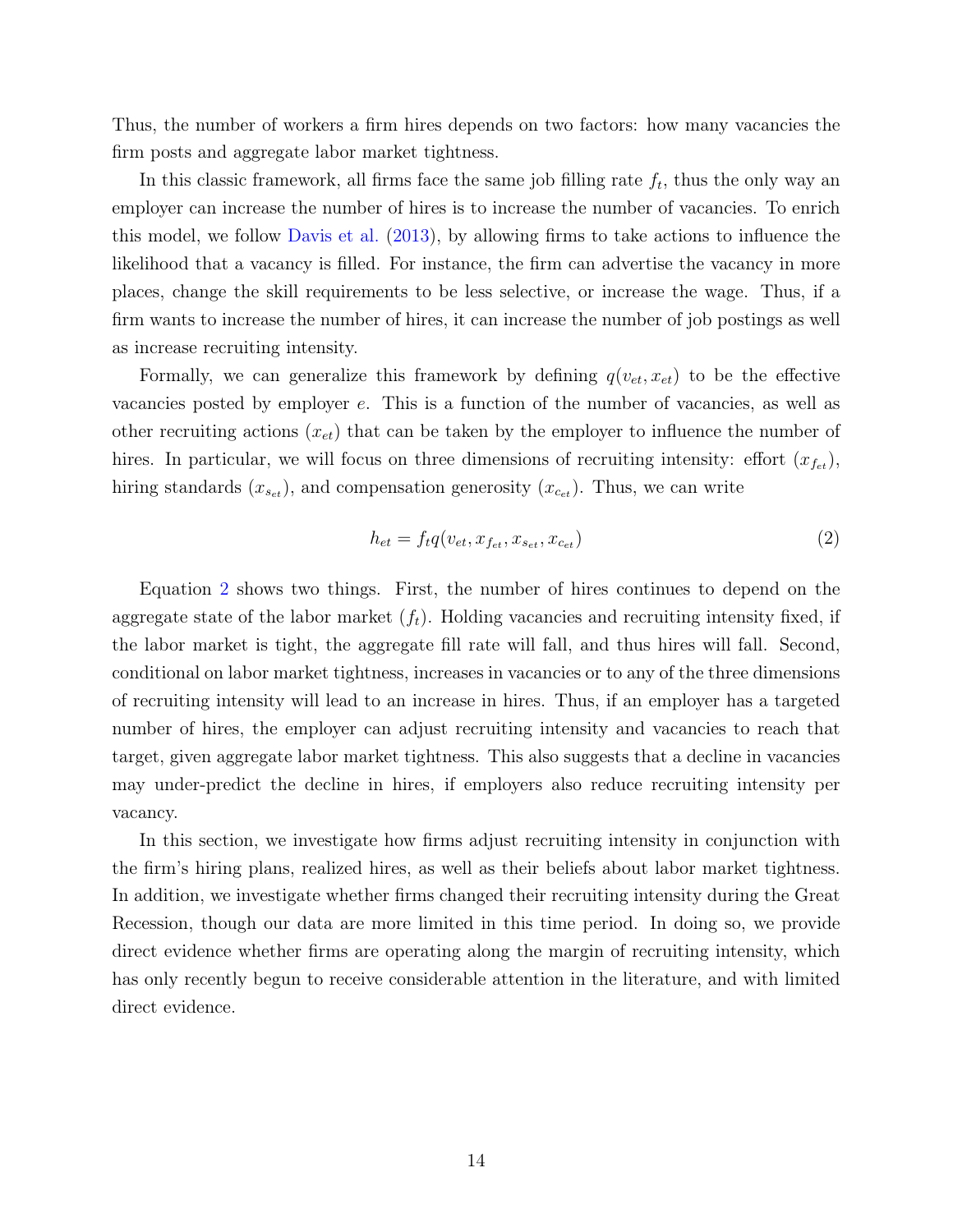#### Recruiting, Hiring Plans, and Beliefs about Market Tightness

We begin by examining how recruiting activities change in response to changes in planned hiring and beliefs about the labor market. This allows us to look in detail at the micro-level decision-making process underlying cyclical hiring behavior. In particular, we can consider an employer who has a targeted number of hires for the coming recruiting season. Given equation [2](#page-15-0) and their beliefs about  $f_t$  in the coming year, they choose how many vacancies to post and how much to invest in various dimensions of recruiting intensity. In this section, we provide evidence that employers adjust their planned recruiting behavior when they intend to increase or decrease hires in the coming year, or when they believe the labor market will become more or less slack.

In the Job Outlook survey, respondents are asked about their hiring intentions for the coming year. To measure hiring plans, we use a question in which respondents are asked if they plan to increase, decrease, or maintain hiring in the coming year. To measure beliefs about labor market tightness, we use a question in which respondents are asked to rate the labor market for new graduates in their industry in the coming year. If they rate the labor market as good, very good, or excellent, we define this as a belief that the firm will face a tight labor market in the coming year. If they rate the labor market as poor or fair, we define this as a belief that the labor market will be slack in the coming year. We combine these with our forward-looking measures of recruiting effort, standards, and compensation generosity, also derived from the Job Outlook Survey and described in Section [2.1.](#page-10-2)

To measure the relationship between recruiting intensity, hiring plans, and beliefs about market tightness, we estimate Equation [3,](#page-16-0) where  $t$  indicates year and  $e$  indicates firm. We include firm fixed effects, and thus we measure how recruiting intensity changes with changes in the firm's hiring plans or beliefs. We restrict our analysis to firms with at least two observations, and cluster standard errors at the firm level. Note that we do not include year fixed effects in these specifications, instead using beliefs about labor market tightness to control for tightness. Year fixed effects may also capture trends in recruiting variables that are not related to tightness, but related to technology for example. In Appendix Table [A.6](#page-41-1) we show results are similar with the inclusion of year fixed effects.

<span id="page-16-0"></span>Recriting Measure<sub>et</sub> = 
$$
\beta_0 + \beta_1
$$
Plan Increase Hires<sub>et</sub> +  $\beta_2$ Believe LM Will Be right<sub>et</sub>  
+ $\Omega_e + \epsilon_{et}$  (3)

Table [7](#page-17-0) shows the results from estimating Equation [3](#page-16-0) for the three different dependent variables. In Panel A, we focus on the Forward-Looking Recruiting Effort Index. Here we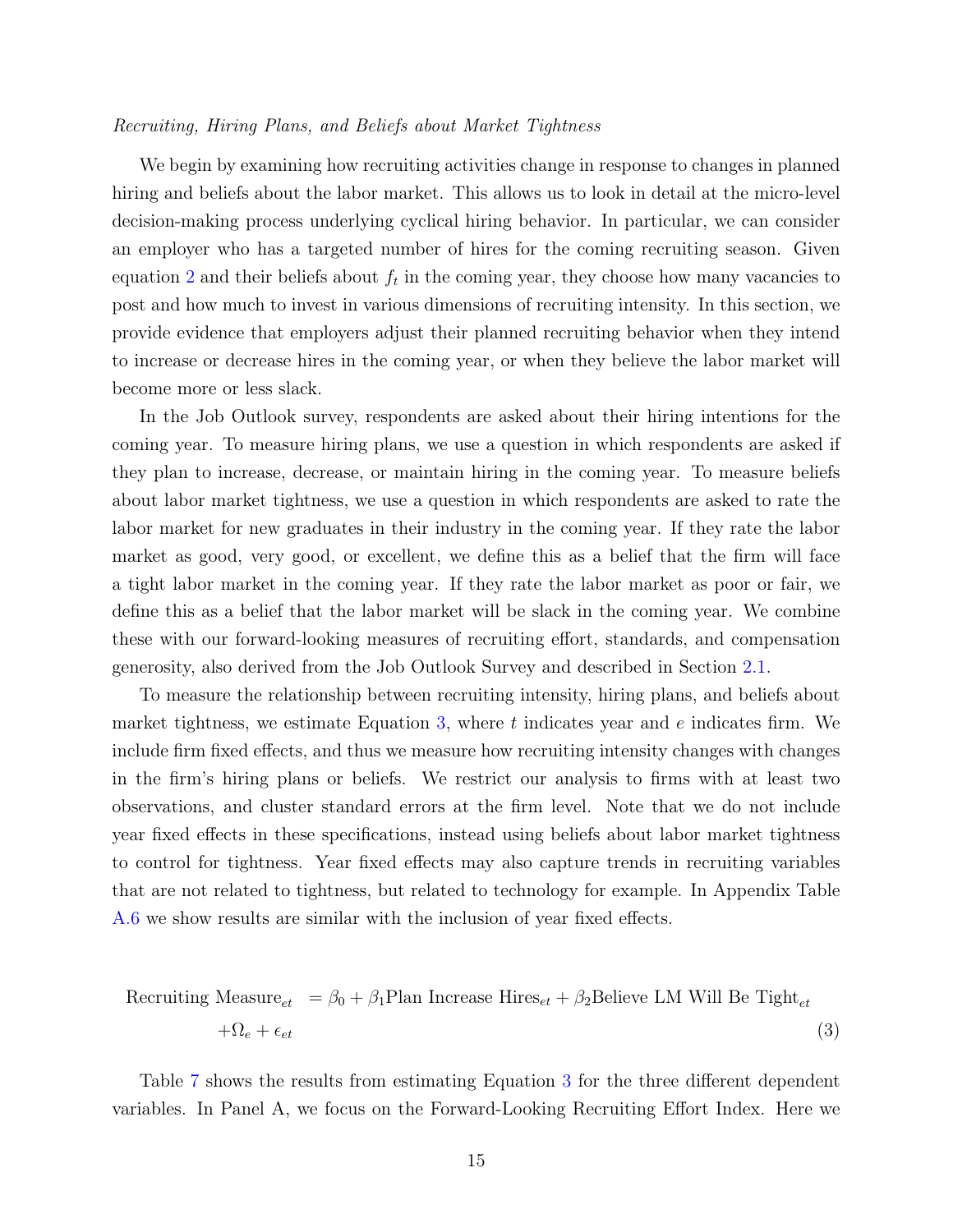<span id="page-17-0"></span>

|                                                  | $\left  \right $ | $\left( 2\right)$ | $\left(3\right)$ | (4)         |  |  |
|--------------------------------------------------|------------------|-------------------|------------------|-------------|--|--|
| Panel A: Forward-Looking Recruiting Effort Index |                  |                   |                  |             |  |  |
| Plan Increase Hires                              | $0.413***$       |                   | $0.378***$       | $0.784***$  |  |  |
|                                                  | (0.090)          |                   | (0.089)          | (0.229)     |  |  |
| Believe Labor Market will be Tight               |                  | $0.408***$        | $0.325***$       | $0.464***$  |  |  |
|                                                  |                  | (0.122)           | (0.114)          | (0.137)     |  |  |
| Interaction Term                                 |                  |                   |                  | $-0.459*$   |  |  |
|                                                  |                  |                   |                  | (0.255)     |  |  |
| Observations                                     | 709              | 709               | 709              | 709         |  |  |
| R-squared                                        | 0.513            | 0.499             | 0.521            | 0.524       |  |  |
| Panel B: % Change in Real Starting Salary        |                  |                   |                  |             |  |  |
| Plan Increase Hires                              | $1.072***$       |                   | $1.008**$        | 0.584       |  |  |
|                                                  | (0.410)          |                   | (0.411)          | (0.529)     |  |  |
| Believe Labor Market will be Tight               |                  | $0.838***$        | $0.594**$        | 0.431       |  |  |
|                                                  |                  | (0.296)           | (0.295)          | (0.399)     |  |  |
| Interaction Term                                 |                  |                   |                  | 0.485       |  |  |
|                                                  |                  |                   |                  | (0.790)     |  |  |
| Observations                                     | 376              | 376               | 376              | 376         |  |  |
| R-squared                                        | 0.424            | 0.410             | 0.427            | 0.428       |  |  |
| Panel C: Real Log Signing Bonus                  |                  |                   |                  |             |  |  |
| Plan Increase Hires                              | $-0.014$         |                   | $-0.040$         | $0.541***$  |  |  |
|                                                  | (0.076)          |                   | (0.078)          | (0.203)     |  |  |
| Believe Labor Market will be Tight               |                  | 0.179             | 0.192            | $0.286*$    |  |  |
|                                                  |                  | (0.130)           | (0.137)          | (0.151)     |  |  |
| Interaction Term                                 |                  |                   |                  | $-0.605***$ |  |  |
|                                                  |                  |                   |                  | (0.220)     |  |  |
| Observations                                     | 189              | 189               | 189              | 189         |  |  |
| R-squared                                        | 0.725            | 0.729             | 0.729            | 0.735       |  |  |

Table 7: Relationship Between Hiring Plans, Beliefs, and Recruiting

Notes: All regressions include firm fixed effects. Coefficients from estimates of Equation [3.](#page-16-0) Standard errors clustered at the firm level,  $** sp < 0.01, ** p < 0.05, *p < 0.1$ .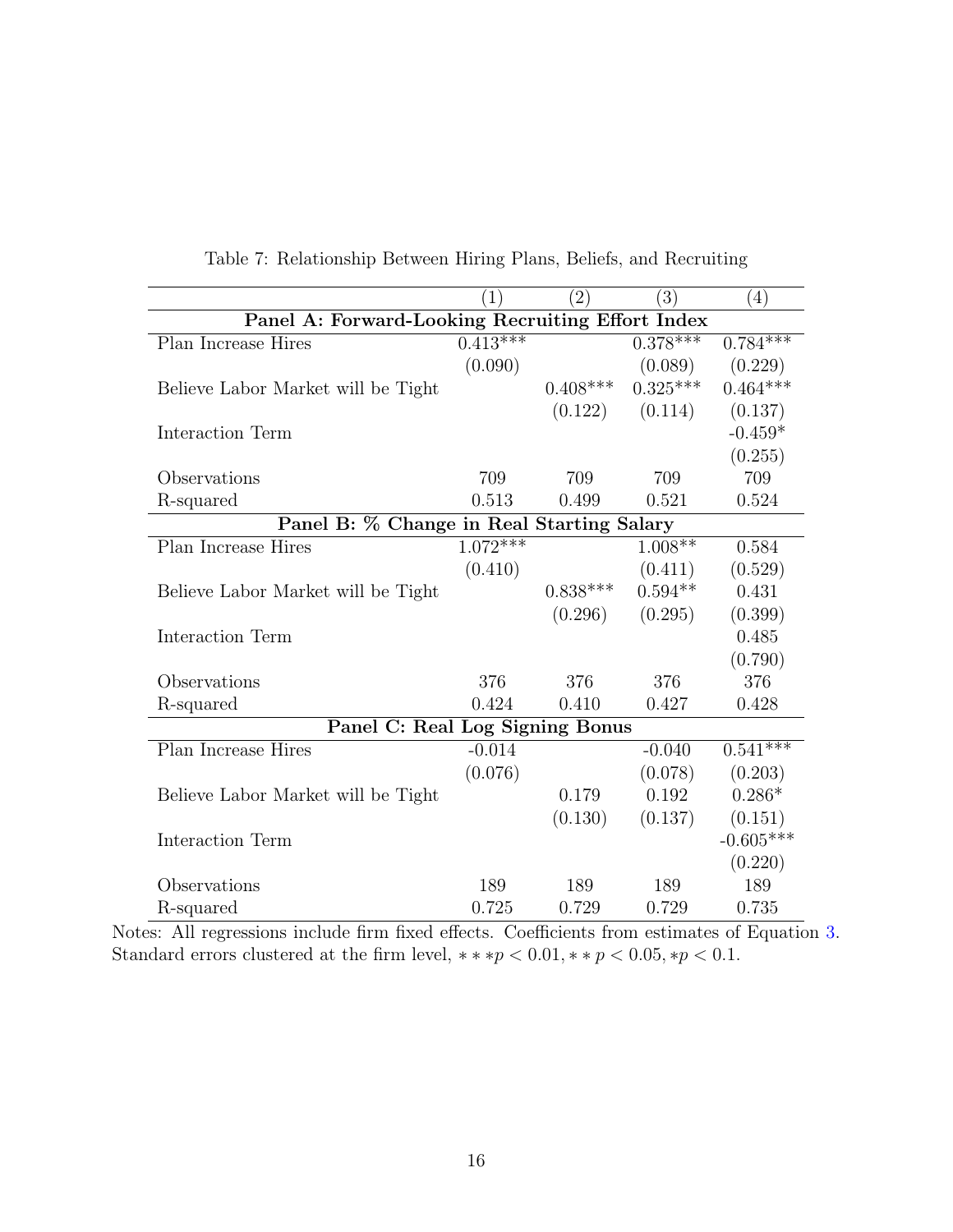see that when employers plan to increase hiring relative to the prior year, they increase recruiting effort by 0.41 standard deviations (column 1). Recall the standard DMP search and matching model assumes that employers can only increase hires by adjusting vacancies. This result provides direct evidence that employers adjust on additional margins when they want to increase hiring.

Next, we show that employers that believe the labor market will be tight increase recruiting intensity by 0.41 standard deviations (column 2). However, this could be due to the fact that employers expand hiring when the labor market is tight. Thus, we want to know whether employers that plan to increase hiring put forth more recruiting effort after accounting for their beliefs about labor market tightness. Conditional on the employer's beliefs about tightness, when they plan to increase hiring they increase recruiting effort an additional .38 standard deviations (column 3). This provides important evidence that when employers want to increase hires they also adjust their recruiting effort.

Finally, in Column 4, we show this result is robust to the fully saturated model with an interaction term, and the coefficient on Plan Increase Hires grows to 0.78. The negative interaction indicates that the increase in recruiting effort when firms plan to increase hires is smaller when firms believe the market is tight. This could indicate decreasing returns to scale in recruiting effort.<sup>[12](#page-18-0)</sup> Thus, hiring plans and beliefs about tightness are capturing different features of a firm's recruiting behavior.

Although our recruiting effort measures are very detailed, they measure total recruiting effort, rather than effort per position. This raises the possibility that employers may be holding effort per vacancy constant. In the next section, we test whether these increases in recruiting effort are associated with increases in effort per vacancy by looking at the relationship with the vacancy yield. We next turn to recruiting measures that are truly per-position: starting salary increases and signing bonuses.

In Panel B of Table [7](#page-17-0) we focus on the reported percent change in real starting salary. As noted above, these regressions are conditional on reporting nominal starting salary increases. In Column (1) we see that plans to increase hiring are associated with a 1.1 percentage point larger increase in real salary, relative to years in which the firm is not increasing hires but still offering salary increases.<sup>[13](#page-18-1)</sup> In Column (3) we show a similar result (1 percentage point) even after controlling for beliefs about market tightness. The fully saturated model in Column (4) yields a similar point estimate for the difference in recruiting effort when firms plan to increase hires, conditional on beliefs that the market is tight. In addition, we find that

<span id="page-18-0"></span><sup>&</sup>lt;sup>12</sup>We also have relatively few observations for firms that plan to increase hires despite believing the labor market is slack (30 observations, or roughly 4%), thus the negative interaction term could also reflect noise in the estimate of the coefficient on Plan Increase Hires. See Appendix Table [A.7.](#page-42-0)

<span id="page-18-1"></span><sup>&</sup>lt;sup>13</sup>The mean real percent increase in starting salary is -.8% when firms are not increasing hires.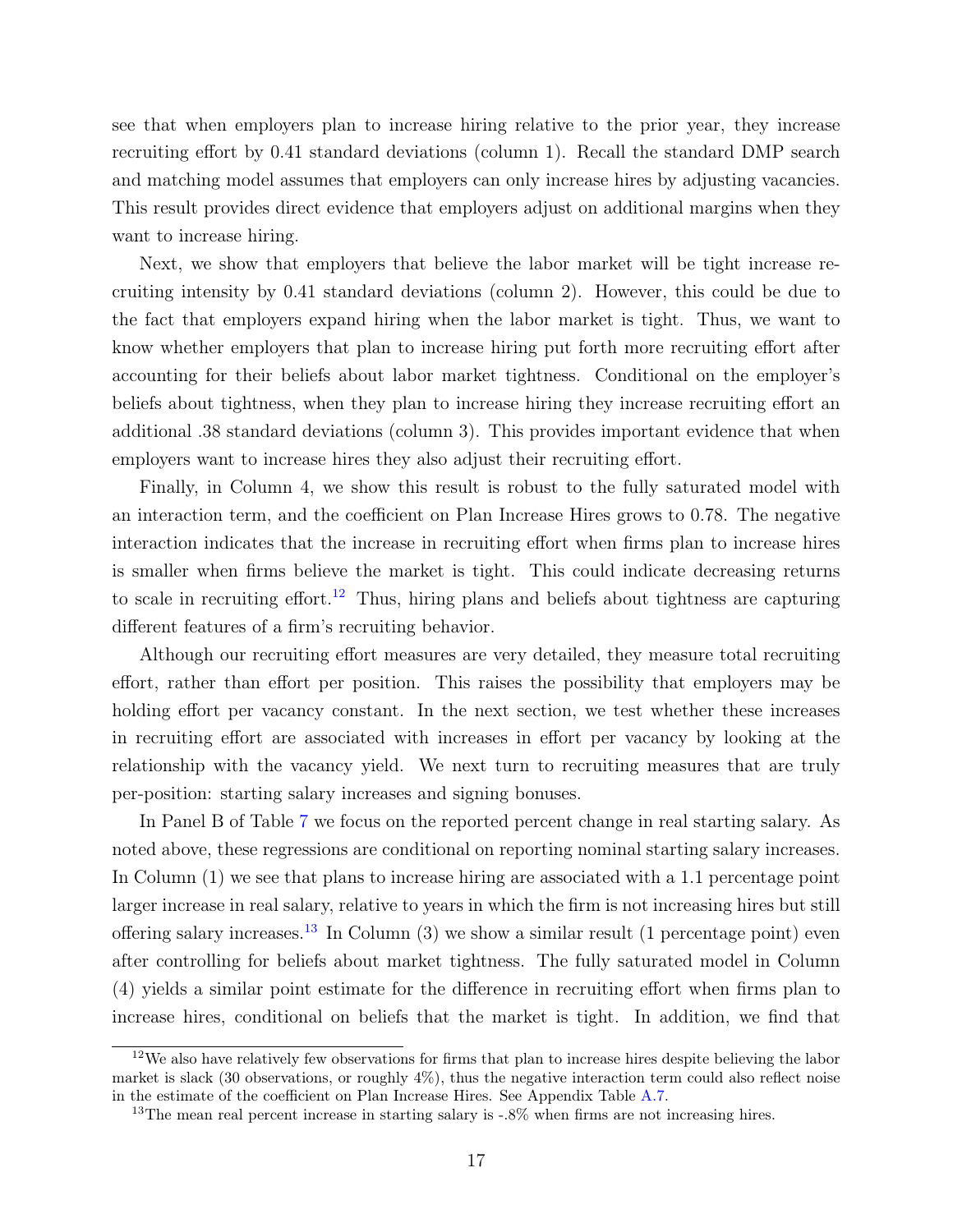starting salary increases are larger when employers believe the market is tight (Column 2), even after controlling for hiring plans (Column 3).

Finally, In Panel C of Table [7](#page-17-0) we focus on the real log signing bonus. The sample size is further diminished because many employers do not offer or do not report their bonuses. Thus, confidence intervals are large and the point estimates are not significant except in the fully saturated model in Column (4), and in that specification we have a very small number of observations identifying the coefficient on Plan Increase Hires. Nonetheless, the point estimate in column 3 suggests that employers that believe the labor market will be tight offer bonuses that are 19 log points larger than when they believe the labor market will be slack, even after controlling for whether the firm plans to increase hires.<sup>[14](#page-19-0)</sup>

In Appendix Table [A.5,](#page-40-0) we show the corresponding results for plans to decrease hiring and beliefs that the labor market will be slack. Point estimates are consistent, showing that employers decrease recruiting effort and compensation generosity when they want to decrease hiring or if they believe that the labor market is slack. In Appendix Table [A.1](#page-35-0) we show additional results for selectivity. These are underpowered but suggestive that firms decrease selectivity when planning to increase hires and when they believe the labor market is tight, namely by planning to hire associate's degree graduates or international students for U.S. jobs.

Thus, consistent with Equation [2,](#page-15-0) employers are not limited to adjusting vacancies in order to adjust hiring and respond to changes in beliefs about labor market tightness. Instead employers also adjust recruiting effort and compensation generosity. Employers reduce recruiting effort and compensation generosity when they believe the labor market to be slack and increase recruiting effort and compensation generosity when they believe the labor market to be tight. In Appendix figure [A.1,](#page-38-0) we show that these beliefs track with the state of the aggregate labor market, with beliefs about tightness falling to a nadir in 2010 and improving thereafter. Thus, our results about recruiting behavior, hiring plans, and beliefs provide evidence consistent with [Davis et al.](#page-31-1) [\(2013\)](#page-31-1), that recruiting intensity fell during the Great Recession as employers wanted to decrease hires, and these adjustments resulted in a breakdown of the standard matching function. We investigate the time series dimension of recruiting behavior more directly below.

Although we have shown how employers adjust recruiting behavior, the data used in this section does not include information on the number of vacancies. In Section [4](#page-24-0) we use the merged dataset that contains vacancy posting, allowing us to directly estimate Equation [2.](#page-15-0) This allows us to test whether these adjustments in recruiting effort and compensation generosity affect the number of hires per vacancy, which has important aggregate implications

<span id="page-19-0"></span><sup>&</sup>lt;sup>14</sup>This may reflect greater increases in planned hires when they believe the market is tight.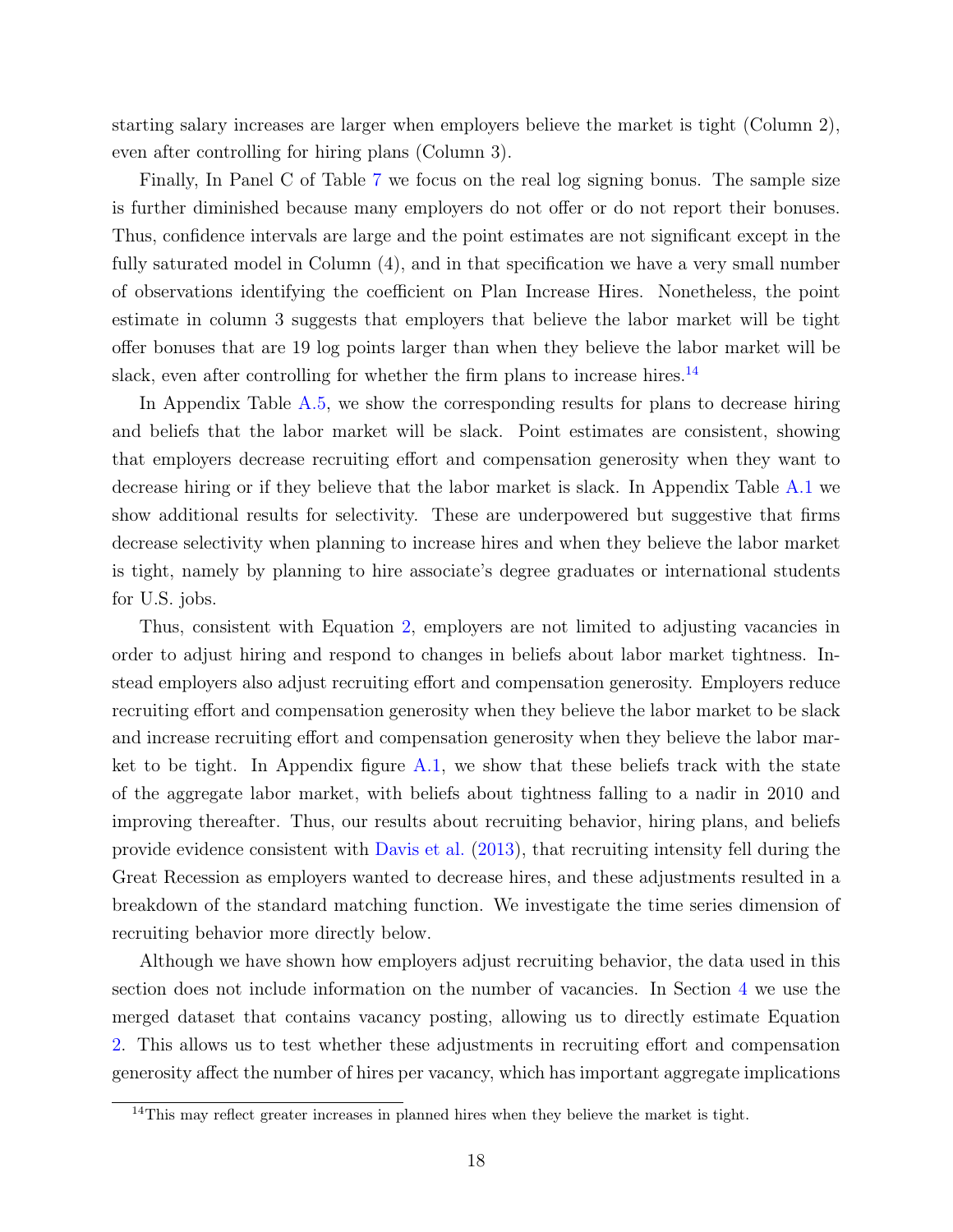for the performance of the standard matching function.

#### Recruiting Intensity over the Business Cycle

In the previous section, we showed that recruiting plans vary based on beliefs about labor market tightness. In this section we focus on how recruiting measures varied over the Great Recession and subsequent recovery. Although the surveys are available for the 2006-2007 academic year (Job Outlook) or the 2007-2008 academic year (Recruiting Benchmarks), the questionnaires change over time. Thus we can only track a limited set of recruiting measures before the Great Recession. In addition, the data during the recession and pre-recession years do not contain data on vacancies or hiring plans.

In Figure [1,](#page-21-0) we illustrate how several dimensions of recruiting behavior change over time. Each figure is based on estimating a regression with firm fixed effects, and thus illustrates the change over time within employers in either planned recruiting measures in the coming season or realized recruiting measures in the previous season.

In panel A, we examine the plans for the percent real starting salary increases for the coming year, again limited to observations in which the firm was planning on a starting salary increase. Relative to the real starting salary increase in 2007-2008, the increase reached its lowest level in 2009-2010. In this year, the increase was 2 percentage points lower than in 2007-2008. The increase remained substantially below the 2007-2008 increase through 2016-2017. In panel B, we measure the firm's plan to use signing bonuses. Here we see that relative to 2007-2008, the likelihood of offering a signing bonus fell to its lowest level in 2010- 2011. In that year firms were 19 percentage points less likely to plan to offer a signing bonus compared with 2007-2008, statistically significant at the 5% level. Signing bonus intentions then increased in magnitude relative to this lowest point.

In panel C, we show that, relative to the 2007-2008 academic year, the number of career fairs attended fell roughly 40% in 2010-2011. As the economy recovered, firms again increased the career fairs they attended. By 2014, the magnitude suggests career fairs had returned to their 2007-2008 levels. In panel D, we show the use of internet advertising also fell over 10 percentage points in 2009-2010, relative to 2007-2008, and then increased in magnitude during the recovery.

Across a range of measures, we find that recruiting intensity fell during the Great Recession and slowly recovered. Thus, while we cannot directly measure how employers jointly adjusted hiring, vacancies, and recruiting intensity during the Great Recession period, these results are consistent with the result from the previous section that recruiting effort fell when employers believed the labor market to be slack and when their hiring plans changed.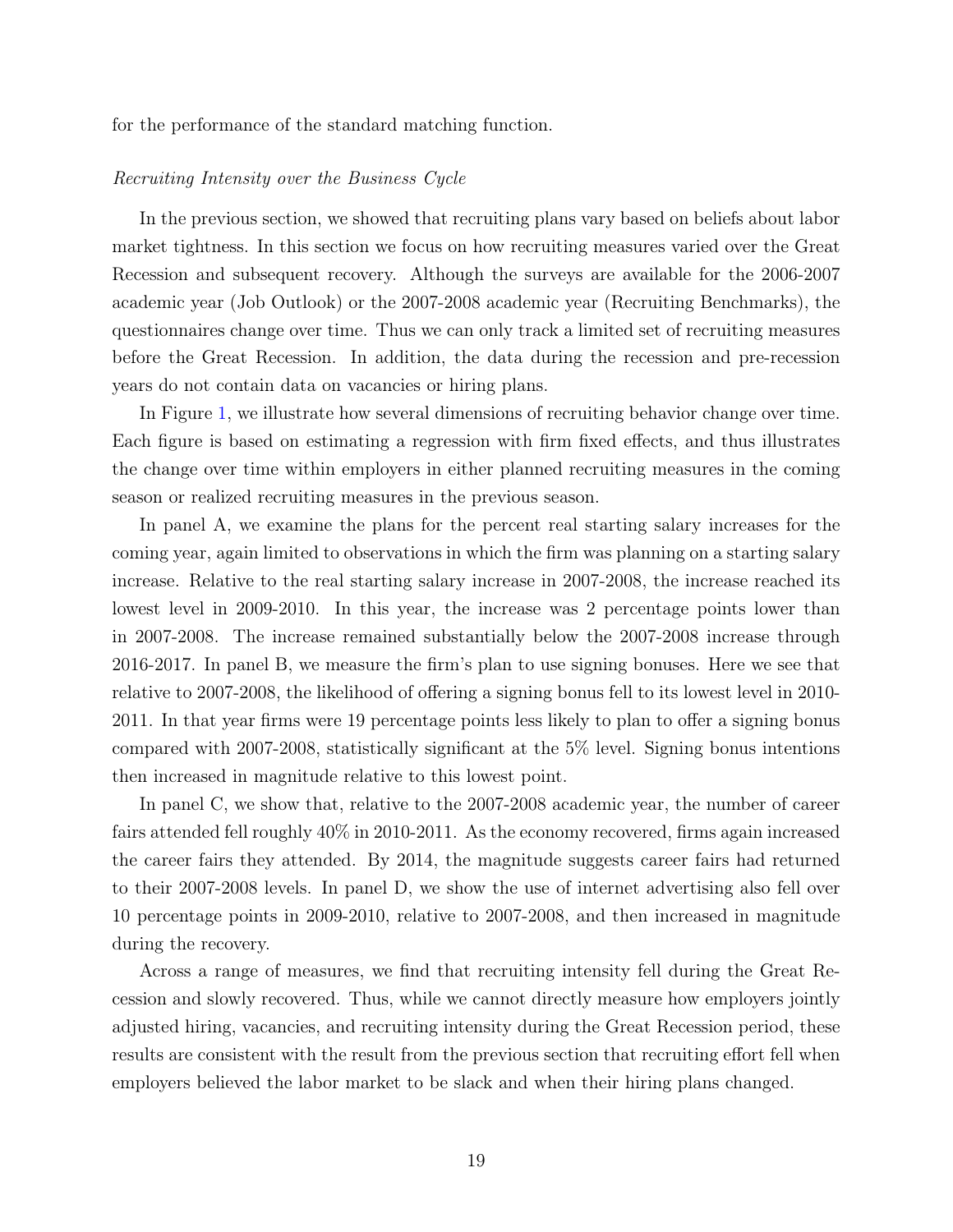<span id="page-21-0"></span>

Figure 1: Recruiting over the Great Recession

Notes: All figures include firm-fixed effects. Standard errors are clustered at the firm level. Plots show 95% confidence intervals. Year corresponds to the Spring semester of the academic year (i.e. 2007 refers to the 2006-2007 academic year). Number of career fairs is missing in 2010.

#### Recruiting Intensity and Hires

We have shown that firms adjust recruiting effort and compensation generosity if they plan to hire more individuals in the coming year. We are able to implement these tests using the survey question on hiring plans, which is not available in many datasets. In this section we present results from the related test of whether realized hires are correlated with realized recruiting measures, using the merged Recruiting Benchmark-Job Outlook survey data. Using realized hires, rather than hiring plans, allows us to analyze the relationship with realized recruiting measures. These measures are in levels rather than in changes relative to the previous year, facilitating analysis across all years in the data. Further, using realized hires allows us to more directly connect to the novel result in [Davis et al.](#page-31-1) [\(2013\)](#page-31-1), that firms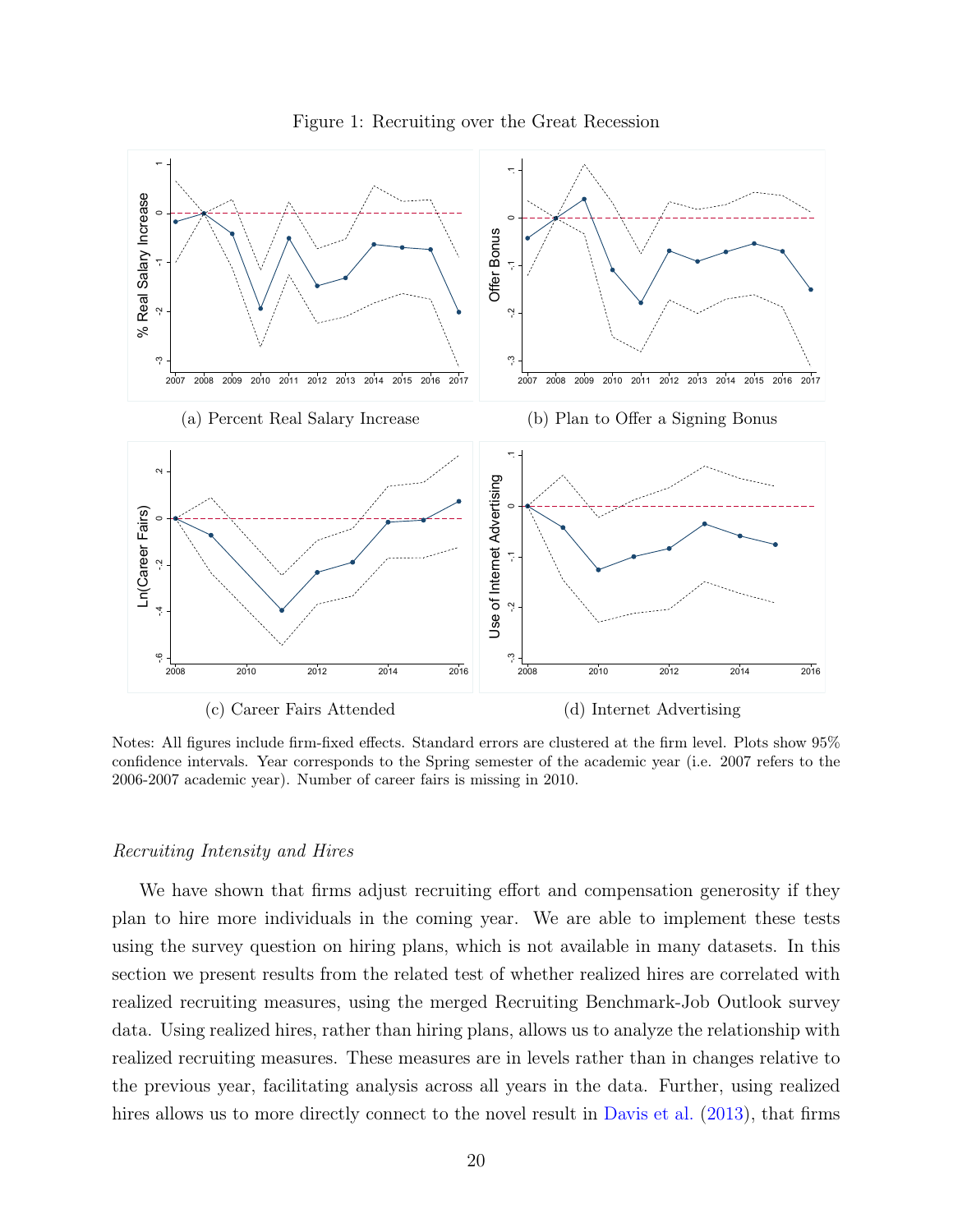<span id="page-22-0"></span>fill more of their vacancies when they hire more individuals.



Figure 2: Hires, Recruiting, and the Vacancy Yield

Notes: Figures show the results of binscatter regressions, including industry, firm size group, and year fixed effects.

In Figure [2](#page-22-0) we divide observations into bins based on log(hires). Controlling for industry, firm size group, and year, when firms hire more individuals they have higher recruiting effort, lower standards, and are more likely to offer a signing bonus. Columns one through three of Table [8](#page-27-0) show these relationships by estimating linear regressions. We also see similar relationships when including firm fixed effects, even though the sample size falls substantially (Appendix Figure [A.4,](#page-42-1) Appendix Table [A.3\)](#page-36-0).

This relationship between hires and recruiting may simply indicate that recruiting is scaling with vacancies. In the next section we analyze variation in the vacancy yield coming from variation in recruiting, which would suggest adjustments in recruiting over and above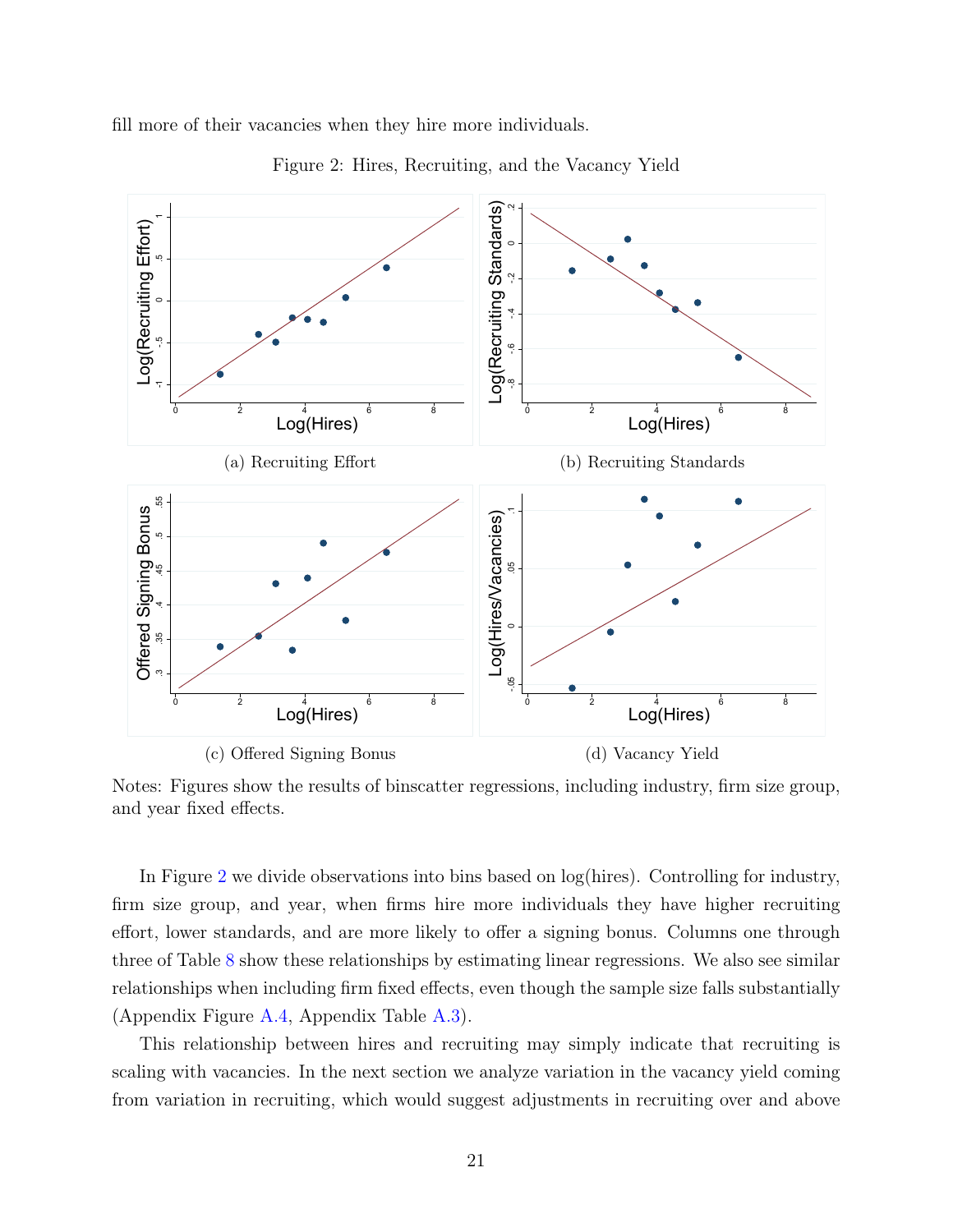adjustments in vacancies.

Finally, there is a positive relationship between hires and firm-level vacancy yield (Figure [2](#page-22-0) and column five of Table [8\)](#page-27-0), consistent with [Davis et al.](#page-31-1) [\(2013\)](#page-31-1). The elasticity of the vacancy yield with respect to hires is .016, though the confidence interval includes zero. Within firms, the elasticity of the vacancy yield with respect to hires is .1, and statistically significant at the  $1\%$  level (Appendix Figure [A.4](#page-42-1) and column 3 of Appendix Table [A.3\)](#page-36-0). When firms increase hires they are not simply increasing vacancies proportionally, as the standard theory would predict. Some other change leads them to also fill more of their vacancies, and the evidence here suggests that may be recruiting intensity.

We note that these elasticities are substantially smaller than the elasticity of  $.82$  in [Davis](#page-31-1) [et al.](#page-31-1) [\(2013\)](#page-31-1). This could be for several reasons. First, [Davis et al.](#page-31-1) [\(2013\)](#page-31-1) calculate the elasticity of the vacancy yield with respect to the hiring rate (hires relative to employment), while we calculate the elasticity of the vacancy yield with respect to hires, conditional on employment size bins, many of which are quite large. It is possible that conditional on these size bins, observations with the largest percentage increase in hires have smaller percentage increases in hires relative to employment. Given that recruiting intensity should be highest for employers that are trying to grow relative to employment, this would lead to a downward bias on the elasticity. Differences in employment should be much smaller within firms than within size bins, and so this bias should be reduced with firm fixed effects. Indeed, we do find this leads to a much larger elasticity in our data.

Second, there are important differences in the reporting of vacancies and hires in our data relative to [Davis et al.](#page-31-1) [\(2013\)](#page-31-1) that could lead to differences in the vacancy yield, and the elasticity. In [Davis et al.](#page-31-1) [\(2013\)](#page-31-1), the vacancy yield is constructed by dividing hires in month t by vacancies reported at the end of month  $t-1$ . This may inflate the vacancy yield for two reasons, as discussed by the authors. First, hires in month  $t$  may be the result of vacancies posted in month t that were not posted in month  $t-1$ . While the authors show that this time aggregation concern does not completely drive their result, they do show evidence that the vacancy yield will be upward biased at growing establishments due to this issue, thus leading to an upward bias in the elasticity.

Second, the authors show evidence suggesting that hires in their data occur even if there was no vacancy posted. These hires should not contribute to the vacancy yield, since they are not resulting from vacancies, and thus the vacancy yield will be upward biased. If this is especially common at growing establishments, this will also lead to a larger estimated elasticity. As [Davis et al.](#page-31-1) [\(2013\)](#page-31-1) suggest, this may be especially common in some sectors recruiting for certain types of occupations, where hiring takes place in such a fashion where measured vacancies are less common (e.g. a hiring hall for construction workers).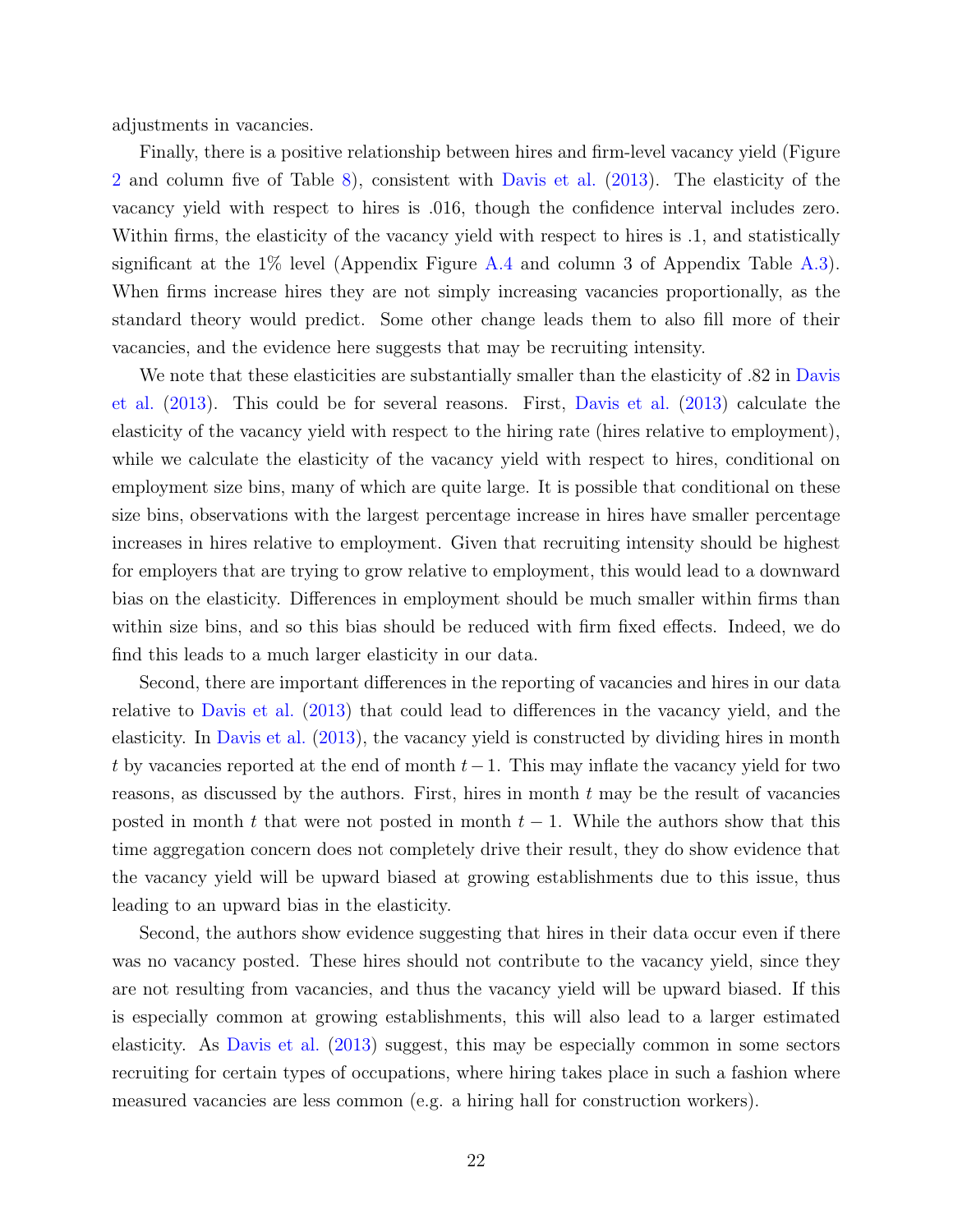In our data, the vacancy yield is likely to be closer to one for several reasons. First, recruiting for entry-level hires among soon-to-be college graduates is often a very formalized process, organized through the employer's division of university recruiting, that starts at the beginning of the academic year. It is much more likely that hires through this process are mediated through the available positions reported by the employer. It is less likely that these employers will report hires, without reporting an available position associated with that hire. This will decrease the amount by which the vacancy yield will move above one, and thus the estimated elasticity may be much smaller. Similarly, a greater share of hires may be mediated through vacancies at larger firms, which comprise the majority of our data, where the hiring process is more formal. The average vacancy yield for the very large firms in the [Davis et al.](#page-31-1) [\(2013\)](#page-31-1) data is much smaller than for the smaller firms, and much more similar to the yields in our sample.

Second, the vacancy yield is constructed by using vacancies reported for the last year, and hires reported in the last year, both reported in the same survey. This implies elasticities will not be upward biased due to time aggregation issues. Recall bias may also lead firms to report vacancies very similar to hires in our data.

Indeed, the mean vacancy yield in our data is much closer to one (.95), and the standard deviation in our data is also relatively small (.23). In [Davis et al.](#page-31-1) [\(2013\)](#page-31-1) the mean vacancy yield is 1.3, and growing establishments have vacancy yields that range from one to roughly seven. Thus, if the upward bias in the vacancy yield in [Davis et al.](#page-31-1) [\(2013\)](#page-31-1) is especially large among growing establishments, for which they provide some evidence, the elasticity of the vacancy yield with respect to hires will also be inflated.

#### <span id="page-24-0"></span>4 Do Recruiting Adjustments Affect Vacancy Yields?

We have shown that when firms increase hires, and hiring plans, they also increase recruiting effort and compensation generosity. In this section we directly test whether these increases are associated with increases in the firm's vacancy yield (the proportion of vacancies that are filled). If adjustments in recruiting simply reflected adjustments in vacancies, the vacancy yield would be unchanged. At an aggregate level, we can observe vacancies and hiring but not recruiting intensity, thus it is important to document whether recruiting behavior leads to changes in the vacancy yield.

To analyze the effect of recruiting on the vacancy yield, we return to the notation from Section [3.](#page-14-2) In order to estimate Equation [2,](#page-15-0) we must choose a particular functional form. Following [Davis et al.](#page-31-1) [\(2013\)](#page-31-1), we allow for economies of scale in vacancies and recruiting.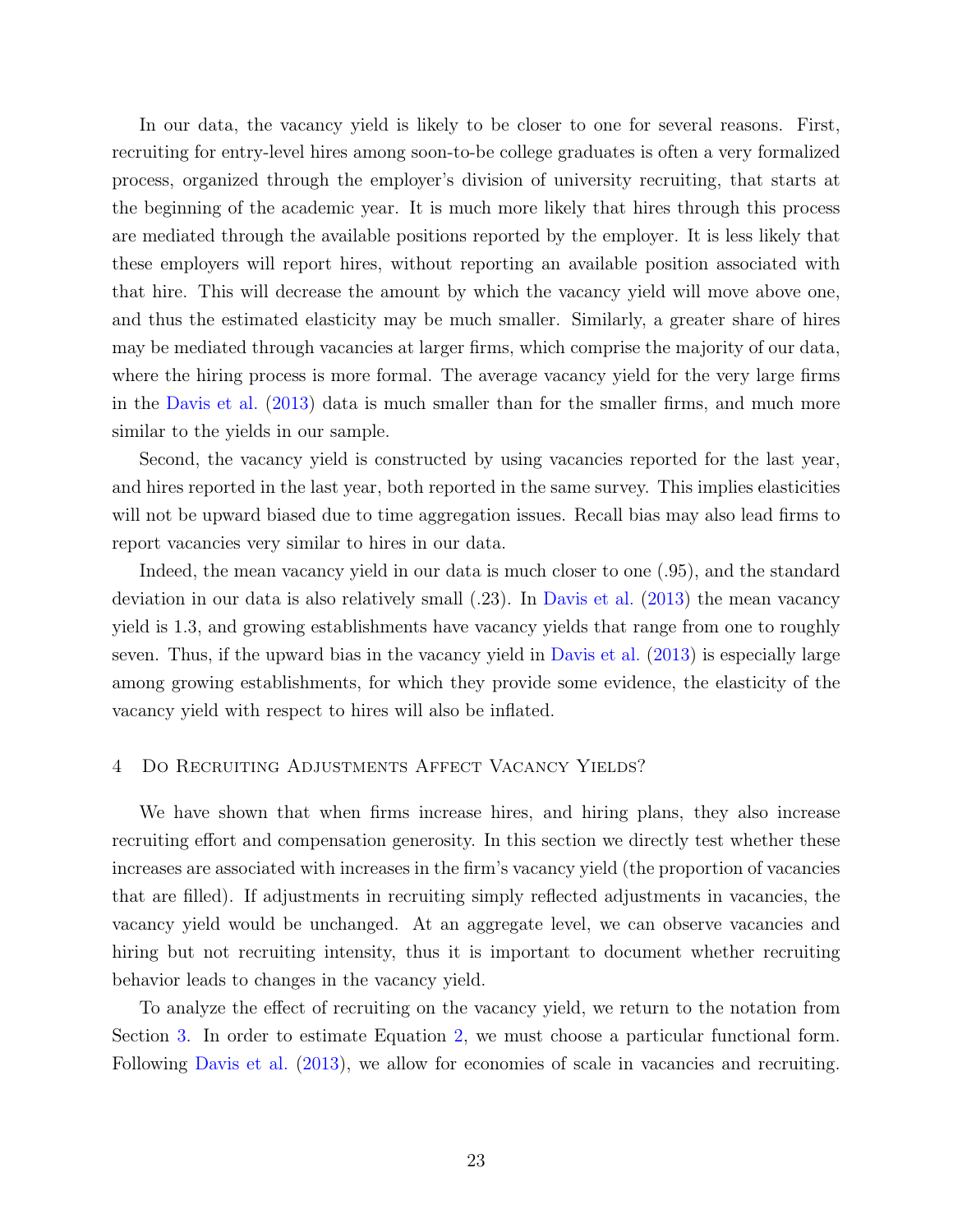Thus, we can write effective vacancies as follows:

<span id="page-25-0"></span>
$$
q(v_{et}, x_{et}) \equiv v_{et}^{\gamma} x_{fe}^{\delta_f} x_{se}^{\delta_s} x_{ce}^{\delta_c}
$$

where  $\gamma$  and each  $\delta_i$  govern the economies of scale in vacancies and recruiting, respectively.

Rewriting equation [\(1\)](#page-14-3) to allow hires to depend on effective vacancies, rather than vacancies, we can rewrite the employer's job filling rate, or vacancy yield,  $f_{et}$  as follows:

$$
f_{et} = \frac{h_{et}}{v_{et}} = \frac{f_t v_{et}^{\gamma} x_{f_{et}}^{\delta_f} x_{s_{et}}^{\delta_s} x_{c_{et}}^{\delta_c}}{v_{et}}
$$

where  $f_t$  now depends on all employers' effective vacancies.

We can then express this in logs:

$$
ln f_{et} = ln f_t + (\gamma - 1)ln v_{et} + \delta_f ln x_{f_{et}} + \delta_s ln x_{s_{et}} + \delta_c ln x_{c_{et}} \tag{4}
$$

We can then estimate Equation [4](#page-25-0) directly as follows:

<span id="page-25-1"></span>
$$
ln \frac{h_{et}}{v_{et}} = \beta_0 + \beta_1 ln v_{et} + \beta_f ln x_{f_{et}} + \beta_s ln x_{s_{et}} + \beta_c ln x_{c_{et}} + \Gamma_t + \epsilon_{et}
$$
(5)

where  $\Gamma_t$  are year fixed effects, which absorb the aggregate fill rate  $f_t$ . Because there may be systematic differences in recruiting, hires, and vacancies across industry and firm size, we additionally include industry and firm size class fixed effects. For robustness, we include firm fixed effects, which decreases the sample size due to limited firms responding to both surveys in multiple years. From Equation [5,](#page-25-1) the economies of scale in vacancies is  $\gamma = 1 + \hat{\beta}_1$ , and the economies of scale with respect to each component of recruiting intensity is the  $\hat{\beta}_i$ on each respective  $x_{i_{et}}$ .

We analyze the relationship between recruiting and vacancy yields by estimating Equation [5,](#page-25-1) using the merged Recruiting Benchmark-Job Outlook survey data and our measures of recruiting defined in Section [2.2.](#page-11-1) We include all principal components of the effort and standards variables in the estimation of Equation [5.](#page-25-1) While the components for a given set of variables are uncorrelated with each other by definition, they may be correlated with vacancies and the fill rate, affecting the coefficient on ln(vacancies), and thus also the coefficients on the recruiting indices.

Table [8](#page-27-0) column 6 shows that conditional on ln(vacancies), firm size, industry, and year, a one standard deviation increase in the recruiting effort index is associated with approximately a 3.7% increase in the vacancy yield.<sup>[15](#page-25-2)</sup> Offering a signing bonus is not associated with a

<span id="page-25-2"></span> $15$ The coefficient is also significant at the 5% level when standard errors are calculated based on 400 boot-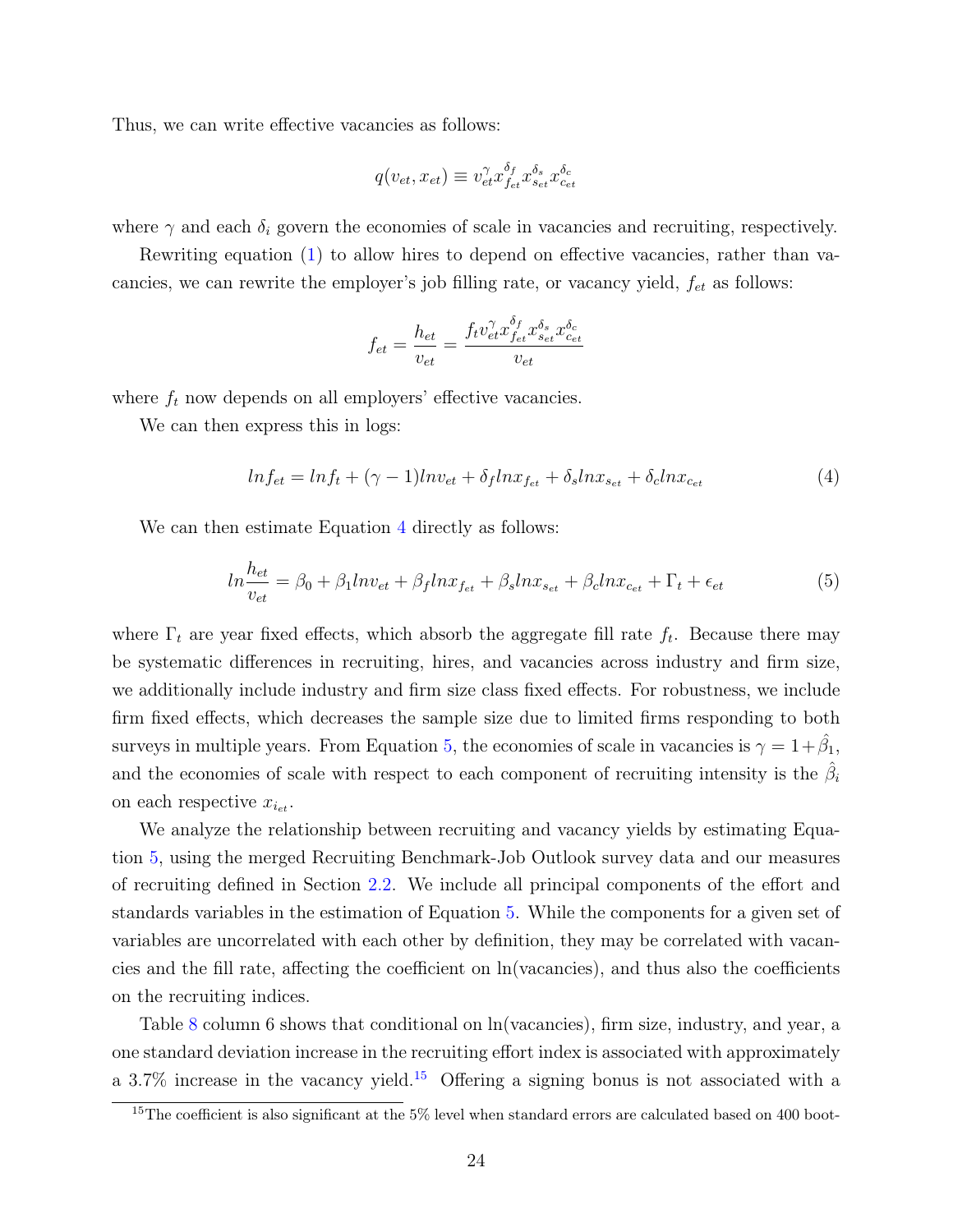statistically significant difference in the vacancy yield. Increasing the recruiting standards index is not associated with a difference in the vacancy yield that is statistically significant from zero, although it is positive in magnitude. A positive coefficient on standards is not consistent with the intuition that higher standards should reduce the yield. However, this index may be correlated with some unobservable variable that is positively correlated with yield. Below we discuss several alternative specifications to address variables that may bias the results.

Column 7 shows the coefficient on the effort index is slightly larger in magnitude when including industry-year and firm size-year fixed effects to allow for market tightness to vary by industry and firm size. The coefficients on standards and signing bonus are still not statistically distinct from zero. Our preferred estimates are those in column 6 given the small sample, and that column 7 adds 145 fixed effects.

These results provide important evidence that when firms increase their recruiting effort this is associated with increases in their vacancy yield. Because we condition on vacancies, it also implies an increase in hires. These results are consistent with employers using channels other than vacancies, namely recruiting effort, to increase hires.

Interestingly, increasing vacancies is associated with a decrease in the vacancy yield, conditional on recruiting, industry, size, and year. As we will discuss later this implies declining returns to scale in vacancies, though the deviation from constant returns to scale is not large.

Conditional on vacancies, industry, and size, firms with higher recruiting effort may differ systematically in ways that are correlated with the vacancy yield, such as management quality. This omitted variables bias may explain the coefficient on effort, rather than adjustments in firm effort affecting the vacancy yield. To address this concern, we estimate a specification with firm fixed effects, implying identification is not driven by differences across firms.

Including firm fixed effects nearly halves the sample size, but still yields a sample with 81 firms observed at least twice, and 33 firms observed at least three times (Appendix Table [A.3\)](#page-36-0). We see that increasing recruiting effort by one standard deviation is associated with an 11.7% increase in the vacancy yield ( $p \leq .05$ ), larger than the effect in Table [8](#page-27-0) with industry and size fixed effects. The coefficients on the standards index and offering a signing bonus continue to be statistically insignificant from zero. Appendix Table [A.3](#page-36-0) shows that including industry-year fixed effects along with firm fixed effects yields similar results.[16](#page-26-0)

strap replications, to account for the fact that the principal components are generated regressors. Appendix Figure [A.5](#page-43-0) shows the relationship between our recruiting variables and vacancy yield less parametrically.

<span id="page-26-0"></span> $16$  Given that we already have a smaller sample due to the firm fixed effects, we use the eleven supersectors defined by the Bureau of Labor Statistics instead of the two-digit NAICS codes to define industry in those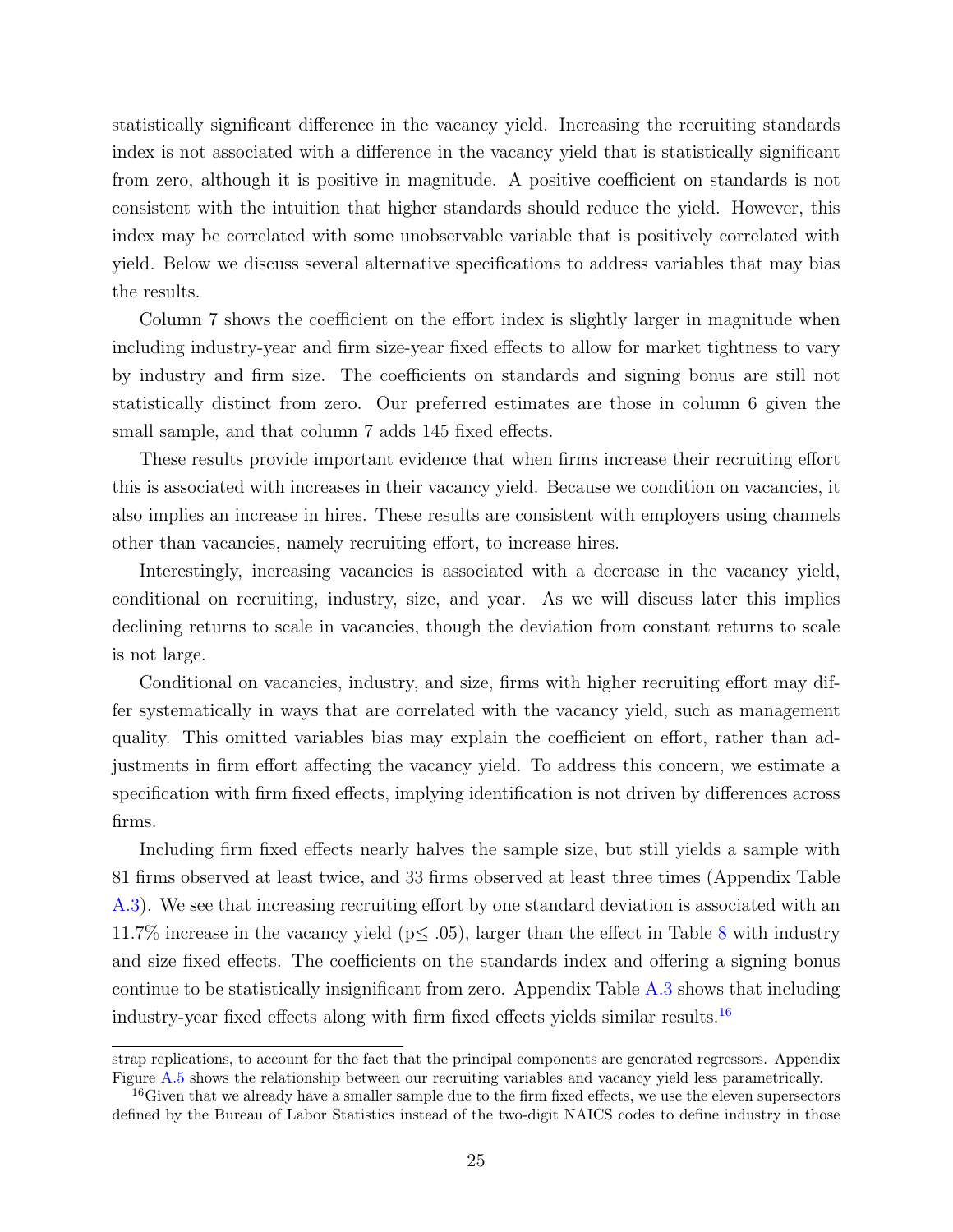Appendix Table [A.4](#page-37-0) shows the effect of effort on the vacancy yield nearly doubles when using career fairs as our main measure of recruiting effort, rather than the effort index. Appendix Table [A.4](#page-37-0) shows our results are robust to our definition of outliers for the vacancy yield variable.[17](#page-27-1)

Together, the results in this section show that increases in recruiting effort are associated with increases in the vacancy yield. This provides important evidence that when firms want to adjust hires, they are not simply adjusting vacancies, but also the intensity with which they are recruiting for the vacancy.

<span id="page-27-0"></span>

|                       | Effort     | Standards Bonus |          | (Vacancies)<br>ln( | ln(H/<br>'V` | ln(H/<br>'V) | ln(H/V)     |
|-----------------------|------------|-----------------|----------|--------------------|--------------|--------------|-------------|
| ln(Hires)             | $0.260***$ | $-0.120***$     | 0.0318   | $0.984***$         | 0.0157       |              |             |
|                       | (0.0405)   | (0.0455)        | (0.0238) | (0.0133)           | (0.0133)     |              |             |
| ln(Vacancies)         |            |                 |          |                    |              | $-0.0461***$ | $-0.0383**$ |
|                       |            |                 |          |                    |              | (0.0165)     | (0.0185)    |
| Recruiting Effort,    |            |                 |          |                    |              | $0.0371**$   | $0.0418*$   |
| standardized          |            |                 |          |                    |              | (0.0160)     | (0.0227)    |
| Recruiting Standards, |            |                 |          |                    |              | 0.0253       | 0.0246      |
| standardized          |            |                 |          |                    |              | (0.0192)     | (0.0215)    |
| Offered Signing Bonus |            |                 |          |                    |              | $-0.00702$   | 0.0208      |
|                       |            |                 |          |                    |              | (0.0242)     | (0.0334)    |
| Observations          | 405        | 405             | 405      | 405                | 405          | 405          | 405         |
| R-squared             | 0.328      | 0.227           | 0.139    | 0.977              | 0.110        | 0.156        | 0.377       |
| Industry FE           | Y          | Y               | Y        | Y                  | Y            | Y            | N           |
| Size FE               | Y          | Y               | Y        | Y                  | Y            | Y            | N           |
| Year FE               | Υ          | Y               | Y        | Y                  | Y            | Y            | N           |
| Ind-Year FE           | N          | N               | N        | N                  | N            | N            | Υ           |
| Size-Year FE          | N          | N               | N        | N                  | N            | N            | Y           |

Table 8: Effect of Vacancies and Recruiting on Vacancy Yield

Notes: \*\*\* p-value  $\leq$  0.01, \*\* p-value  $\leq$  0.05, \* p-value  $\leq$  0.1. Standard errors clustered at the firm level. Recruiting Effort is the first principal component based on principal components analysis and four variables describing employer recruiting effort. Recruiting Standards is the first principal component based on principal components analysis and three variables describing employer recruiting standards. For both Recruiting Effort and Recruiting Standards, we add 10 to the first principal component, take the log, and then standardize so it has mean zero and standard deviation of one. Columns 6 and 7 additionally include the log of the other components (after adding 10) from the effort and standards analysis. There are 25 industry categories, seven firm size categories, and indicators for six years (2010-2011 through 2015-2016).

specifications.

<span id="page-27-1"></span><sup>&</sup>lt;sup>17</sup>The coefficients on the effort index and on the indicator for offering a signing bonus increase substantially when including the observations with vacancy yield above 2.5. This further motivates us to focus on specifications excluding those observations.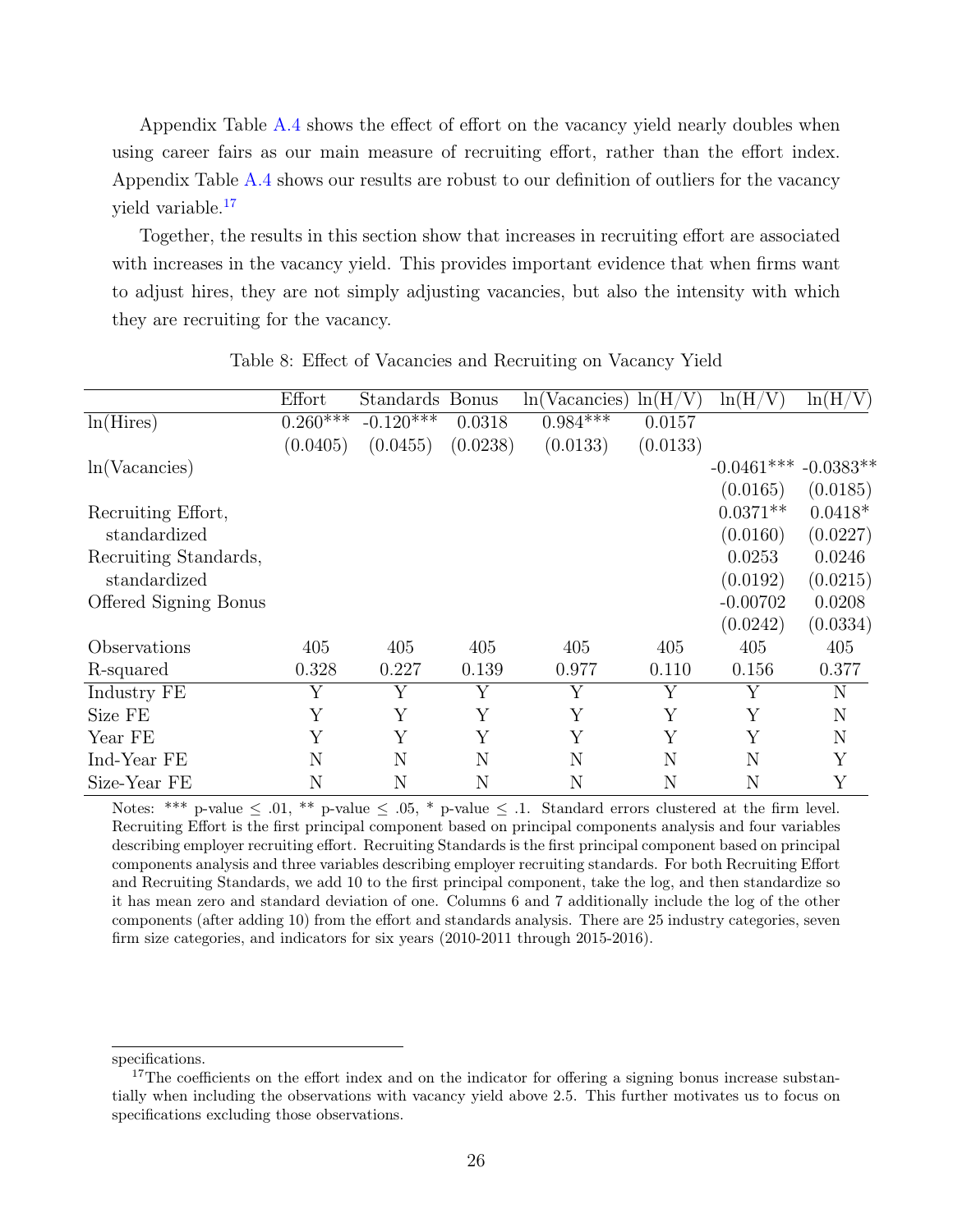### 5 How Much of the Variation in Vacancy Yields Can be Explained by Recruiting Intensity?

Now that we have established that recruiting effort influences vacancy yields, we want to understand the magnitude of its importance. To do so, we follow [Davis et al.](#page-31-1) [\(2013\)](#page-31-1) and construct the residual elasticity of the vacancy yield with respect to hires that cannot be explained by returns to scale in vacancies. We then show how much of the residual elasticity can be accounted for by each of our three dimensions of recruiting intensity.

In particular, we return to Equation [4](#page-25-0) and differentiate with respect to the total number of hires.

<span id="page-28-0"></span>
$$
\frac{dlnf_{et}}{dlnh_{et}} = \frac{dlnf_t}{dlnh_{et}} + (\gamma - 1)\frac{dlnv_{et}}{dlnh_{et}} + \delta_f \frac{dlnx_{fe}}{dlnh_{et}} + \delta_s \frac{dlnx_{se}}{dlnh_{et}} + \delta_c \frac{dlnx_{ce}}{dlnh_{et}} \tag{6}
$$

There are two key differences in this expression compared with the comparable expression in [Davis et al.](#page-31-1) [\(2013\)](#page-31-1). First, since college recruiting happens over a standard annual cycle, we are not concerned with aggregation bias so do not translate the problem into the daily analog. Second, [Davis et al.](#page-31-1) [\(2013\)](#page-31-1) differentiate with respect to hires per employment, while we differentiate with respect to total hires given that our survey data provide only bins of firm size. We also emphasize that the vacancy yield may vary with total hires, rather than only hires per employment, though as we discuss above differentiating with respect to hires could lead to a downward bias in the elasticity.

To calculate the residual variation in the vacancy yield elasticity with respect to hires that cannot be explained by returns to scale in vacancies, we derive:

$$
Residual = \frac{dlnf_{et}}{dlnh_{et}} + (1 - \gamma) \frac{dlnv_{et}}{dlnh_{et}}
$$
\n<sup>(7)</sup>

Based on [6,](#page-28-0) this residual is explained by recruiting behavior as  $\frac{dlnf_t}{dhn_{let}} = 0$ . Since we include year fixed effects there is no variation in the aggregate fill rate with employer-level hires.

We can then consider each of these terms in turn. We can estimate  $\frac{dln_{fet}}{dln_{het}}$  and  $\frac{dln_{vet}}{dln_{het}}$  by the following:

$$
ln \frac{h_{et}}{v_{et}} = \kappa_0 + \kappa_1 ln h_{et} + \rho_t + \epsilon_{et}
$$
\n<sup>(8)</sup>

$$
ln v_{et} = \kappa_0 + \kappa_2 ln h_{et} + \rho_t + \epsilon_{et}
$$
\n<sup>(9)</sup>

Using  $\hat{\kappa_1}$  and  $\hat{\kappa_2}$  and our estimates of  $\gamma$  from Equation [5,](#page-25-1) we can write

<span id="page-28-1"></span>
$$
Residual = \hat{\kappa_1} + (1 - \hat{\gamma})\hat{\kappa_2}
$$
\n(10)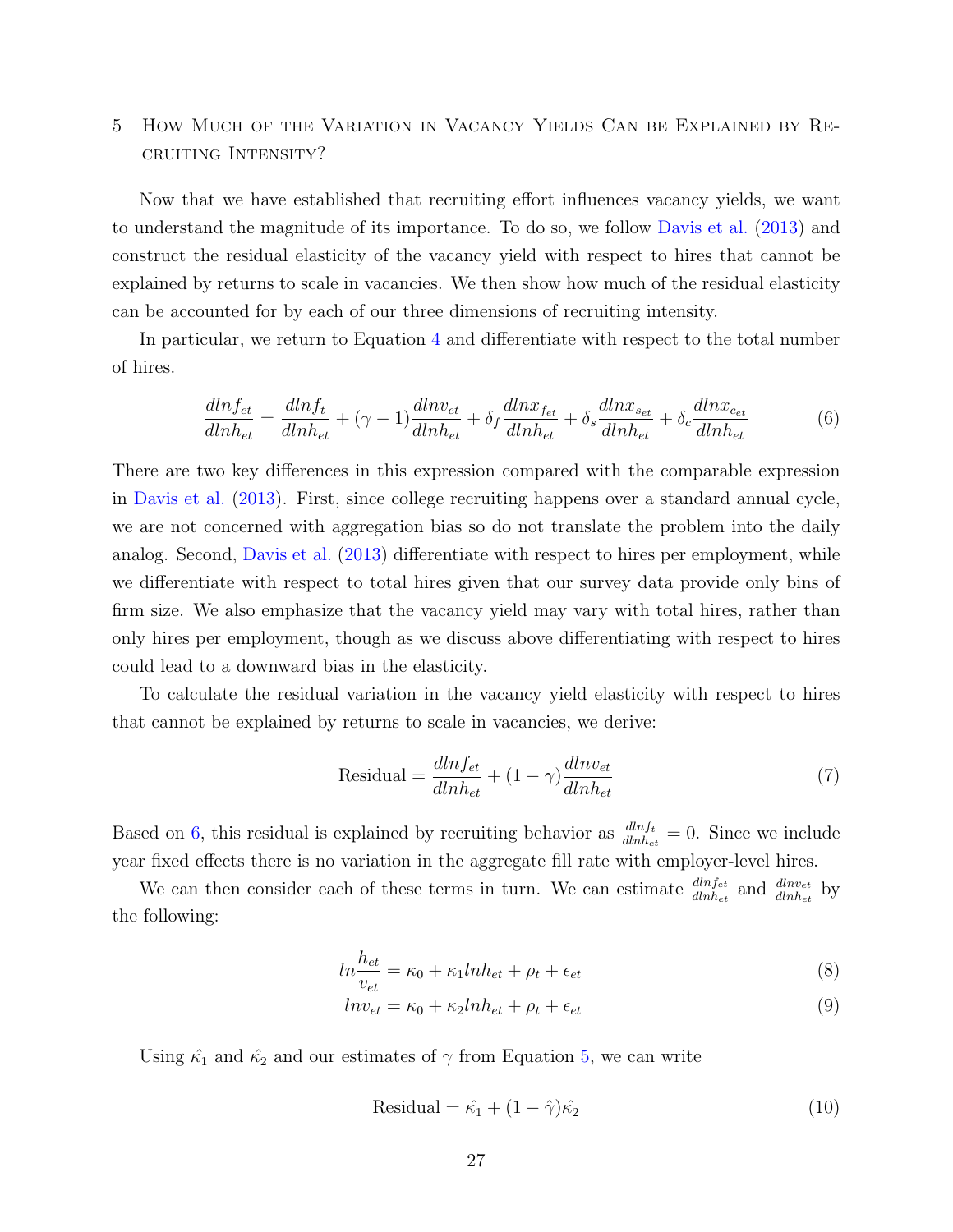We can then directly calculate how much our recruiting measures contribute to the elasticity of the fill rate with respect to hires. In particular, we estimate:

$$
ln x_{i_{et}} = \kappa_0 + \kappa_i ln h_{et} + \rho_t + \epsilon_{et}
$$
\n(11)

for each i in effort  $(f)$ , selectivity  $(s)$ , and compensation generosity  $(c)$ . Using the  $\hat{\delta}_i$  estimated from Equation [5,](#page-25-1) we can calculate each dimension's contribution to the elasticity of the fill rate with respect to hires as  $\hat{\delta}_i * \hat{\kappa}_i$ , as specified in equation [\(6\)](#page-28-0). Finally, we can then express what fraction of the residual from Equation [10](#page-28-1) can be accounted for by each of our measured dimensions of recruiting.

In Column 4 of Table [8,](#page-27-0) we estimate the elasticity of vacancies with respect to hires. Here our point estimate is 0.984. This is substantially larger than the [Davis et al.](#page-31-1) [\(2013\)](#page-31-1) estimate of 0.56, however they estimate the flow of new vacancies, rather than the stock. In our setting, the flow and stock are the same, since the hiring period of new college graduates is over the year. However, in conjunction with our estimate for the vacancy returns-to-scale parameter  $\hat{\gamma}$  of 0.95, our estimate for  $(1-\hat{\gamma}) \times \hat{\kappa}_2$  is 0.05.

We can now estimate the residual: the elasticity of the vacancy yield with respect to hires that is unexplained by the elasticity of vacancies with respect to hires. This residual is 0.06. Using the estimates of returns to scale from Column 6 in Table [8](#page-27-0) and the elasticities of each component of recruiting intensity with respect to hires, we find that effort can explain  $16\%$  of the residual.<sup>[18](#page-29-0)</sup> Intuitively, the elasticity of hiring standards with respect to hires is negative; however, we estimated a positive effect of hiring standards on the vacancy yield, though we also cannot rule out negative coefficients based on the confidence intervals. Using the positive coefficient from Table [8](#page-27-0) column 6, implies a negative overall effect of standards on the elasticity of vacancy yields with respect to hires. Thus, accounting for standards increases the amount of the overall elasticity that still needs to be explained. Similarly, accounting for offering a bonus slightly increases the amount of the overall elasticity that still needs to be explained, because we estimate the effect of offering a signing bonus on the vacancy yield is quite small, negative, and not statistically significant from zero.

In total, across our three measures we find that we can account for 10% of the residual. Thus, while we are able to capture some of the variation in the elasticity of vacancy yields with respect to hiring, much remains unexplained. This could be due to changes in recruiting intensity that are outside the scope of the survey. Perhaps most notably, our only measure of compensation generosity when looking at vacancy yields is whether the firm offers a signing bonus, and we do not observe actual starting salaries. This may be an important dimension

<span id="page-29-0"></span><sup>18</sup>Our recruiting variables explain a similar fraction of the residual when using our estimates from the specifications including firm fixed effects (See Table [A.3.](#page-36-0))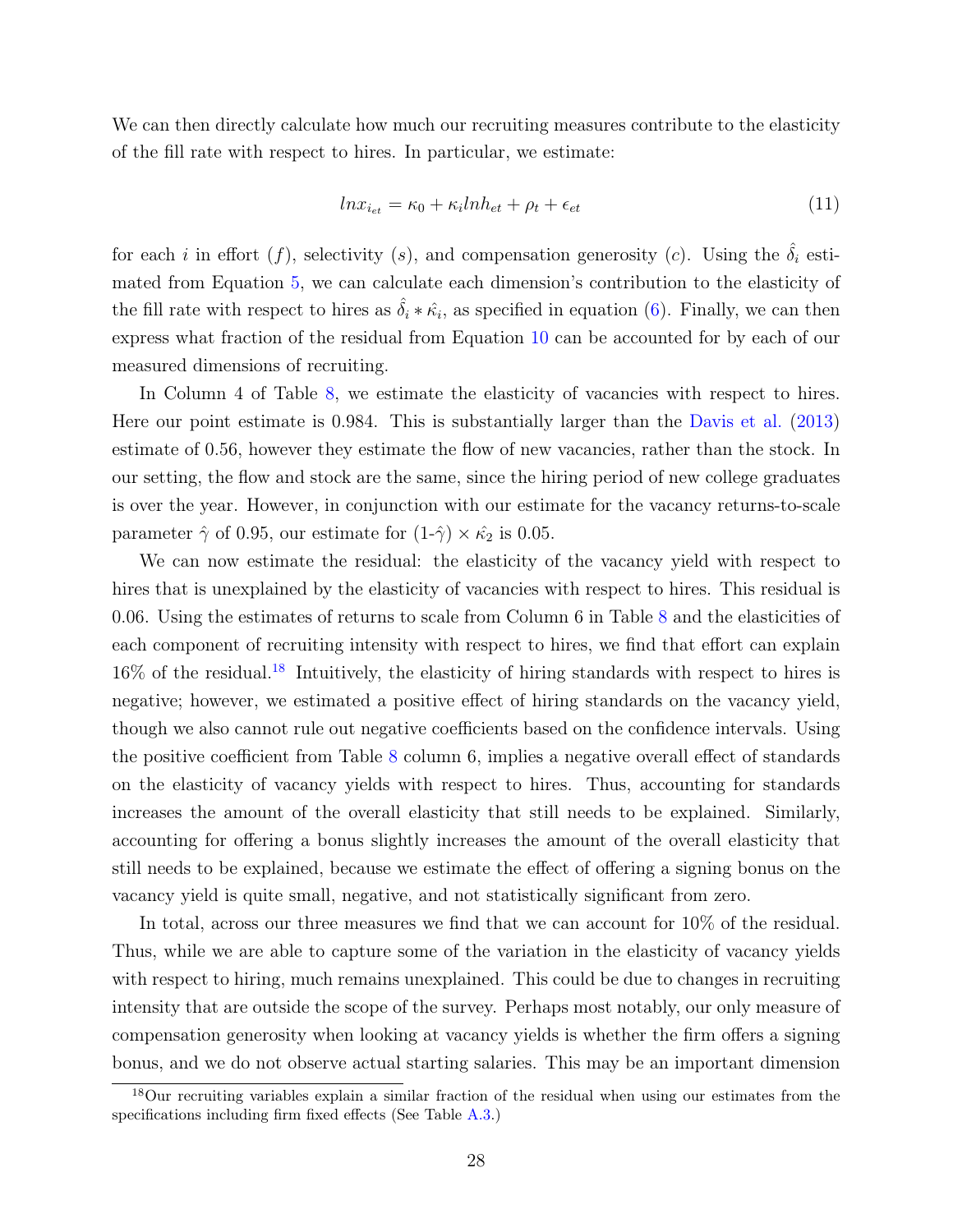on which firms adjust in order to increase hires. Alternatively, firms that are increasing hires may also be those that are experiencing firm-specific changes in match efficiency for reasons other than firm actions, for example decreases in skill or geographic mismatch for that firm. Nonetheless, we are able to say that our measures of recruiting effort can explain substantially more of the residual than our measures of selectivity or compensation generosity.

The elasticity of the firm's vacancy yield with respect to hires suggests that when firms want to increase hires there are adjustments other than vacancies. This has important implications for using vacancies as an input into the standard matching model. Our recruiting measures can explain a nontrivial share of the elasticity of the vacancy yield with respect to hires, suggesting that firms use recruiting intensity in addition to vacancies to change hires. This provides empirical support, using firm-level recruiting measures, for adjusting the standard matching model to allow for these adjustments in recruiting intensity, as suggested by [Davis et al.](#page-31-1) [\(2013\)](#page-31-1).

#### 6 Conclusions and Implications for 2021 Graduates

During and after the Great Recession, hires fell more than predicted by standard matching functions, given the number of vacancies and unemployed. A growing literature has developed attempting to explain this puzzle. Motivated by a novel finding that growing firms fill more of their vacancies, [Davis et al.](#page-31-1) [\(2013\)](#page-31-1) provide indirect evidence that employers adjust recruiting intensity in addition to vacancies, and that declining recruiting intensity was responsible for the slow recovery.

Using unique firm-level data, we provide the first evidence that firms adjust recruiting effort, hiring standards, and compensation generosity in response to the business cycle, beliefs about labor market tightness, and hiring plans. We then show that firms which expend greater effort in recruiting have higher vacancy yields. Finally, we show that recruiting effort explains 16% of the residual elasticity of the vacancy yield with respect to hires.

Together, our results show firms adjust recruiting when they want to increase hires. Further, we show these adjustments are in addition to the adjustments in vacancies, as they are associated with changes in the vacancy yield. Our data are limited to very large firms recruiting recent college graduates, and so we do not wish to overstate their implications. However, if the relationships we identify apply more widely across employers, this would help to explain why hires fell more than standard theory would have predicted during and after the Great Recession. This is important for policymakers, who may infer that the breakdown between hiring and vacancies is due to structural mismatch between job seekers and employers. Instead, if employers reduce recruiting intensity, measured vacancies will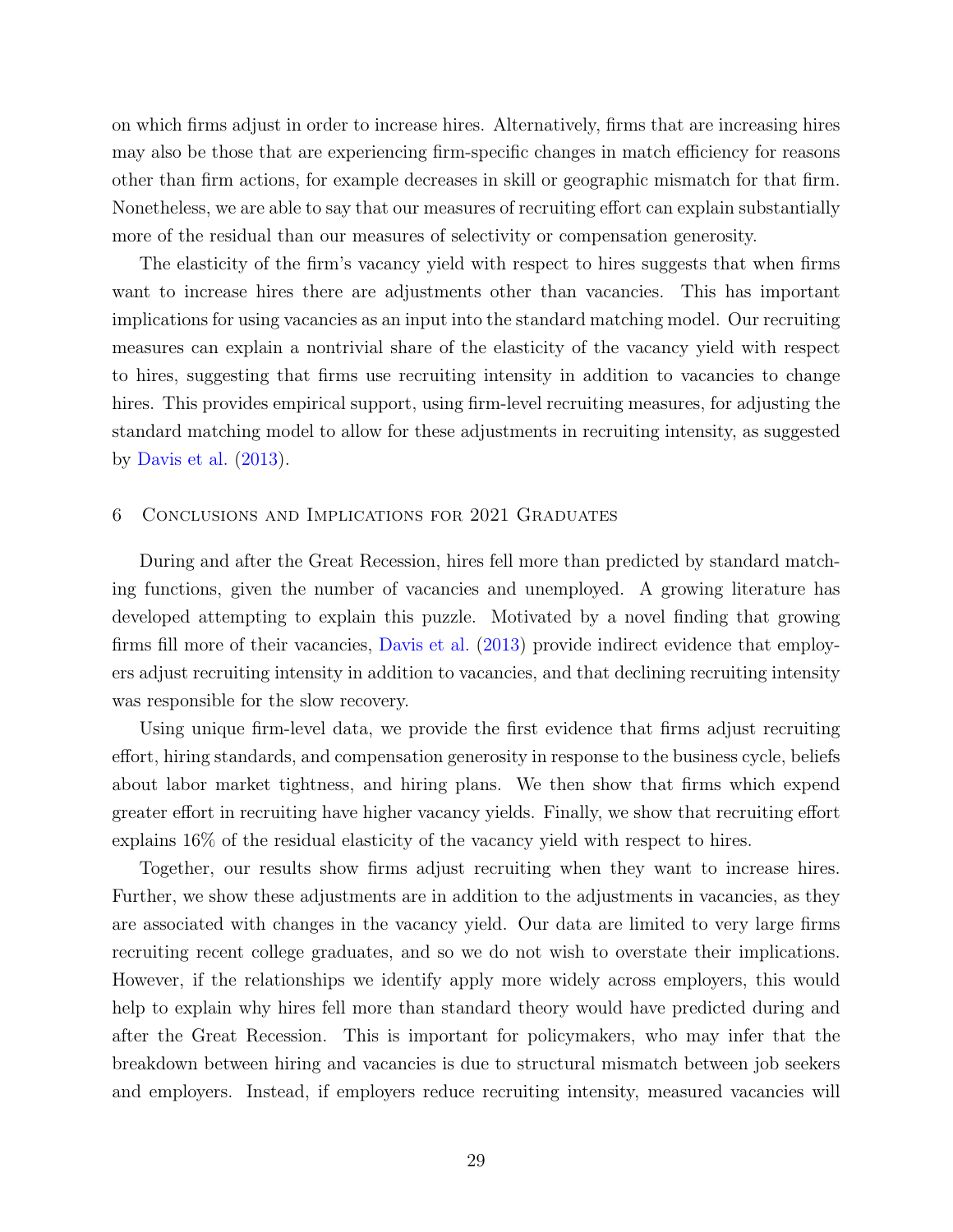over-estimate labor demand during downturns. This also has implications for matching models. As [Davis et al.](#page-31-1) [\(2013\)](#page-31-1) note, based on [Pissarides](#page-32-13) [\(2000\)](#page-32-13), incorporating recruiting intensity into the standard model is not enough to account for these findings, suggesting other adjustments to the building blocks of the standard model are necessary.

In April 2020, the Covid-19 pandemic led to a rapid economic collapse in the United States. Job postings in particular dropped dramatically and remain depressed into November 2020 [\(Forsythe, Kahn, Lange, & Wiczer,](#page-32-14) [2020\)](#page-32-14). Although we will not know the full impact on the graduating class of 2021 until the summer, the 2021 NACE Job Outlook Survey provides some indicators [\(National Association of Colleges and Employers,](#page-32-15) [2021\)](#page-32-15). First, 31% of employers plan to decrease hiring in 2021. Second, 65% of employers believe the labor market will be fair or poor for new college graduates. In Table [7,](#page-17-0) we showed both measures are correlated with decreased recruiting effort and compensation generosity at the firm-level. As an initial indicator, only 42% of employers plan to increase starting salaries this year (compared with over 60% in the last 3 years). Over 80% of recruiters have indicated they plan to do at least some recruiting online this year, which may indicate a decline in recruiting intensity. In Table [8,](#page-27-0) we found that reduced recruiting effort is associated with fewer hires per vacancy. Thus, it is quite likely that 2021 graduates will face a sharp decline in hiring, that will be above and beyond what is predicted based on the decline in the number of vacancies.

Research on past recessions has shown that cuts in hiring fall disproportionately on young workers [\(Forsythe,](#page-32-16) [2020\)](#page-32-16), and graduating during recessions can lead to long-term earnings losses [\(Kahn,](#page-32-17) [2010;](#page-32-17) [Oreopoulos, Von Wachter, & Heisz,](#page-32-18) [2012\)](#page-32-18). Graduates in 2021 are poised to suffer a similar fate, and deserve particular attention from policy-makers.

#### **REFERENCES**

- <span id="page-31-3"></span>Barron, J. M., Bishop, J., & Dunkelberg, W. C. (1985). Employer search: The interviewing and hiring of new employees. The Review of Economics and Statistics, 43–52.
- <span id="page-31-2"></span>Carrillo-Tudela, C., Gartner, H., & Kaas, L. (2020). Recruitment policies, job-filling rates and matching efficiency.
- <span id="page-31-1"></span>Davis, S. J., Faberman, R. J., & Haltiwanger, J. C. (2013). The Establishment-Level Behavior of Vacancies and Hiring. Quarterly Journal of Economics, 581–622.
- <span id="page-31-0"></span>Elsby, M. W. L., Michaels, R., & Ratner, D. (2015). The Beveridge Curve: A Survey. Journal of Economic Literature, 53(3), 571–630. Retrieved from [http://pubs.aeaweb.org/](http://pubs.aeaweb.org/doi/10.1257/jel.53.3.571) [doi/10.1257/jel.53.3.571](http://pubs.aeaweb.org/doi/10.1257/jel.53.3.571)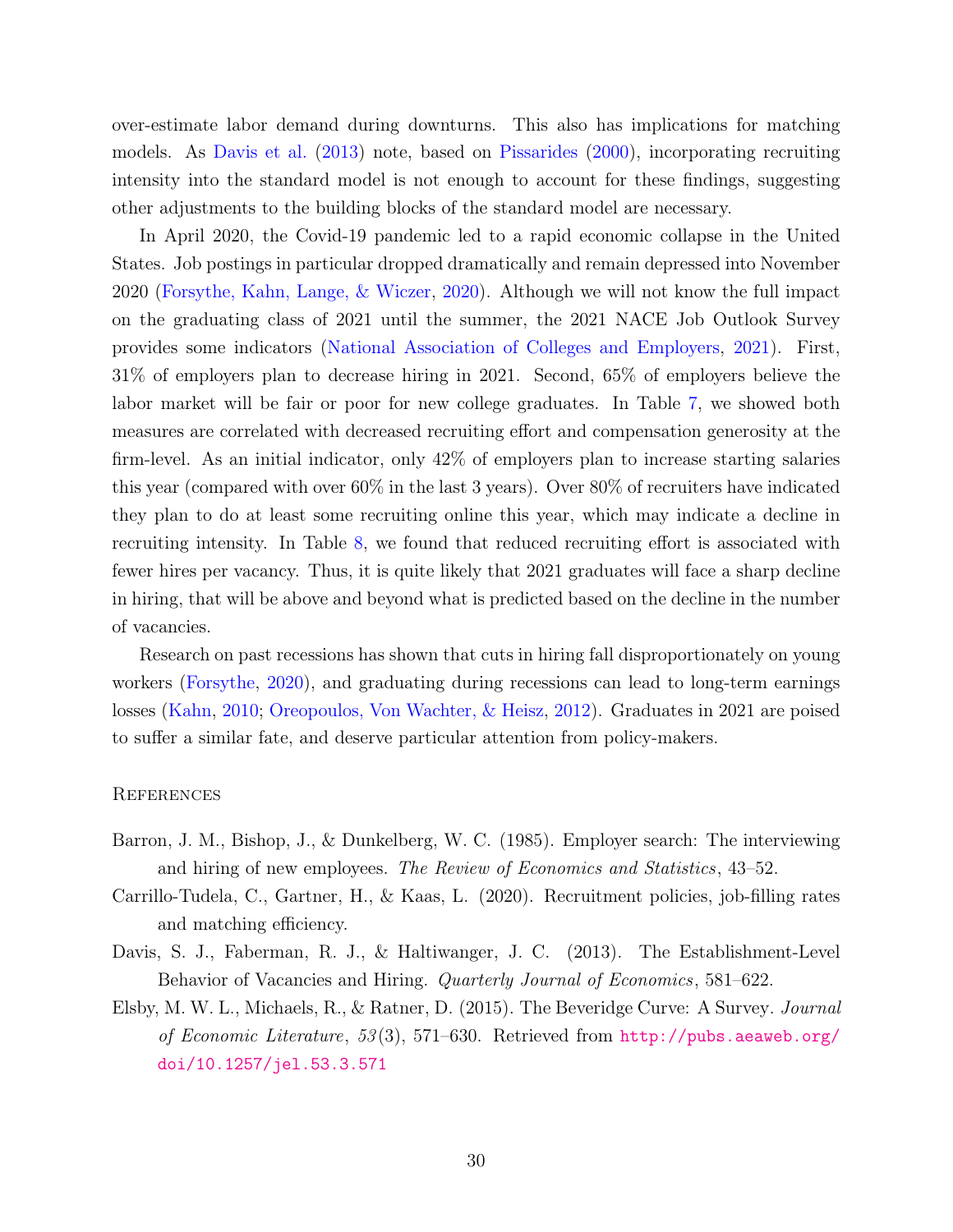- <span id="page-32-3"></span>Faberman, R. J., & Menzio, G. (2018). Evidence on the relationship between recruiting and the starting wage. Labour Economics,  $50$  (November 2016), 67–79.
- <span id="page-32-16"></span><span id="page-32-14"></span>Forsythe, E. (2020). Why don't firms hire young workers during recessions.
- Forsythe, E., Kahn, L., Lange, F., & Wiczer, D. (2020). Searching, recalls, and tightness: An interim report on the covid labor market. *NBER Working Paper* (w28083).
- <span id="page-32-0"></span>Gavazza, A., Mongey, S., & Violante, G. L. (2018). Aggregate recruiting intensity. American Economic Review, 108 (8), 2088–2127.
- <span id="page-32-4"></span>Hershbein, B., & Kahn, L. B. (2018). Do Recessions Accelerate Routine-Biased Technological Change? Evidence from Vacancy Postings. American Economic Review.
- <span id="page-32-17"></span>Kahn, L. B. (2010). The long-term labor market consequences of graduating from college in a bad economy. Labour economics,  $17(2)$ ,  $303-316$ .
- <span id="page-32-10"></span><span id="page-32-9"></span>Kuhnen, C. M. (2011). Searching for Jobs : Evidence from MBA Graduates.
- Kuhnen, C. M., & Oyer, P. (2016). Exploration for Human Capital: Evidence from the MBA Labor Market. Journal of Labor Economics, 34 (2).
- <span id="page-32-11"></span>Laschever, R., & Weinstein, R. (2020). Preference Signaling and Worker-Firm Matching: Evidence from Interview Auctions. Working Paper .
- <span id="page-32-1"></span>Leduc, S., & Liu, Z. (2020). The weak job recovery in a macro model of search and recruiting intensity. American Economic Journal: Macroeconomics, 12 (1), 310–43.
- <span id="page-32-2"></span>Mongey, S., & Violante, G. L. (2019). Macro recruiting intensity from micro data (Tech. Rep.). National Bureau of Economic Research.
- <span id="page-32-18"></span><span id="page-32-15"></span>National Association of Colleges and Employers. (2021). Nace job outlook 2021.
- Oreopoulos, P., Von Wachter, T., & Heisz, A. (2012). The short-and long-term career effects of graduating in a recession. American Economic Journal: Applied Economics,  $\mathcal{L}(1)$ , 1–29.
- <span id="page-32-6"></span>Oyer, P., & Schaefer, S. (2016). Firm/employee matching: an industry study of u.s. lawyers. Industrial and Labor Relations Review, 69 (March), 378–404.
- <span id="page-32-13"></span>Pissarides, C. (2000). Equilibrium unemployment theory (2nd ed.). Cambridge, MA: MIT Press.
- <span id="page-32-7"></span>Rivera, L. A. (2011). Ivies , extracurriculars , and exclusion : Elite employers ' use of educational credentials. Research in Social Stratification and Mobility , 29 , 71–90.
- <span id="page-32-8"></span>Rivera, L. A. (2012). Hiring as Cultural Matching: The Case of Elite Professional Service Firms. American Sociological Review, 77 (6), 999–1022.
- <span id="page-32-5"></span>Roper, S. (1988). Recruitment methods and vacancy duration. Scottish Journal of Political Economy,  $35(1)$ ,  $51-64$ .
- <span id="page-32-12"></span>Statistics of U.S. Business, U. C. B. (2009). Number of firms, number of establishments, employment, and annual payroll, by employment size of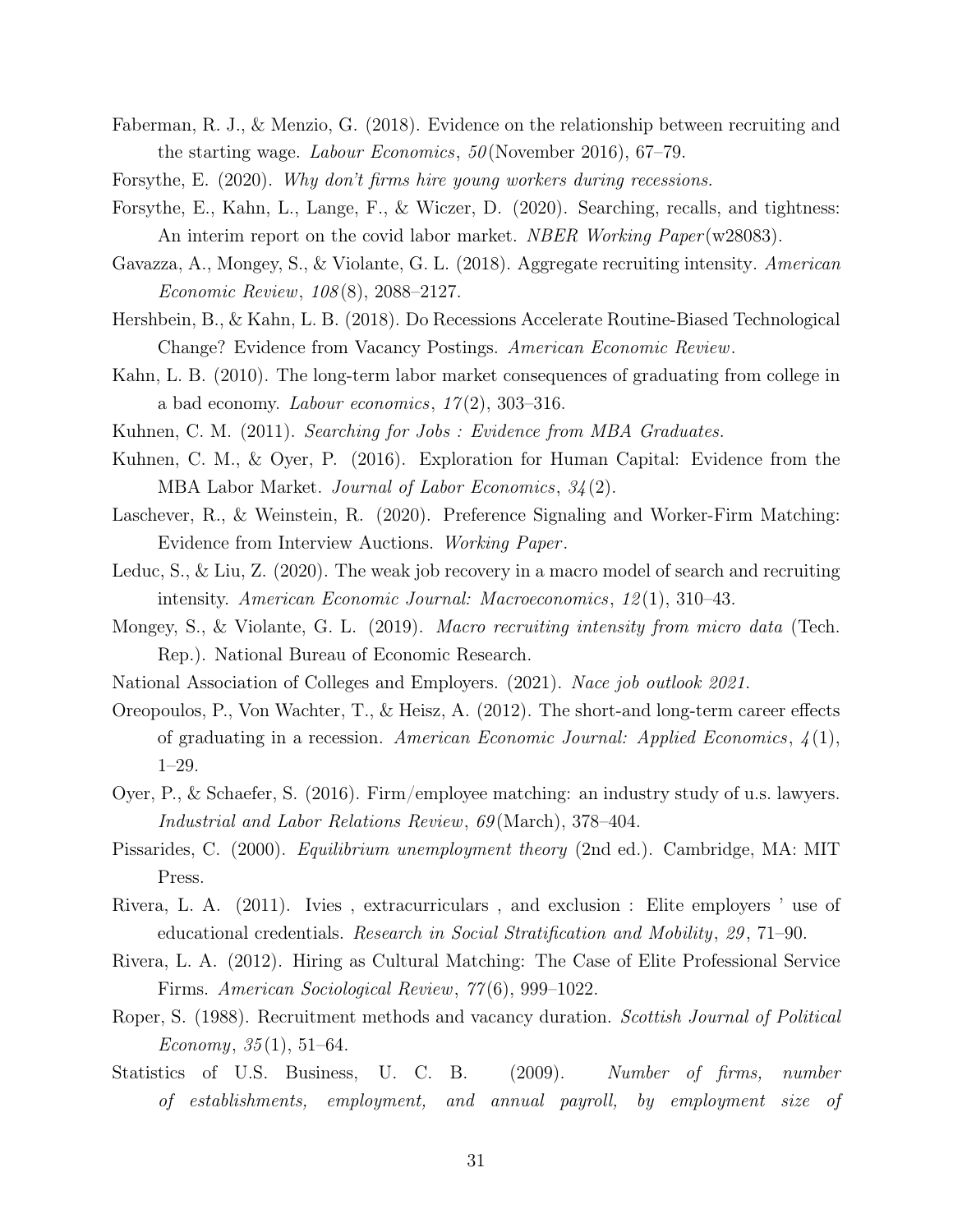the enterprise for the united states and states, totals - 2006. Available at https://www.census.gov/data/tables/2006/econ/susb/2006-susb-annual.html (accessed: 01.14.2021).

- <span id="page-33-2"></span>Weinstein, R. (2018). Employer Screening Costs, Recruiting Strategies, and Labor Market Outcomes: An Equilibrium Analysis of On-Campus Recruiting. Labour Economics.
- <span id="page-33-1"></span>Weinstein, R. (2020). Firm Decisions and variation in the Return to College: Evidence from Employer Recruiting. Working Paper .
- <span id="page-33-0"></span>Wolthoff, R. (2017). Applications and interviews: Firms' recruiting decisions in a frictional labour market. Review of Economic Studies, 85 (2), 1314–1351.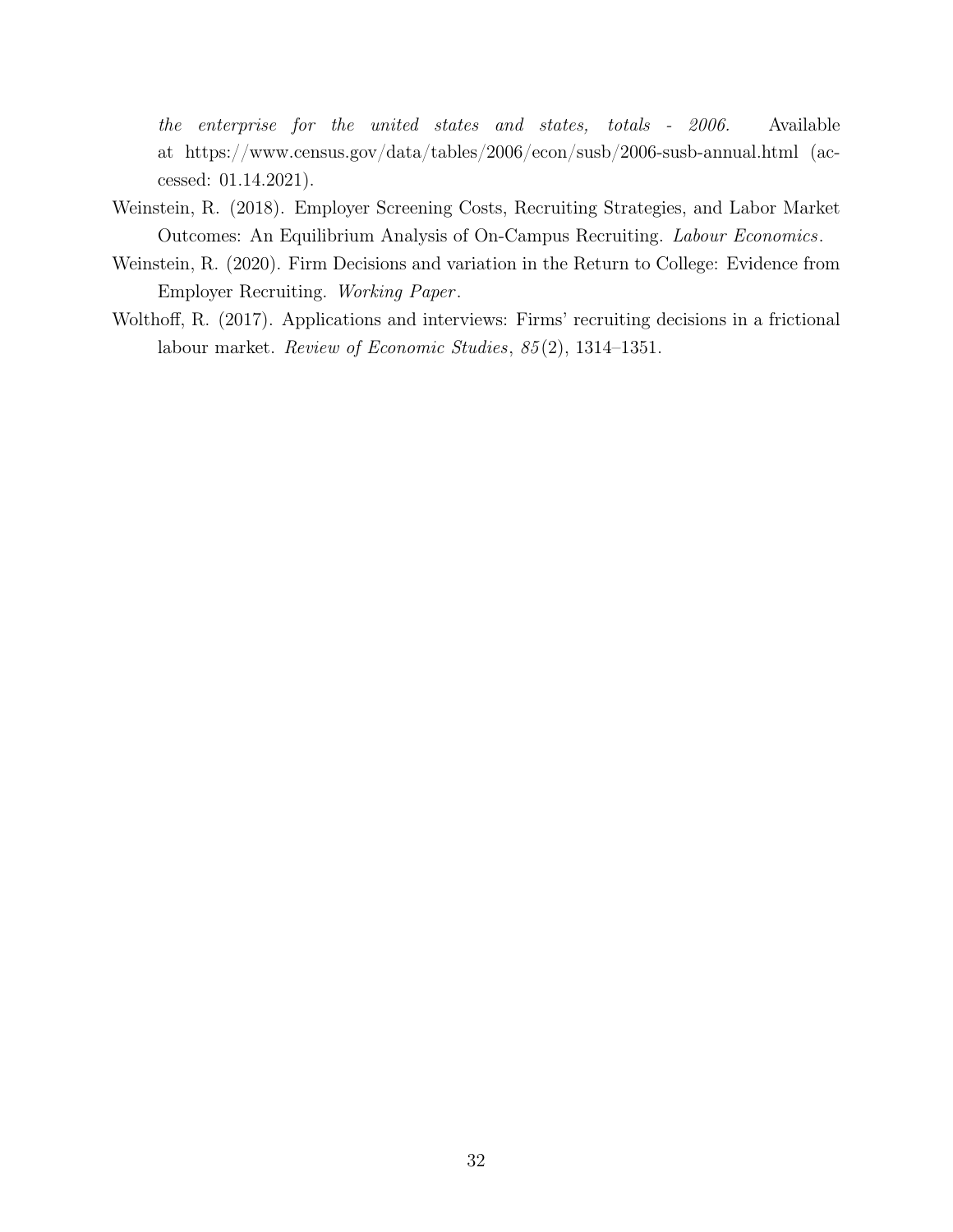#### Appendix

#### Data Notes

The hires and vacancies data are particularly noisy in the survey, thus required cleaning. In a few cases firms report ranges for hires in the last year, in which case we use the upper bound. Beginning in 2013, NACE began asking employers to report hires separately for domestic and international positions, but vacancies and unfilled vacancies are ambiguous as to whether respondents should report the total number of vacancies or just vacancies for US positions. In this case, we used the sum of all hires for the hiring variable, unless the number of vacancies less unfilled vacancies was exactly equal to domestic hires, in which case we presume that the respondent is only considering domestic hires.

Before the year 2016, respondents were asked to give the number of days between interview and offer, and between offer and offer deadline. In 2016, respondents were asked to choose from the following groups: less than one week, one week, two weeks, three weeks, one month, and more than one month. To make this consistent with the earlier years, we imputed 3.5 days for less than one week, 7 days for one week, 14 days for two weeks, 21 days for three weeks, and 30 days for one month. For more than one month, we replaced this variable with the mean number of days for respondents in prior years who reported more than 30 days.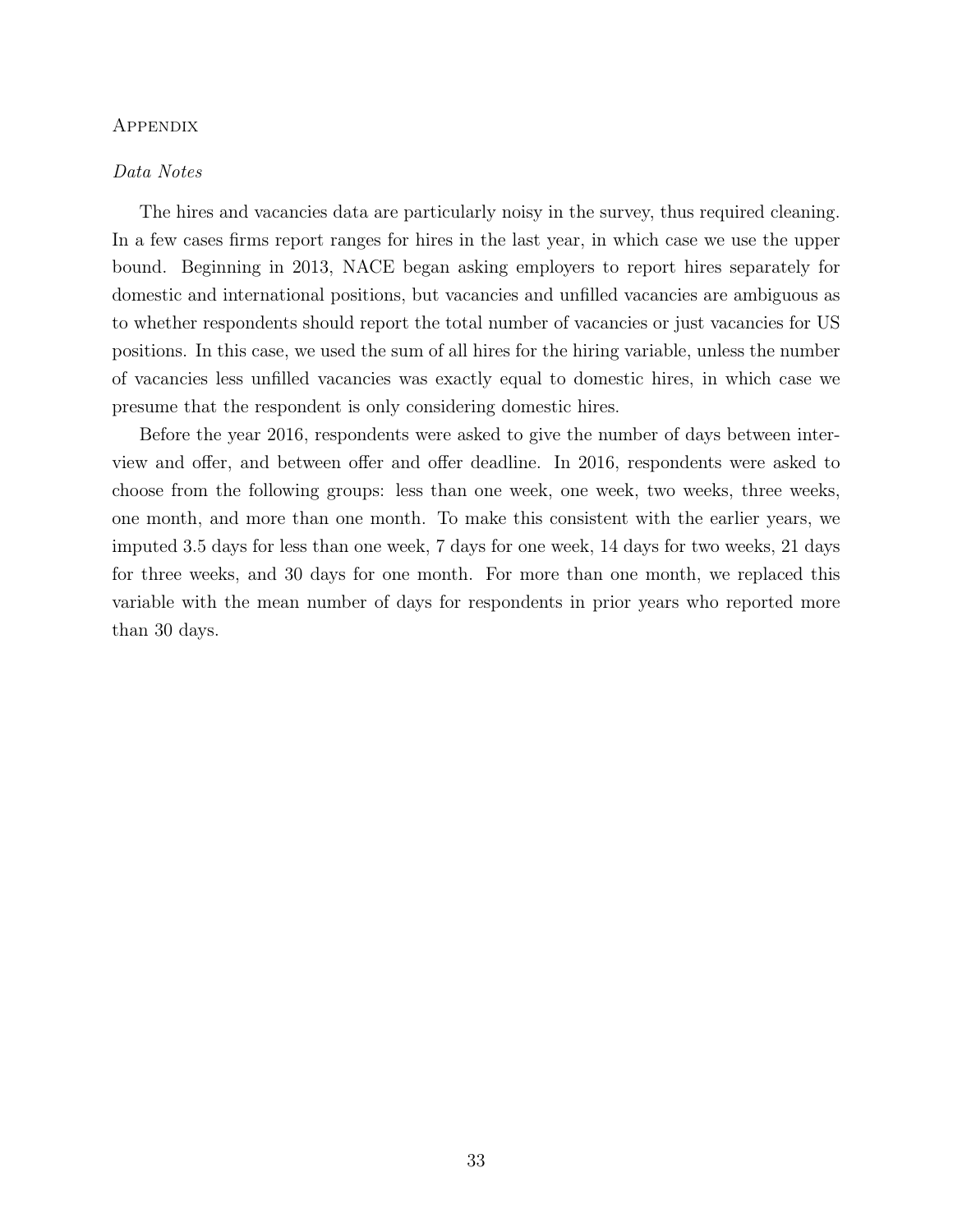|                                                       | (1)     | $\left( 2\right)$                                 | $\left(3\right)$ | (4)     | $\left(5\right)$ | (6)                  |
|-------------------------------------------------------|---------|---------------------------------------------------|------------------|---------|------------------|----------------------|
| Panel A: Planning to Hire Associate's Degree Holders? |         |                                                   |                  |         |                  |                      |
| Plan Increase Hires                                   | 0.041   |                                                   | 0.041            | 0.031   | $0.184**$        | $0.174**$            |
|                                                       | (0.026) |                                                   | (0.026)          | (0.027) | (0.082)          | (0.082)              |
| Believe Tight                                         |         | 0.008                                             | $-0.001$         | 0.007   | 0.048            | 0.054                |
|                                                       |         | (0.049)                                           | (0.050)          | (0.050) | (0.058)          | (0.059)              |
| Interaction Term                                      |         |                                                   |                  |         | $-0.162*$        | $-0.161*$            |
|                                                       |         |                                                   | (0.043)          | (0.043) | (0.088)          | (0.087)              |
| R-squared                                             | 0.668   | 0.667                                             | 0.668            | 0.673   | 0.671            | 0.676                |
|                                                       |         | Panel B: Planning to Hire International Students? |                  |         |                  |                      |
| Plan Increase Hires                                   | 0.030   |                                                   | 0.022            | 0.020   | $-0.053$         | $-0.049$             |
|                                                       | (0.033) |                                                   | (0.033)          | (0.032) | (0.085)          | (0.087)              |
| Believe Tight                                         |         | $0.079*$                                          | $0.074*$         | 0.068   | 0.048            | 0.045                |
|                                                       |         | (0.041)                                           | (0.042)          | (0.044) | (0.050)          | (0.051)              |
| Interaction Term                                      |         |                                                   |                  |         | 0.086            | 0.078                |
|                                                       |         |                                                   |                  |         | (0.088)          | (0.090)              |
| R-squared                                             | 0.665   | 0.667                                             | 0.667            | 0.668   | 0.667            | 0.669                |
| Observations                                          | 709     | 709                                               | 709              | 709     | 709              | 709                  |
| Year FE?                                              | No      | No                                                | No               | Yes     | No               | $\operatorname{Yes}$ |

<span id="page-35-0"></span>Table A.1: Recruiting Selectivity, Hiring Plans, and Beliefs about Tightness

Notes: Coefficients from estimates of Equation [3.](#page-16-0) Standard errors clustered at the firm level, \*\*\* $p < 0.01,$ \*\* $p < 0.05,$ \* $p < 0.1.$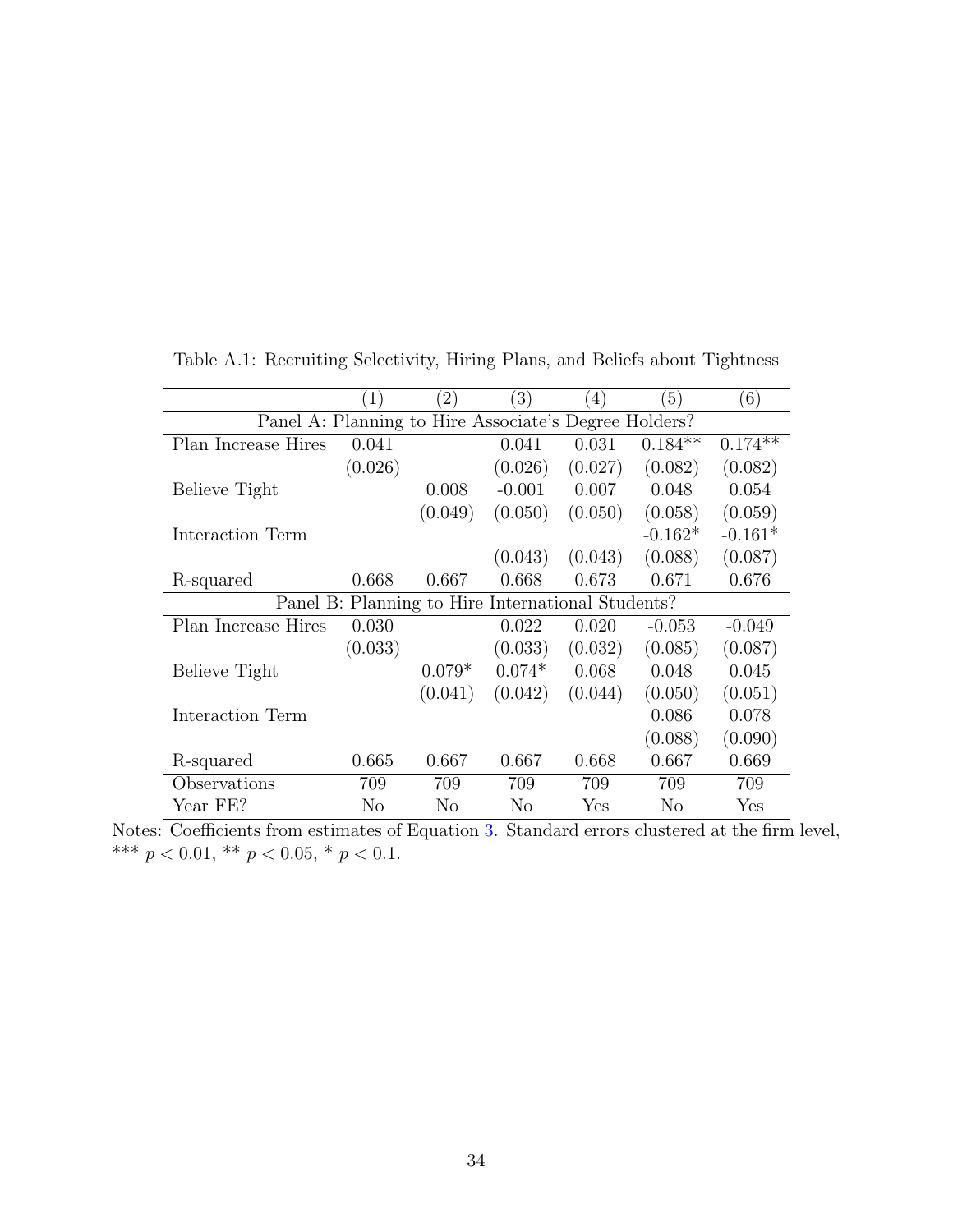|              | $\mathbf{1}$            | $\left( 2\right)$ | $\left(3\right)$ |
|--------------|-------------------------|-------------------|------------------|
|              | Forward-Looking         | $%$ Change in     | Real Log         |
|              | Recruiting Effort Index | Real Salary       | <b>Bonus</b>     |
|              |                         |                   |                  |
| Fair         | 0.035                   | $2.063***$        | $-0.440**$       |
|              | (0.181)                 | (0.534)           | (0.197)          |
| Good         | $0.367*$                | $2.478***$        | $-0.212$         |
|              | (0.195)                 | (0.606)           | (0.143)          |
| Very Good    | $0.522**$               | $2.987***$        | $-0.195$         |
|              | (0.210)                 | (0.590)           | (0.149)          |
| Excellent    | $0.657***$              | $4.186***$        | $-0.284$         |
|              | (0.216)                 | (1.101)           | (0.202)          |
| Observations | 709                     | 376               | 189              |
| R-squared    | 0.502                   | 0.431             | 0.732            |

Table A.2: Beliefs About the State of the Labor Market for New Graduates

Notes: All regressions include firm fixed effects. Coefficients from regressing the dependent variable on beliefs about the state of the labor market for new college graduates disaggregated into five categories, with 'poor' omitted. Standard errors clustered at the firm level, \*\*\*  $p < 0.01$ , \*\*  $p < 0.05$ , \*  $p < 0.1$ .

<span id="page-36-0"></span>Table A.3: Effect of Vacancies and Recruiting on Vacancy Yield, Including Firm Fixed Effects

|                              | Effort    | Standards | <b>Bonus</b> | ln(Vacancies) | ln(H/<br>$\rm{V}$ | ln(H/V)   | ln(H/V)   |
|------------------------------|-----------|-----------|--------------|---------------|-------------------|-----------|-----------|
| ln(Hires)                    | $0.153**$ | $-0.129$  | 0.0858       | $0.900***$    | $0.100***$        |           |           |
|                              | (0.0690)  | (0.117)   | (0.0592)     | (0.0317)      | (0.0317)          |           |           |
| ln(Vacancies)                |           |           |              |               |                   | $-0.0100$ | $-0.0376$ |
|                              |           |           |              |               |                   | (0.0391)  | (0.0468)  |
| Recruiting Effort,           |           |           |              |               |                   | $0.117**$ | $0.115**$ |
| standardized                 |           |           |              |               |                   | (0.0464)  | (0.0465)  |
| Recruiting Standards,        |           |           |              |               |                   | 0.0314    | $-0.0161$ |
| standardized                 |           |           |              |               |                   | (0.0336)  | (0.0273)  |
| <b>Offered Signing Bonus</b> |           |           |              |               |                   | $-0.0332$ | $-0.0243$ |
|                              |           |           |              |               |                   | (0.0418)  | (0.0437)  |
| Observations                 | 217       | 217       | 217          | 217           | 217               | 217       | 201       |
| R-squared                    | 0.828     | 0.731     | 0.630        | 0.991         | 0.594             | 0.619     | 0.706     |
| Firm FE                      | Y         | Υ         | Y            | Y             | Y                 | Y         | Υ         |
| Year FE                      | Y         | Y         | Y            | Υ             | Y                 | Υ         | N         |
| Industry-Year FE             | N         | N         | N            | N             | N                 | N         | Υ         |

Notes: \*\*\* p-value  $\leq .01$ , \*\* p-value  $\leq .05$ , \* p-value  $\leq .1$ . Standard errors clustered at the firm level. Regressions are similar to Table [8,](#page-27-0) but include firm fixed effects. See text and Table [8](#page-27-0) for details.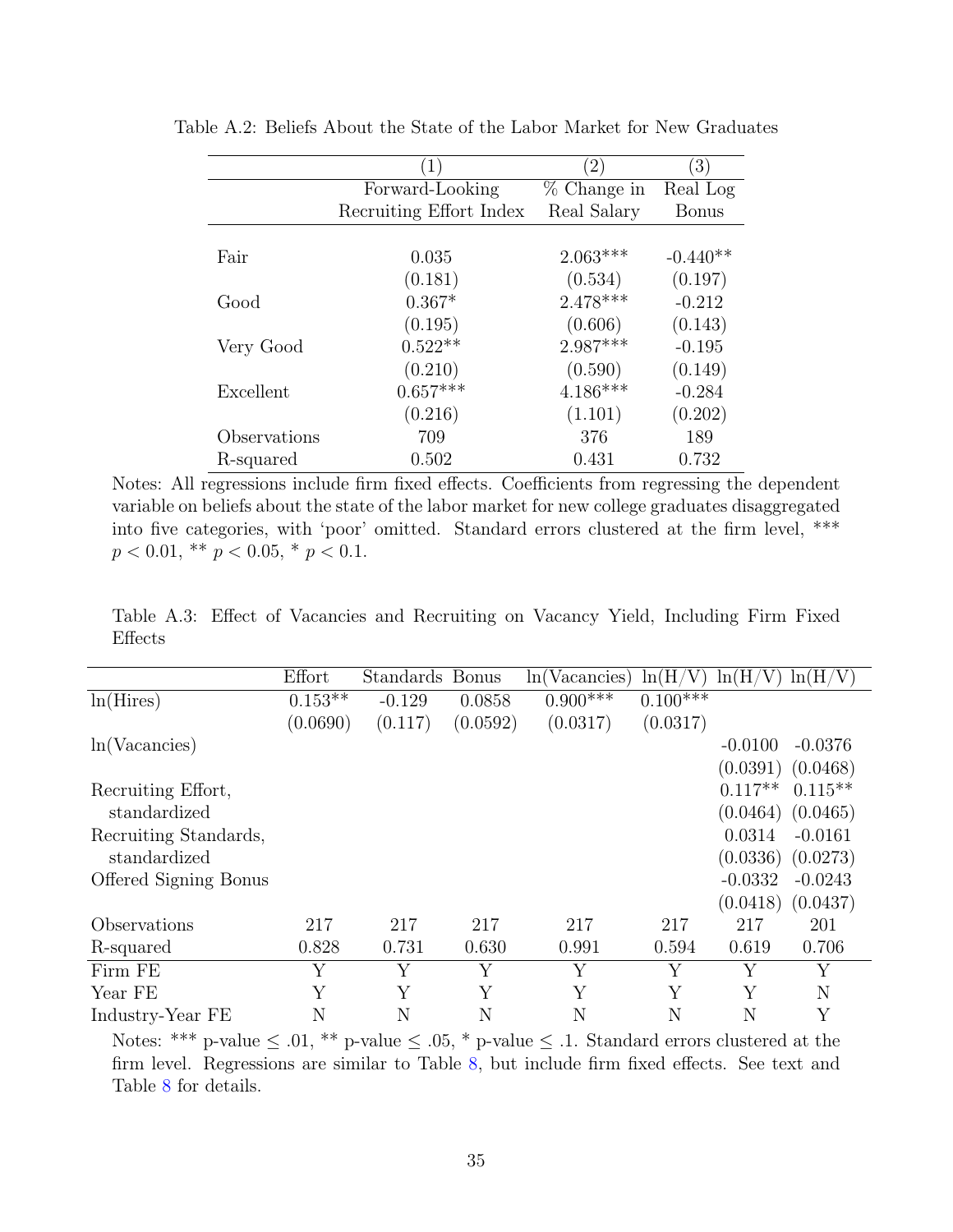<span id="page-37-0"></span>

|                          | ln(H/      | ln(H/                    | ln(H/        | ln(H/V)     | ln(H/V)                   | ln(Fairs)                 |
|--------------------------|------------|--------------------------|--------------|-------------|---------------------------|---------------------------|
|                          |            |                          |              |             |                           |                           |
| ln(Vacancies)            |            | $-0.0547**$ $-0.0649***$ | $-0.0868***$ | $-0.124***$ | $-0.0545***$              |                           |
|                          | (0.0220)   | (0.0216)                 | (0.0261)     | (0.0372)    | (0.0188)                  |                           |
| Recruiting Effort,       | $0.0348**$ | $0.0353**$               | $0.0492**$   | $0.0734***$ |                           |                           |
| standardized             | (0.0169)   | (0.0175)                 | (0.0209)     | (0.0279)    |                           |                           |
| Recruiting Standards,    | $0.0385*$  | 0.0305                   | 0.0206       | $-0.00101$  | 0.0103                    |                           |
| standardized             | (0.0214)   | (0.0217)                 | (0.0245)     | (0.0312)    | (0.0152)                  |                           |
| Offered Signing Bonus    | 0.0336     | 0.0311                   | $0.0711*$    | $0.101**$   | $-0.0139$                 |                           |
|                          | (0.0332)   | (0.0338)                 | (0.0387)     | (0.0440)    | (0.0231)                  |                           |
| ln(Career Fairs),        |            |                          |              |             | $0.0664**$                |                           |
| standardized             |            |                          |              |             | (0.0275)                  |                           |
| ln(Hires)                |            |                          |              |             |                           | $0.447***$                |
|                          |            |                          |              |             |                           | (0.0313)                  |
| Observations             | 397        | 409                      | 414          | 416         | 396                       | 396                       |
| R-squared                | 0.225      | 0.228                    | 0.207        | 0.204       | 0.137                     | 0.687                     |
| Included values of $H/V$ | $\leq 1.3$ | $\leq 2.29$              | $\leq 7.5$   | All         | .28 $\leq$ H/V $\leq$ 2.5 | .28 $\leq$ H/V $\leq$ 2.5 |
| (percentiles)            | (95th)     | (98th)                   | (99th)       | (All)       | (1st to 98.6th)           | (1st to 98.6th)           |
| Industry FE              | Υ          | Υ                        | Y            | Υ           | Υ                         | Υ                         |
| Size FE                  | Υ          | Υ                        | Υ            | Υ           | Υ                         | Υ                         |
| Year FE                  | Y          | Y                        | Υ            | Y           | Υ                         | Y                         |

Table A.4: Effect of Vacancies and Recruiting on Vacancy Yield, Robustness

Notes: \*\*\* p-value  $\leq 0.01$ , \*\* p-value  $\leq 0.05$ , \* p-value  $\leq 0.1$ . Standard errors clustered at the firm level. Recruiting Effort and Standards in columns 1 through 4 are calculated as described in Table [8](#page-27-0) and in the text, but only on the regression sample specific to each column. Percentiles are relative to the sample of observations with nonmissing values of ln(career fairs), industry, size, ln(vacancies), and ln(hires). The sample in column (5) uses the same sample restrictions and same indices as the main specification in Table [8](#page-27-0) but some observations are dropped because they have a value of zero for career fairs. We standardize the log career fairs variable so it has mean zero and standard deviation of one among the observations in the main regression sample in Table [8.](#page-27-0) See Table [8](#page-27-0) and text for details.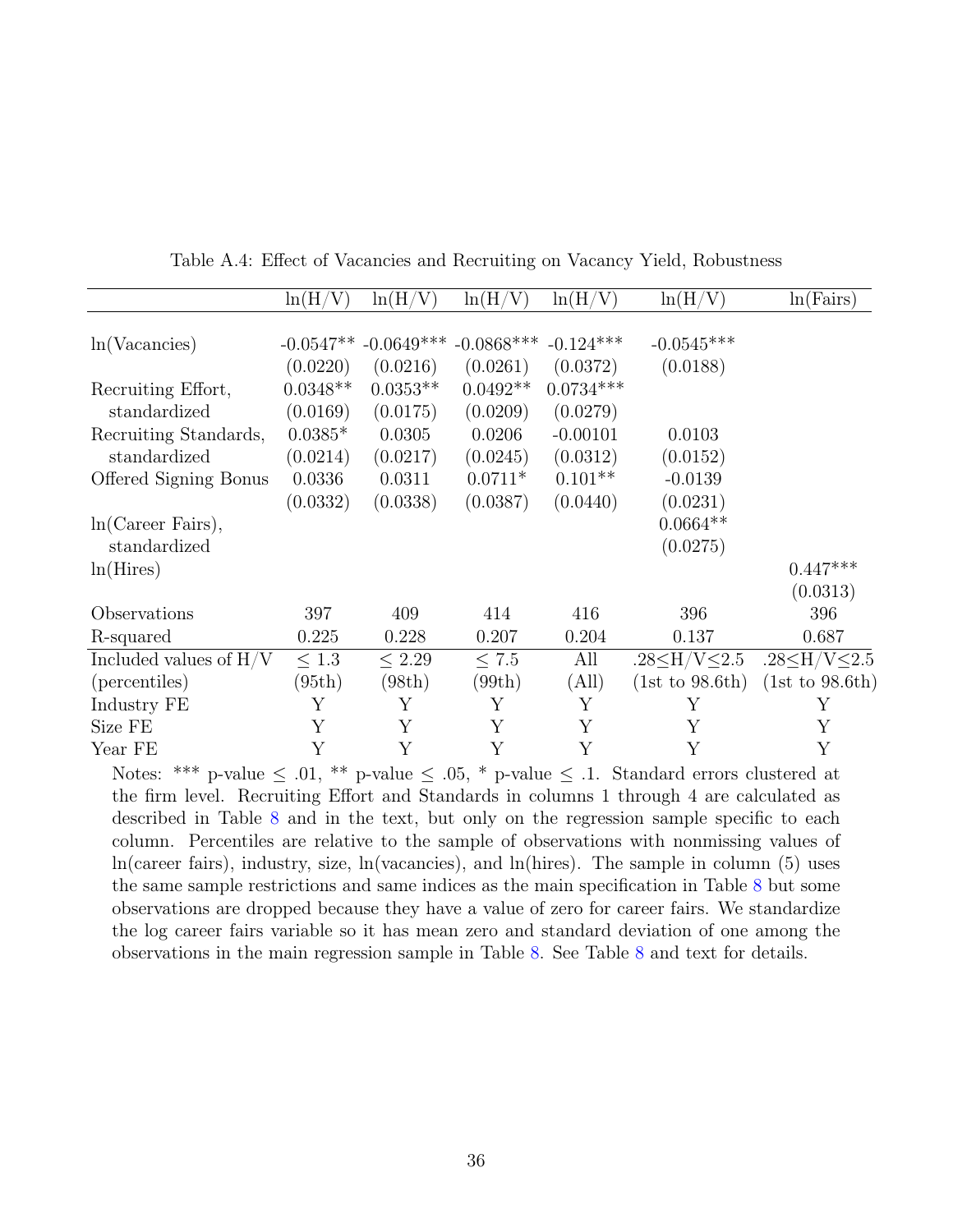<span id="page-38-0"></span>

Figure A.1: Share of firms who report the state of the labor market is good, very good, or excellent. Blue line includes all firms surveyed, red line includes all firms in the main forward-looking regression sample. Year corresponds to the year of the Spring semester (i.e. 2010 refers to 2009-2010 academic year).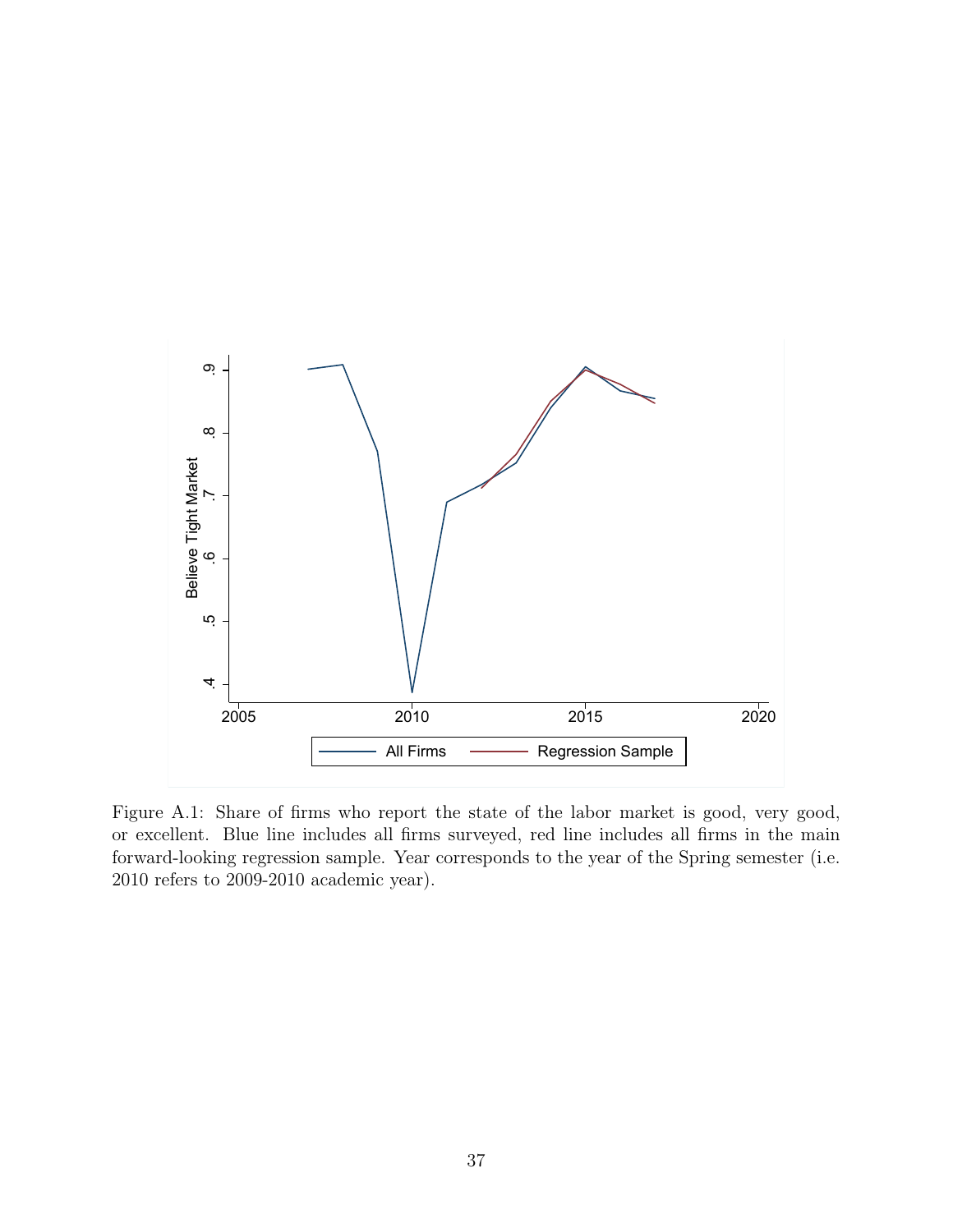

Figure A.2: Share of firms who plan to decrease, maintain, or increase hiring by beliefs about the state of the labor market. Note: Observations are restricted to the regression sample.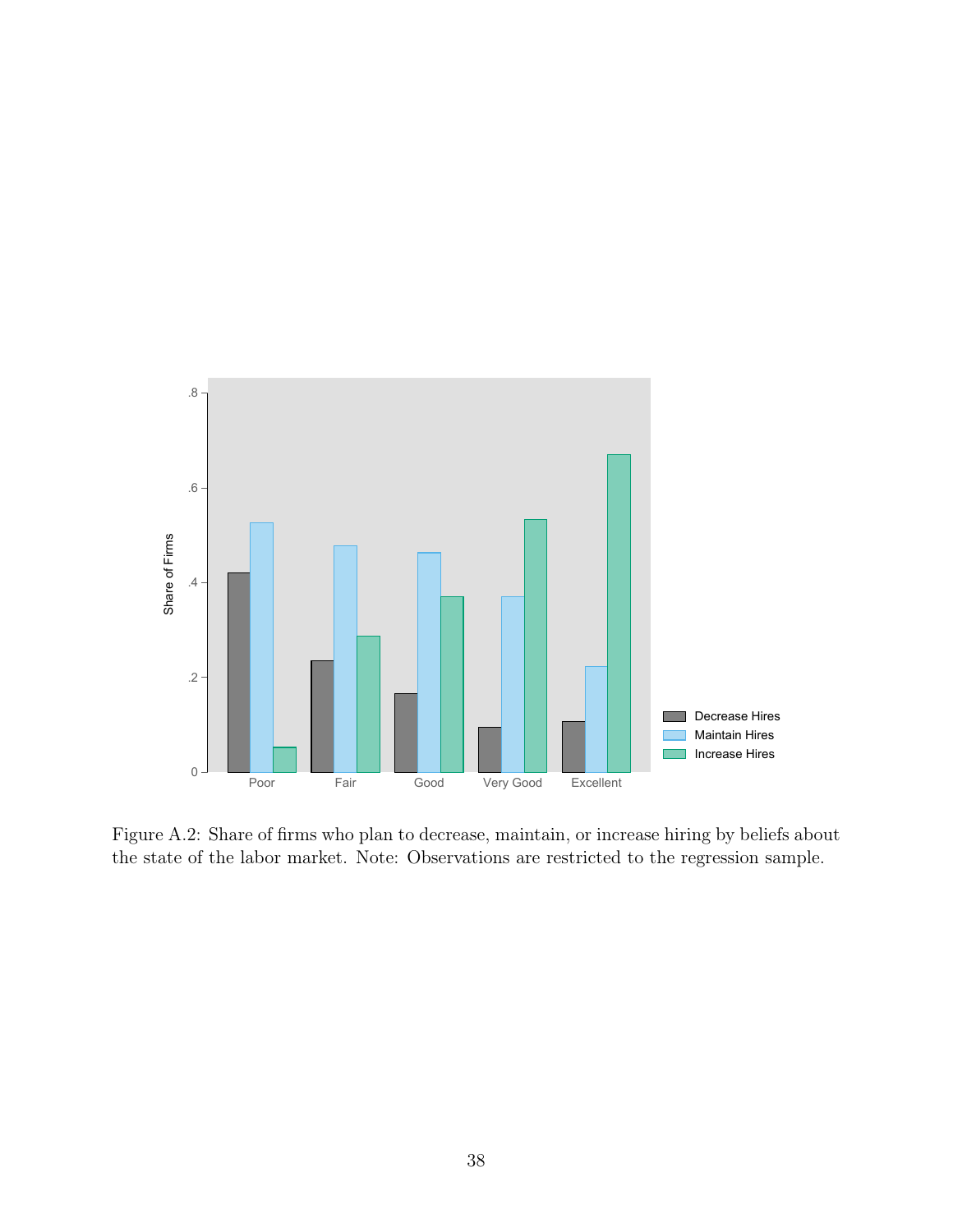|                                                  | (1)        | $\left( 2\right)$ | (3)         | (4)         |  |  |
|--------------------------------------------------|------------|-------------------|-------------|-------------|--|--|
| Panel A: Forward-Looking Recruiting Effort Index |            |                   |             |             |  |  |
| Plan Decrease Hires                              | $-0.265**$ |                   | $-0.238**$  | $-0.250*$   |  |  |
|                                                  | (0.108)    |                   | (0.107)     | (0.129)     |  |  |
| Believe Labor Market will be Slack               |            | $-0.408***$       | $-0.389***$ | $-0.400***$ |  |  |
|                                                  |            | (0.122)           | (0.118)     | (0.127)     |  |  |
| Interaction Term                                 |            |                   |             | 0.062       |  |  |
|                                                  |            |                   |             | (0.259)     |  |  |
| Observations                                     | 709        | 709               | 709         | 709         |  |  |
| R-squared                                        | 0.493      | 0.499             | 0.504       | 0.504       |  |  |
| Panel B: % Change in Real Starting Salary        |            |                   |             |             |  |  |
| Plan Decrease Hires                              | $-0.682**$ |                   | $-0.579*$   | $-0.487$    |  |  |
|                                                  | (0.320)    |                   | (0.316)     | (0.394)     |  |  |
| Believe Labor Market will be Slack               |            | $-0.838***$       | $-0.734**$  | $-0.666**$  |  |  |
|                                                  |            | (0.296)           | (0.290)     | (0.309)     |  |  |
| Interaction Term                                 |            |                   |             | $-0.393$    |  |  |
|                                                  |            |                   |             | (0.627)     |  |  |
| Observations                                     | 376        | 376               | 376         | 376         |  |  |
| R-squared                                        | 0.409      | 0.410             | 0.413       | 0.413       |  |  |
| Panel C: Real Log Signing Bonus                  |            |                   |             |             |  |  |
| Plan Decrease Hires                              | $-0.038$   |                   | $-0.023$    | 0.116       |  |  |
|                                                  | (0.147)    |                   | (0.137)     | (0.130)     |  |  |
| Believe Labor Market will be Slack               |            | $-0.179$          | $-0.176$    | $-0.019$    |  |  |
|                                                  |            | (0.130)           | (0.123)     | (0.076)     |  |  |
| Interaction Term                                 |            |                   |             | $-1.006**$  |  |  |
|                                                  |            |                   |             | (0.483)     |  |  |
| Observations                                     | 189        | 189               | 189         | 189         |  |  |
| R-squared                                        | 0.725      | 0.729             | 0.729       | 0.746       |  |  |

<span id="page-40-0"></span>Table A.5: Relationship between Plans to Decrease Hiring, Beliefs, and Recruiting

Notes: All regressions include firm fixed effects. Coefficients from estimates of Equation [3.](#page-16-0) Standard errors clustered at the firm level, \*\*\*  $p < 0.01$ , \*\*  $p < 0.05$ , \*  $p < 0.1$ .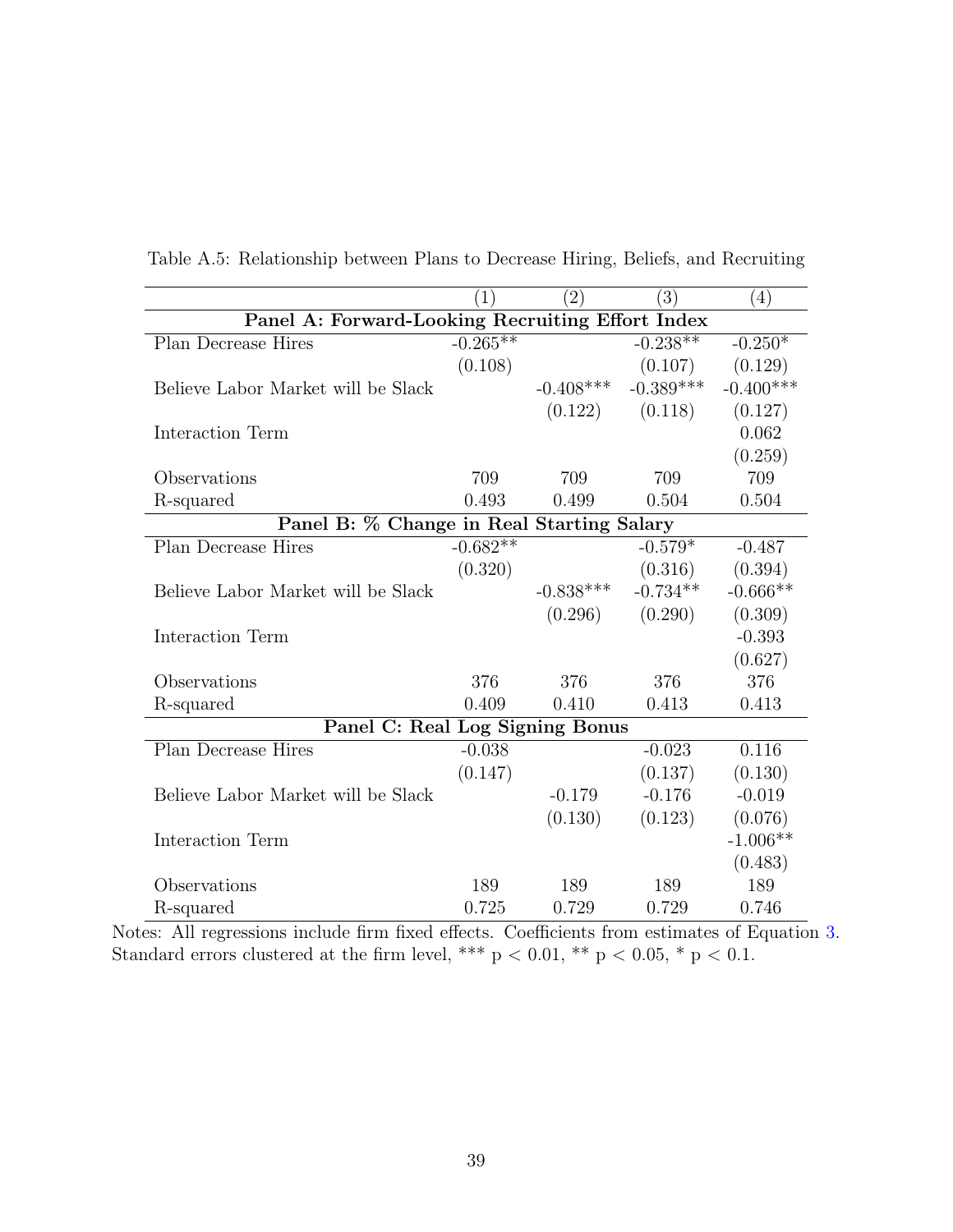<span id="page-41-0"></span>

Figure A.3: Distribution of Hires per Vacancy in the Backward-Looking Regression Sample

|                 | (1)                          | $\left( 2\right)$     | $\left( 3\right)$ | $\left( 4\right)$       | (5)        | (6)            |  |
|-----------------|------------------------------|-----------------------|-------------------|-------------------------|------------|----------------|--|
|                 | Forward-Looking Effort Index |                       |                   | % Change in Real Salary |            | Real Log Bonus |  |
| Plan Inc. Hires | $0.400***$                   | $0.35\overline{9***}$ | $-0.040$          | $-0.064$                | $1.008***$ | $1.000**$      |  |
|                 | (0.093)                      | (0.088)               | (0.078)           | (0.084)                 | (0.411)    | (0.388)        |  |
| Believe Tight   | $0.339***$                   | $0.469***$            | 0.192             | 0.207                   | $0.594**$  | 0.417          |  |
|                 | (0.118)                      | (0.119)               | (0.137)           | (0.132)                 | (0.295)    | (0.339)        |  |
| Observations    | 709                          | 709                   | 189               | 189                     | 376        | 376            |  |
| R-squared       | 0.519                        | 0.541                 | 0.729             | 0.748                   | 0.427      | 0.458          |  |
| Plan Dec. Hires | $-0.253**$                   | $-0.277**$            | $-0.023$          | $-0.115$                | $-0.579*$  | $-0.315$       |  |
|                 | (0.112)                      | (0.122)               | (0.137)           | (0.142)                 | (0.316)    | (0.342)        |  |
| Believe Slack   | $-0.407***$                  | $-0.535***$           | $-0.176$          | $-0.185$                | $-0.734**$ | $-0.644*$      |  |
|                 | (0.123)                      | (0.122)               | (0.123)           | (0.119)                 | (0.290)    | (0.333)        |  |
| Observations    | 709                          | 709                   | 189               | 189                     | 376        | 376            |  |
| R-squared       | 0.503                        | 0.529                 | 0.729             | 0.749                   | 0.413      | 0.442          |  |
| Year FE         | No                           | Yes                   | No                | Yes                     | $\rm No$   | Yes            |  |

<span id="page-41-1"></span>Table A.6: Relationship between Hiring, Beliefs, and Recruiting, Including Year Fixed Effects

Notes: \*\*\*  $p < 0.01$ , \*\*  $p < 0.05$ , \*  $p < 0.1$ . Regressions are similar to Table [7,](#page-17-0) but additionally include year fixed effects. Standard errors clustered at the firm level. See text and Table [7](#page-17-0) for details.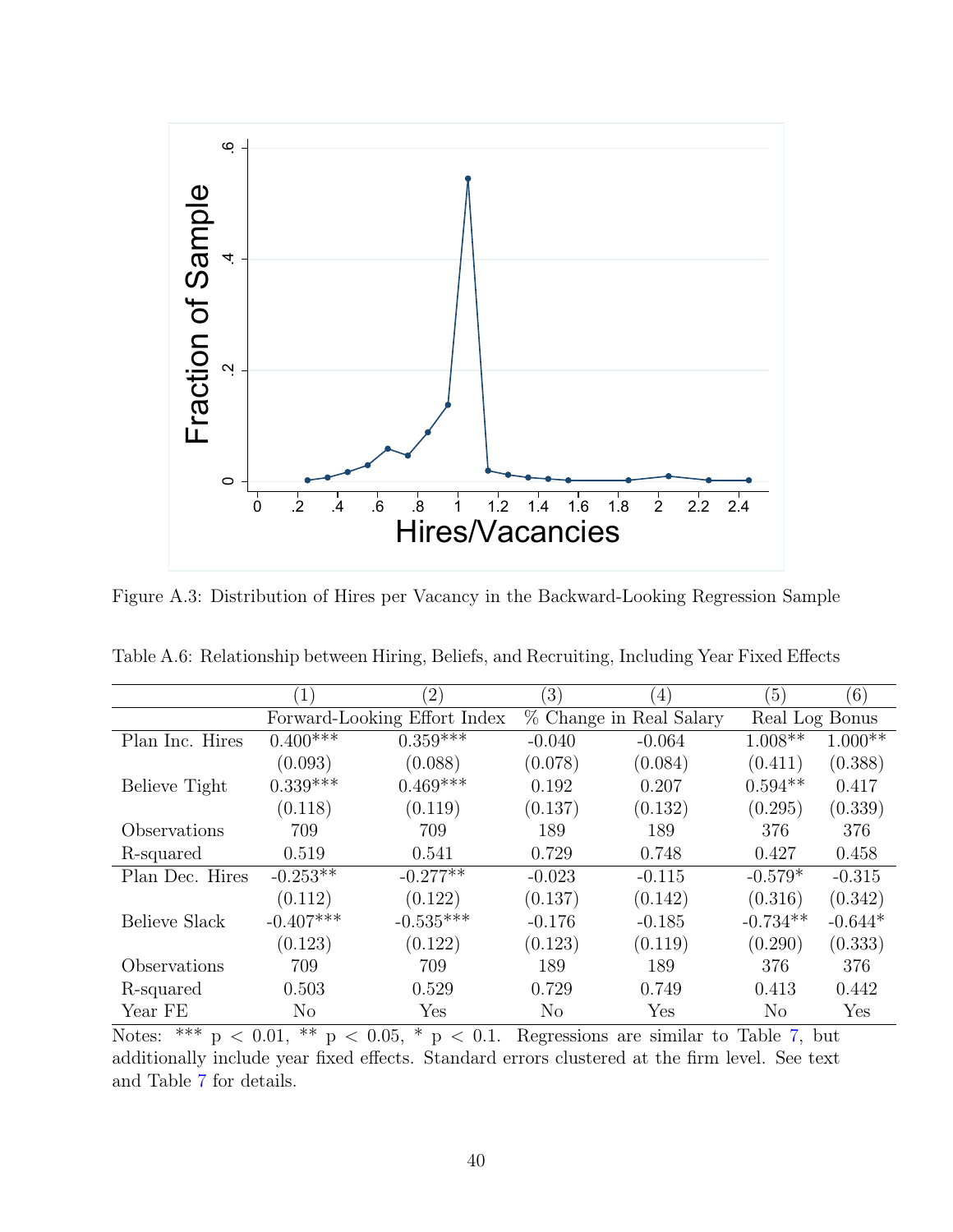

<span id="page-42-1"></span>Figure A.4: Hires, Recruiting, and the Vacancy Yield, Including Firm Fixed Effects

Notes: Figures show the results of binscatter regressions, including firm fixed effects and year fixed effects.

<span id="page-42-0"></span>Table A.7: Firm Hiring Plans by Beliefs About Market Tightness

|          | Hiring Plans: Believe Slack Market Believe Tight Market |     |
|----------|---------------------------------------------------------|-----|
| Decrease | 24                                                      |     |
| Maintain | 57                                                      | 232 |
| Increase | 30                                                      | 285 |

Notes: Table shows the number of observations in each cell, restricted to the regression sample.